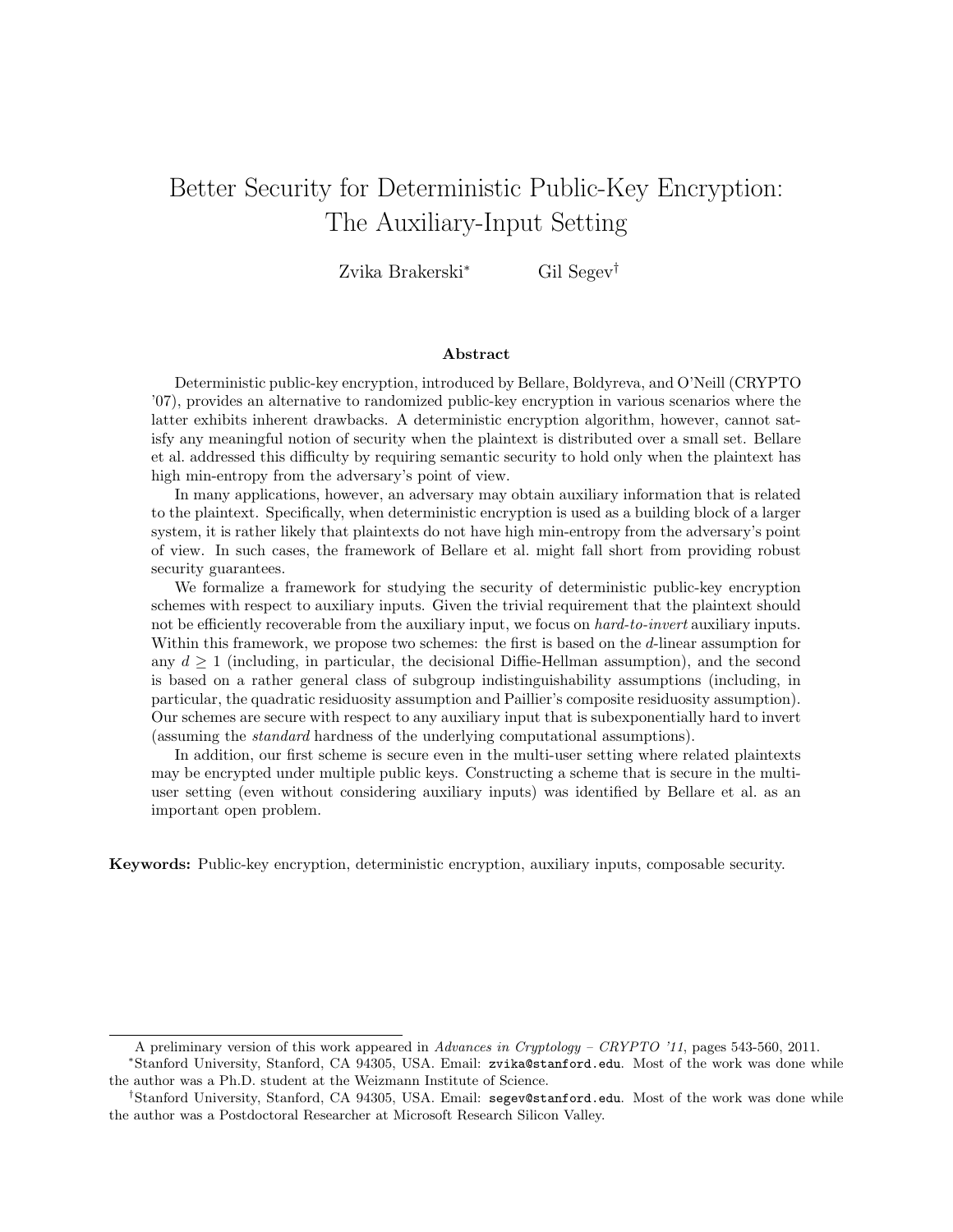# **1 Introduction**

Public-key encryption is one of the most basic cryptographic tasks. A public-key encryption scheme consists of three algorithms: a key-generation algorithm that produces a secret key and a corresponding public key, an encryption algorithm that uses the public key for mapping plaintexts into ciphertexts, and a decryption algorithm that uses the secret key for recovering plaintexts from ciphertexts. For modeling the security of public-key encryption schemes, the fundamental notion of *semantic security* was introduced in the seminal work of Goldwasser and Micali [[GM84](#page-33-0)]. Semantic security asks that it should be infeasible to gain any effective information on the plaintext by seeing the ciphertext and the public key. More specifically, whatever can be computed efficiently from the ciphertext, the public key and possibly some auxiliary information, can essentially be computed efficiently from the public key and the auxiliary information alone.

Together with its rigorous, robust, and meaningful modeling of security, semantic security inherently carries the requirement for a randomized encryption algorithm. In some cases, however, a randomized encryption algorithm may suffer from various drawbacks. In terms of efficiency, ciphertexts are not length preserving (and might be significantly longer than their corresponding plaintexts), and are in general not efficiently searchable. These properties severely limit the deployment of public-key encryption schemes in applications involving, for example, massive data sets where the ciphertext expansion ratio is crucial, or global deduplication-based storage systems where searches are highly frequent (e.g., [[ZLP08\]](#page-33-1)). In addition, in terms of security, the security guarantees provided by randomized public-key encryption, and by randomized cryptographic primitives in general, are typically highly dependant on the availability of true and fresh random bits (see, for example,  $[BBN^+09]$  $[BBN^+09]$  $[BBN^+09]$  and the references therein).

**Deterministic public-key encryption.** For dealing with these kind of drawbacks, Bellare, Boldyreva, and O'Neill [[BBO07\]](#page-31-1) initiated the study of *deterministic* public-key encryption schemes. These are public-key encryption schemes in which the encryption algorithm is deterministic<sup>[1](#page-1-0)</sup>. In this setting, where full-fledged sematic security is out of reach, Bellare et al. put forward the goal of formalizing a notion of security that captures semantic security as much as possible. An immediate consequence of having a deterministic encryption algorithm, however, is that essentially no meaningful notion of security can be satisfied if the plaintext is distributed over a set of polynomial size. Indeed, in such a case an adversary who is given a public key *pk* and an encryption *c* of some plaintext *m* under the public key *pk*, can simply encrypt all possible plaintexts, compare each of them to the given ciphertext *c*, and thus recover the plaintext *m*.

Bellare et al. addressed this problem by requiring security to hold only when the plaintext is sampled from a distribution of high min-entropy. Subject to this restriction, they adapted semantic security to the setting of deterministic encryption: For any high-entropy plaintext distribution, whatever can be computed efficiently from the ciphertext and the public key, can also be computed efficiently from the public key alone. Constructions of deterministic public-key encryption schemes satisfying this and similar notions of security were proposed in the random oracle model by Bellare et al. [[BBO07\]](#page-31-1), and then in the standard model by Bellare, Fischlin, O'Neill, and Ristenpart [\[BFO](#page-32-0)+08a], by Boldyreva, Fehr, and O'Neill [[BFO08b](#page-32-1)], by Fuller, O'Neill and Reyzin [\[FOR12\]](#page-32-2), by Mironov, Pandey, Reingold and Segev  $[MPR+12]$  $[MPR+12]$  $[MPR+12]$ , and by Wee  $[Wee12]$  $[Wee12]$ . We refer the reader to Sections [1.2](#page-3-0) and [1.4](#page-7-0) for an elaborated discussion of these constructions.

<span id="page-1-0"></span><sup>&</sup>lt;sup>1</sup>Note that this is effectively a collection of injective trapdoor functions (assuming the decryption algorithm is deterministic as well).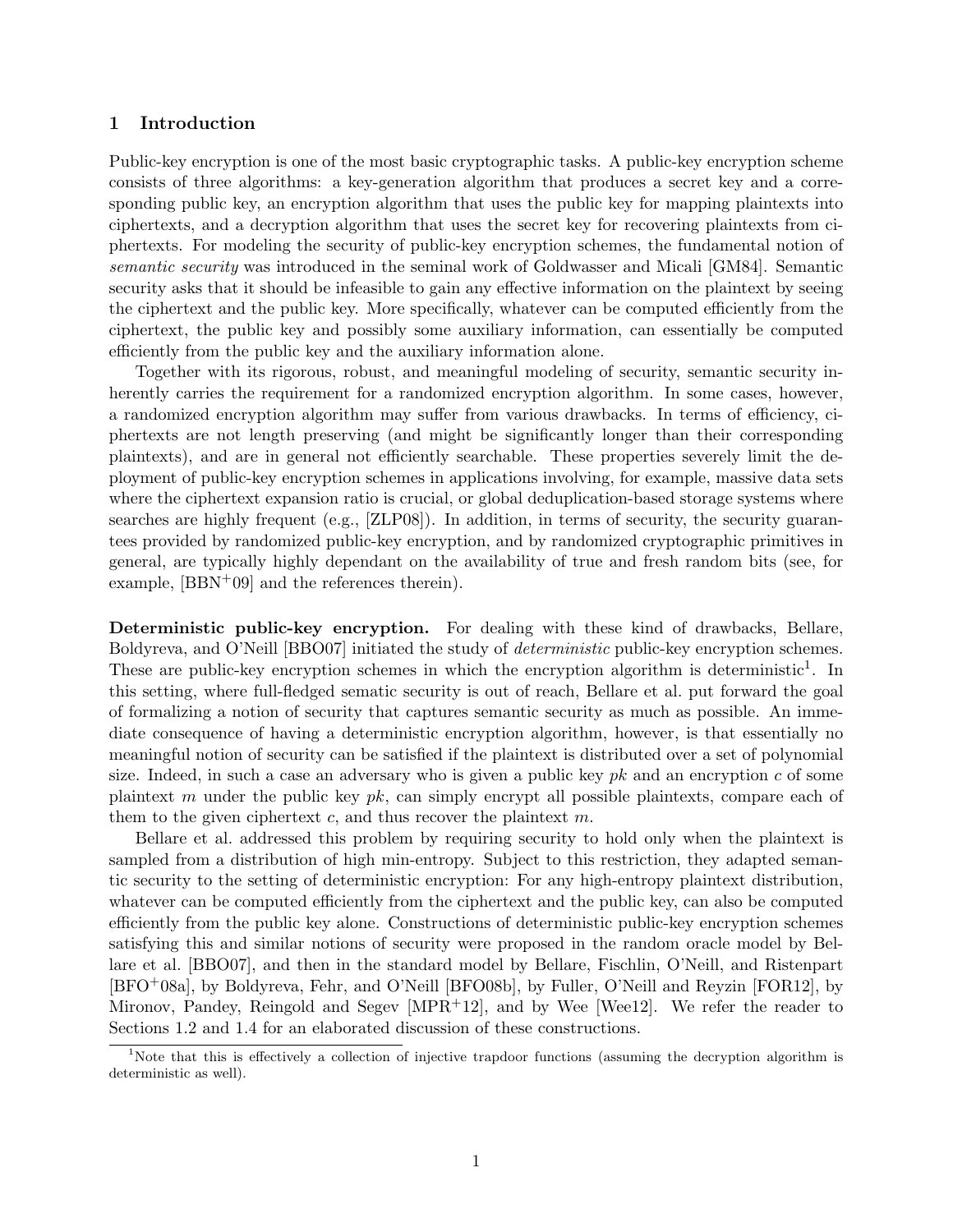**Security with respect to auxiliary information.** In typical applications, a deterministic public-key encryption scheme is used as building block of a larger system. In such a setting, an adversary usually has additional information that it can use when trying to break the security of the scheme. This danger becomes even more critical when such additional information is related to the encrypted plaintext. In general, security with respect to auxiliary information is essential towards obtaining composable security (see, for example, [\[Can01\]](#page-32-3) and the references therein). More closely related to our approach are the studies of security with respect to auxiliary information in the contexts of perfect one-way functions [\[Can97\]](#page-32-4), program obfuscation [[GK05\]](#page-32-5), and leakage-resilient encryption [\[DKL09,](#page-32-6) [DGK](#page-32-7)+10, [BG10\]](#page-32-8).

For example, when using a deterministic public-key encryption scheme for enabling efficient searches on encrypted databases, as suggested by Bellare et al. [\[BBO07](#page-31-1)], it is not unlikely that the same plaintext belongs to more than one database, and is therefore encrypted under several public keys; or that various statistics of the database are publicly available. A more acute example is when using a deterministic public-key encryption scheme for a key-encapsulation mechanism that "hedges against bad randomness" [\[BBN](#page-31-0)+09]. In such a case an adversary that observes the usage of the encapsulated key (say, as a key to a symmetric-key encryption scheme) may in fact obtain a huge amount of additional information on the encapsulated key.

In this light, the notion of security proposed by Bellare et al. [[BBO07\]](#page-31-1) might fall short of capturing the likely case where auxiliary information is available. That is, although a plaintext may be sampled from a distribution with high min-entropy to begin with, it might still have no entropy, from the point of view of an adversary, in many realistic scenarios. We note that already in the setting of deterministic *symmetric-key* encryption of high-entropy messages, Dodis and Smith [\[DS05](#page-32-9)] observed that the main weakness of an approach that does not take into account auxiliary information, is the lack of composable security. It is thus a highly desirable task to model and to construct secure deterministic encryption schemes in the setting of auxiliary information, as a crucial and essential step towards obtaining more realistic security guarantees.

## <span id="page-2-1"></span>**1.1 Our Contributions**

In this paper we introduce a framework for modeling the security of deterministic public-key encryption schemes with respect to auxiliary inputs. Within this framework we propose constructions that are based on standard cryptographic assumptions in the standard model (i.e., without random oracles). Our framework is a generalization of the one formalized by Bellare et al. [[BBO07\]](#page-31-1) (and further studied in  $[BFO<sup>+</sup>08a, BFO08b, FOR12, MPR<sup>+</sup>12]$  $[BFO<sup>+</sup>08a, BFO08b, FOR12, MPR<sup>+</sup>12]$  $[BFO<sup>+</sup>08a, BFO08b, FOR12, MPR<sup>+</sup>12]$  $[BFO<sup>+</sup>08a, BFO08b, FOR12, MPR<sup>+</sup>12]$  $[BFO<sup>+</sup>08a, BFO08b, FOR12, MPR<sup>+</sup>12]$  $[BFO<sup>+</sup>08a, BFO08b, FOR12, MPR<sup>+</sup>12]$  $[BFO<sup>+</sup>08a, BFO08b, FOR12, MPR<sup>+</sup>12]$  $[BFO<sup>+</sup>08a, BFO08b, FOR12, MPR<sup>+</sup>12]$  $[BFO<sup>+</sup>08a, BFO08b, FOR12, MPR<sup>+</sup>12]$  to the auxiliary-input setting, in which an adversary possibly obtains additional information that is related to the encrypted plaintext, and might even fully determine the encrypted plaintext information theoretically.

**Modeling auxiliary information.** An immediate consequence of having a deterministic encryption algorithm is that no meaningful notion of security can be satisfied if the plaintext can be recovered from the adversary's auxiliary information (see Section [4](#page-11-0) for a discussion of this inherent constraint[2](#page-2-0) ). Thus, we focus our attention on the case of *hard-to-invert* auxiliary inputs, where the source of hardness may be any combination of information-theoretic hardness (where the auxiliaryinput function is many-to-one) and computational hardness (where the auxiliary input function is injective, but is hard to invert by efficient algorithms).

<span id="page-2-0"></span><sup>2</sup>This is somewhat similar to the observation that security is impossible to achieve when the plaintext is distributed over a small set.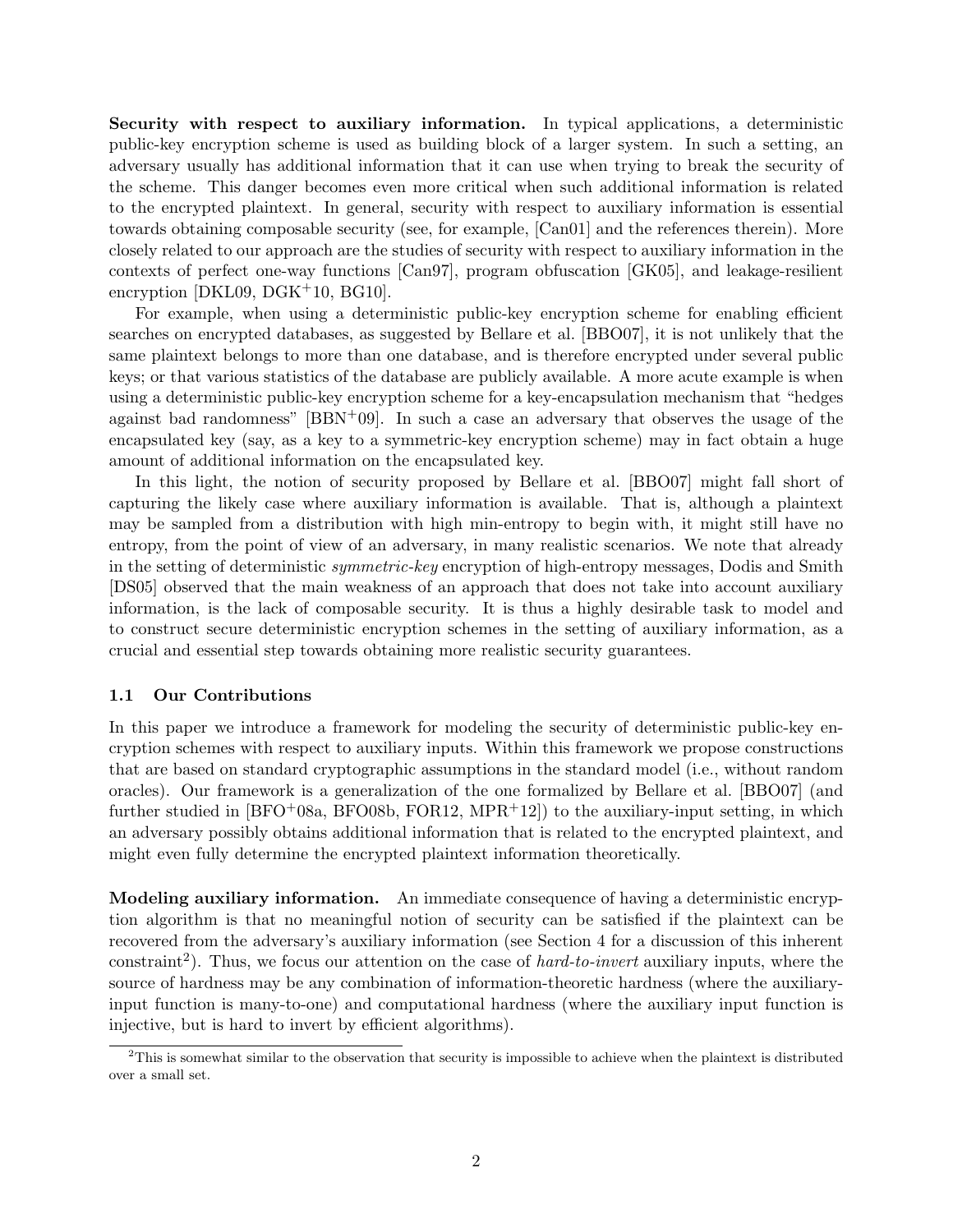**Notions of security.** Following [\[BBO07](#page-31-1), [BFO](#page-32-0)<sup>+</sup>08a, [BFO08b](#page-32-1)] we formalize three notions of security with respect to auxiliary inputs, and prove that all three are equivalent. The first is a simulation-based notion, capturing the intuitive meaning of semantic security: whatever can be computed efficiently given a public key, an encryption of a message, and *hard-to-invert auxiliary input*, can be computed efficiently given only the public key and the auxiliary input. The second is a comparison-based notion, which essentially serves as an intermediate notion towards an indistinguishability-based one that is somewhat easier to handle in proofs of security. The high-level approach of the equivalence proofs is motivated by those of  $[BFO<sup>+</sup>08a, BFO08b]$  $[BFO<sup>+</sup>08a, BFO08b]$  $[BFO<sup>+</sup>08a, BFO08b]$  $[BFO<sup>+</sup>08a, BFO08b]$  $[BFO<sup>+</sup>08a, BFO08b]$ , but the existence of auxiliary inputs that may fully determine the encrypted messages introduces various difficulties that our techniques overcome.

**Constructions.** We propose two constructions in the standard model satisfying our notions of security. At a first glance, one might hope that the constructions proposed in  $[BBO07, BFO<sup>+</sup>08a$  $[BBO07, BFO<sup>+</sup>08a$  $[BBO07, BFO<sup>+</sup>08a$  $[BBO07, BFO<sup>+</sup>08a$  $[BBO07, BFO<sup>+</sup>08a$ , [BFO08b\]](#page-32-1) can be naturally extended to the auxiliary-input setting by replacing the notion of statistical min-entropy with an appropriate notion of computational min-entropy. This, however, does not seem to be the case (at least without relying on random oracles), as these constructions seem to heavily rely on information-theoretic properties that might not have natural computational ana- $logues<sup>3</sup>$  $logues<sup>3</sup>$  $logues<sup>3</sup>$ .

Our first construction is based on the *d*-linear assumption for any  $d \geq 1$  (including, in particular, the decisional Diffie-Hellman assumption), and our second construction is based on a rather general class of subgroup indistinguishability assumptions as defined in [[BG10\]](#page-32-8) (including, in particular, the quadratic residuosity assumption, and Paillier's composite residuosity assumption [[Pai99](#page-33-4)]). The resulting schemes are secure with respect to any auxiliary input that is subexponentially hard to invert<sup>[4](#page-3-2)</sup>. Moreover, our first scheme is secure even in the multi-user setting where related messages may be encrypted under multiple public keys. In this setting we obtain security (with respect to auxiliary inputs) for any polynomial number of messages and users as long as the messages are related by invertible linear transformations. Constructing a scheme that is secure is the multi-user setting (even without considering auxiliary inputs) was identified as an important open problem by Bellare et al. [[BBO07\]](#page-31-1).

Finally, we note that if we assume that the group under consideration is equipped with a bilinear map, then our first scheme exhibits an interesting homomorphic property: it allows homomorphic additions and one multiplication, in the spirit of [[BGN05](#page-32-10), [GHV10](#page-32-11)]. This property may be found especially useful in light of the possible applications of deterministic public-key encryption schemes in database systems [[BBO07\]](#page-31-1).

## <span id="page-3-0"></span>**1.2 Related Work**

Exploiting the entropy of messages to prove otherwise-impossible security was first proposed by Russell and Wang [[RW06\]](#page-33-5), followed by Dodis and Smith [[DS05](#page-32-9)]. These works achieved informationtheoretic security for symmetric-key encryption with short keys.

In the setting of public-key encryption, deterministic encryption for high min-entropy messages was proposed by Bellare, Boldyreva, and O'Neill [[BBO07](#page-31-1)] who formalized a definitional framework, which was later refined and extended by Bellare, Fischlin, O'Neill, and Ristenpart [[BFO](#page-32-0)+08a], and by Boldyreva, Fehr, and O'Neill [\[BFO08b](#page-32-1)]. Bellare et at. [[BBO07](#page-31-1)] presented two constructions in

<span id="page-3-1"></span><sup>&</sup>lt;sup>3</sup>A prime example is the generalized crooked leftover hash lemma [\[BFO08b](#page-32-1)], for which a computational analogue may seem somewhat challenging to devise.

<span id="page-3-2"></span><sup>4</sup>We emphasize that in this paper we rely on standard computational assumptions (i.e., *d*-linear or quadratic residuosity), and only the auxiliary inputs are assumed to have subexponential hardness.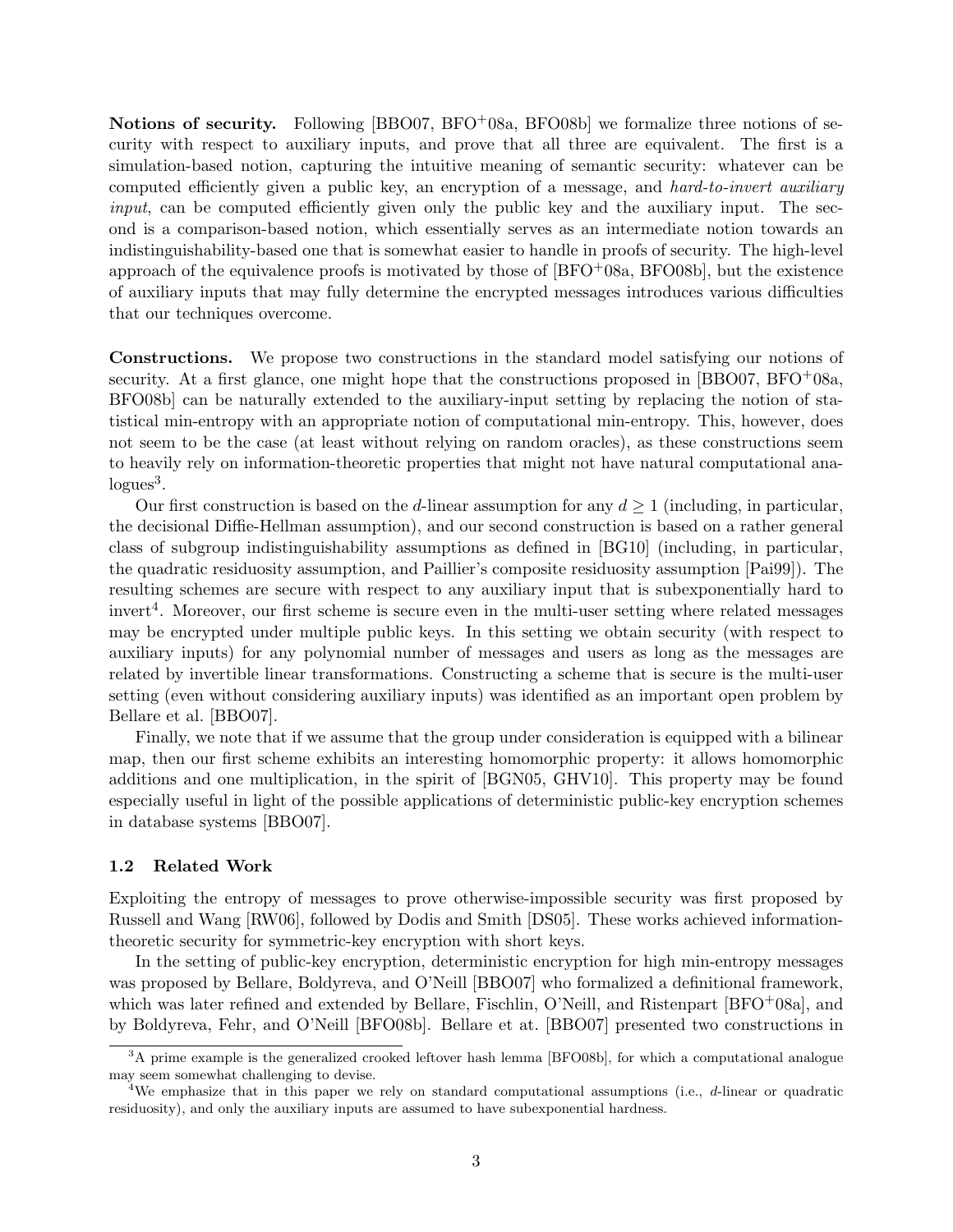the random oracle model: The first relies on any semantically-secure public-key encryption scheme; whereas the second relies on the RSA function (and is in fact length preserving). Constructions in the standard model (i.e., without random oracles), were then first presented in [[BFO](#page-32-0)+08a, [BFO08b\]](#page-32-1). Bellare et al.  $[BFO<sup>+</sup>08a]$  $[BFO<sup>+</sup>08a]$  presented a construction based on trapdoor permutations, which is secure as long as the messages are (almost) uniformly distributed. Boldyreva et al. [[BFO08b\]](#page-32-1) presented a construction based on lossy trapdoor functions, which is secure as long as its *n*-bit messages have min-entropy at least  $n^{\epsilon}$  for some constant  $0 < \epsilon < 1$ . These constructions, however, fall short in two interesting cases: In the multi-message setting, where arbitrarily related messages are encrypted under the same public key; and in the multi-user setting where the same message is encrypted under several (independently chosen) public keys. Fuller, O'Neill and Reyzin [[FOR12\]](#page-32-2) made a step towards addressing the former, by presenting a scheme that can securely encrypt any fixed number *q* of messages, but whose parameters depend polynomially on *q*. The latter case remained unexplored until this work. Additional progress in studying deterministic public-key encryption schemes was recently made by Mironov, Pandey, Reingold and Segev  $[MPR+12]$  $[MPR+12]$  $[MPR+12]$  who constructed such schemes with optimal incrementality: small changes in the plaintext translate into small changes in the corresponding ciphertext.

Deterministic public-key encryption was used by Bellare et al. [\[BBN](#page-31-0)+09] who defined and constructed "hedged" public-key encryption schemes. These are schemes that are semantically secure in the standard sense, and maintain a meaningful and realistic notion of security even when "corrupt" randomness is used for the encryption, so long as the joint message-randomness pair has sufficient min-entropy. The definition of security in the latter case takes after that of deterministic public-key encryption.

The tools underlying our constructions in this paper are inspired by the line of research on "encryption in the presence of auxiliary input", initiated by Dodis, Kalai, and Lovett [[DKL09\]](#page-32-6) in the context of symmetric-key encryption, and then extended in [[DGK](#page-32-7)+10, [BG10](#page-32-8)] to public-key encryption. These works consider encryption schemes where the adversary may obtain a hard-toinvert function of the secret key — extending the frameworks of "bounded leakage" [[AGV09](#page-31-2)] and "noisy leakage" [[NS09](#page-33-6)].

Finally, we note that Wichs [\[Wic12](#page-33-7)] has recently proved a strong impossibility result for deterministic public-key encryption, showing that the strongest notion of security cannot be achieved based on standard cryptographic assumptions while treating adversaries as black boxes. The strongest notion of security considers the encryption of plaintexts which may be arbitrarily correlated. His impossibility result does not apply to our constructions, where we do not allow arbitrary correlations (see Section [3](#page-10-0) for our definition of *blockwise* hard-to-invert auxiliary inputs).

# **1.3 Overview of Our Approach**

In this section we provide a high-level overview of our approach and techniques. We begin with a brief description of the notions of security that we consider in the auxiliary-input setting, and then describe the main ideas underlying our two constructions. For simplicity, in what follows we consider the case where one message is encrypted under one public key, and refer the reader to the relevant sections for the more general case.

**Defining security with respect to auxiliary inputs.** Towards describing our notions of security, we first discuss our notion of hard-to-invert auxiliary inputs which follows the framework of Dodis, Tauman Kalai, and Lovett [[DKL09](#page-32-6)]. We consider any auxiliary input  $f(x)$  from which it is hard to recover the input *x*. The source of hardness may be any combination of informationtheoretic hardness (where the function  $f$  is many-to-one), and computational hardness (where  $f(x)$ )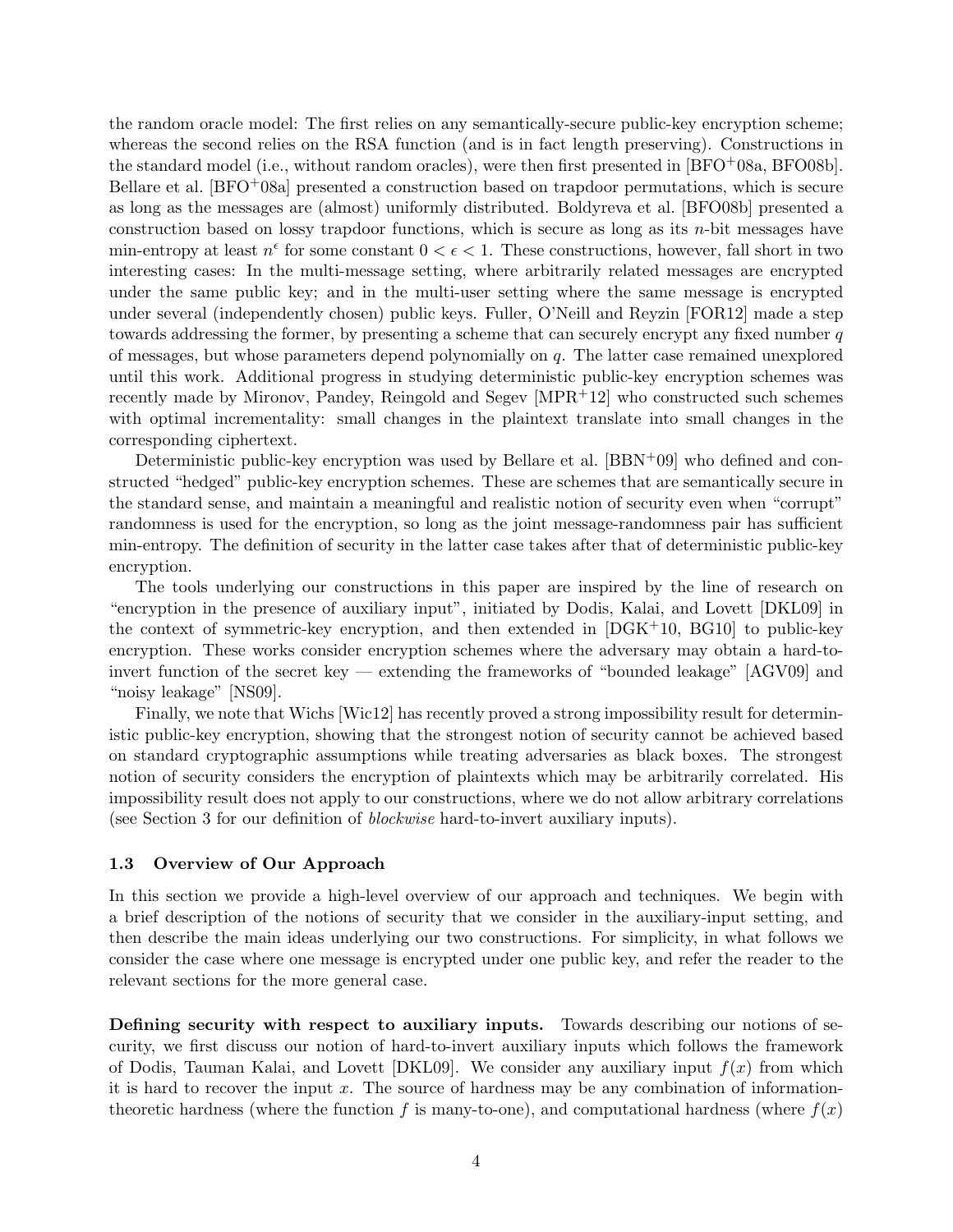fully determines  $x$ , but  $x$  is hard to recover by efficient algorithms). Informally, we say that a function *f* is  $\epsilon$ -hard-to-invert with respect to a distribution *D*, if for every efficient algorithm *A* it holds that  $A(f(x)) = x$  with probability at most  $\epsilon$ , over the choice of  $x \leftarrow \mathcal{D}$  and the internal coin tosses of *A*.

As discussed in Section [1.1,](#page-2-1) we formalize three notions of security with respect to auxiliary inputs, and prove that all three are equivalent. For concreteness we focus here on the simulation-based definition, which captures the intuitive meaning of semantic security: Whatever can be computed efficiently given a public key, an encryption of a message, and *hard-to-invert auxiliary input*, can be computed efficiently given only the public key and the auxiliary input. A bit more formally, we say that a scheme is secure with respect to  $\epsilon$ -hard-to-invert auxiliary inputs if for any probabilistic polynomial-time adversary  $A$ , and for any efficiently samplable plaintext distribution  $M$ , there exists a probabilistic polynomial-time simulator *S*, such that for any efficiently computable function *f* that is  $\epsilon$ -hard-to-invert with respect to *M*, and for any efficiently computable function  $g \in \{0,1\}^* \to$  $\{0,1\}^*$ , the probabilities of the events  $A(pk, \text{Enc}_{pk}(m), f(m)) = g(m)$  and  $S(pk, f(m)) = g(m)$  are negligibly close, where  $m \leftarrow \mathcal{M}$ . We note that the functions f and g may be arbitrary related<sup>[5](#page-5-0)</sup>. This is a generalization of the definitions considered in  $[BBO07, BFO<sup>+</sup>08a, BFO08b, FOR12, MPR<sup>+</sup>12].$  $[BBO07, BFO<sup>+</sup>08a, BFO08b, FOR12, MPR<sup>+</sup>12].$  $[BBO07, BFO<sup>+</sup>08a, BFO08b, FOR12, MPR<sup>+</sup>12].$  $[BBO07, BFO<sup>+</sup>08a, BFO08b, FOR12, MPR<sup>+</sup>12].$  $[BBO07, BFO<sup>+</sup>08a, BFO08b, FOR12, MPR<sup>+</sup>12].$  $[BBO07, BFO<sup>+</sup>08a, BFO08b, FOR12, MPR<sup>+</sup>12].$  $[BBO07, BFO<sup>+</sup>08a, BFO08b, FOR12, MPR<sup>+</sup>12].$  $[BBO07, BFO<sup>+</sup>08a, BFO08b, FOR12, MPR<sup>+</sup>12].$  $[BBO07, BFO<sup>+</sup>08a, BFO08b, FOR12, MPR<sup>+</sup>12].$  $[BBO07, BFO<sup>+</sup>08a, BFO08b, FOR12, MPR<sup>+</sup>12].$  $[BBO07, BFO<sup>+</sup>08a, BFO08b, FOR12, MPR<sup>+</sup>12].$ 

**The [[BFO08b\]](#page-32-1) scheme.** Our starting point is the scheme of Boldyreva et al. [[BFO08b\]](#page-32-1) that is based on lossy trapdoor functions. This is in fact the only known construction in the standard model (i.e., without random oracles) that is secure for arbitrary plaintext distributions with high (but not nearly full) min-entropy. In their construction, the public key consists of a function *h* that is sampled from the injective mode of the collection of lossy trapdoor functions, and a pair-wise independent permutation  $\pi$ . The secret key consists of the trapdoor for inverting h (we assume that  $\pi$  is efficiently invertible). The encryption of a message *m* is defined as  $\mathsf{Enc}_{pk}(m) = h(\pi(m))$ , and decryption is naturally defined.

In a high level, the proof of security in [[BFO08b\]](#page-32-1) considers the joint distribution of the public key and the ciphertext  $(pk, Enc_{pk}(m))$ , and argues that it is computationally indistinguishable from a distribution that is independent of the plaintext *m*. This is done by considering a distribution of malformed public keys, that is computationally indistinguishable from the real distribution. Specifically, the injective function  $h$  is replaced with a lossy function  $h$  to obtain an indistinguishable public key *pk*. The next step is to show that the ciphertext  $\tilde{c} = \text{Enc}_{\tilde{pk}}(m)$  can be described by the following two-step process. First, an analogue of a strong extractor is applied to *m* (where the seed is the permutation  $\pi$  that lies in  $pk$  to obtain  $v = \text{ext}_{n\widetilde{k}}(m)$ . Then, the output of the extractor is used to compute the ciphertext  $\tilde{c} = g(\widetilde{pk}, v)$ . From this point of view, it is evident that so long as the plaintext *m* is drawn from a distribution with high min-entropy, it holds that  $v = \text{ext}_{n\widetilde{k}}(m)$ is statistically close to a uniform distribution (over some domain). This holds even given the malformed public key, and does not depend on the distribution of *m*. This methodology of using an analog of a strong extractor relies on the *crooked leftover hash lemma* of Dodis and Smith [[DS05\]](#page-32-9), that enables basing the construction on any collection of lossy trapdoor functions.

**Our constructions.** In our setting, we wish to adapt this methodology to rely on computational hardness instead of min-entropy. However, there is currently no known analog of the crooked leftover hash lemma in the computational setting. This is an interesting open problem. We overcome this difficulty by relying of specific collections of lossy trapdoor functions, for which we are in fact able

<span id="page-5-0"></span><sup>&</sup>lt;sup>5</sup>In fact, the "target" function g is allowed to take as input also the randomness that is used for sampling  $m$ , and any other public randomness – see Section [4.](#page-11-0)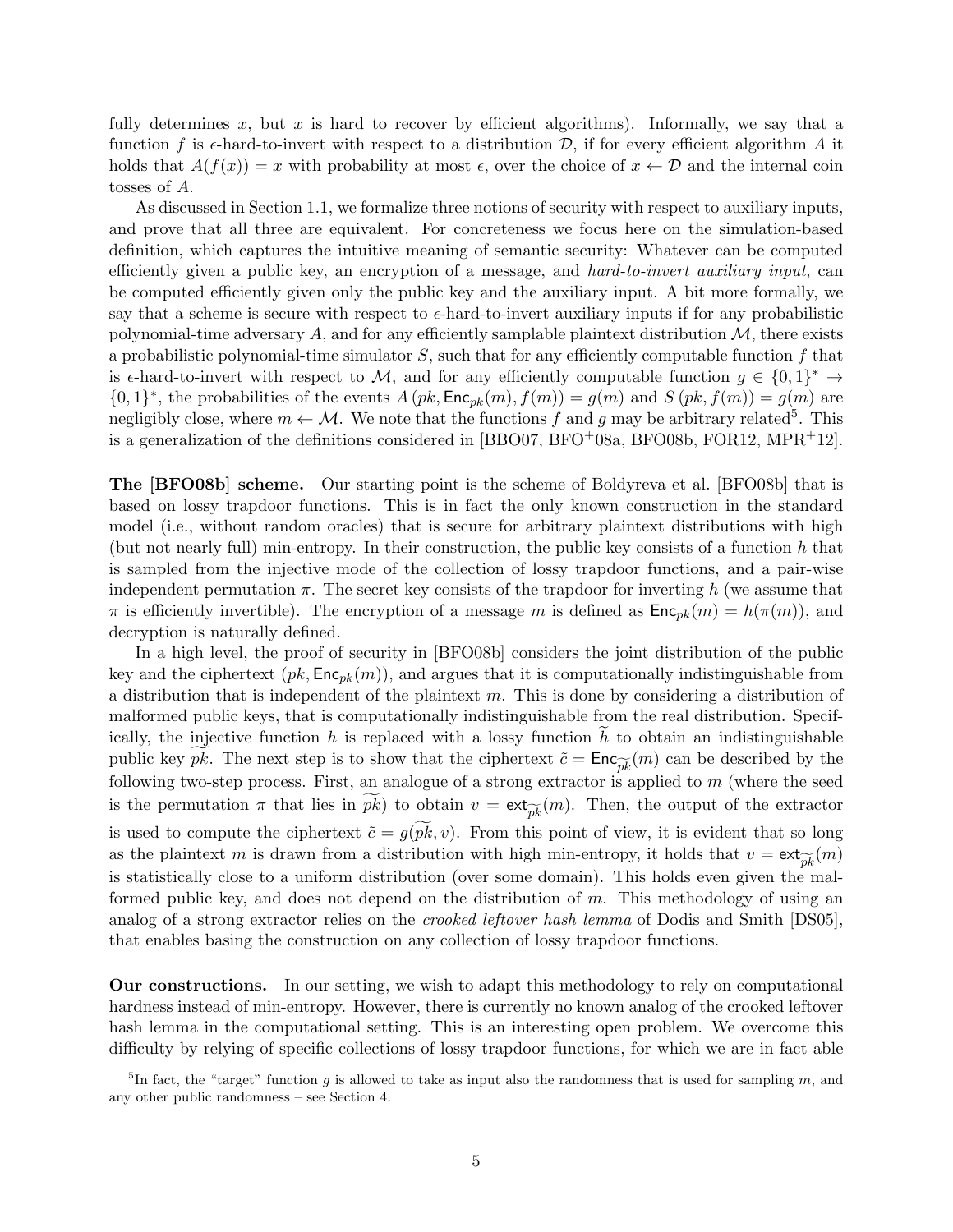to extract pseudorandomness from computational hardness. We do this by replacing the strong extractor component with a hard-core function of the message (with respect to the auxiliary input). Specifically, our encryption algorithm (when using the malformed public key) can be interpreted as taking an inner product between our message *m* (viewed as a vector of bits) and a public random vector *a*, where the resulting ciphertext depends only on  $(a, \langle m, a \rangle)$ . This is similar to the Goldreich-Levin hard-core predicate [\[GL89\]](#page-33-8), except that the vector *a* is not binary and the inner product is performed over some large group (or, more accurately, over a Z-module) and not over the binary field. We thus require the generalized Goldreich-Levin theorem of Dodis et al. [\[DGK](#page-32-7)+10] to obtain that even given the auxiliary input, the distributions  $(a, \langle m, a \rangle)$  and  $(a, u)$  are computationally indistinguishable, where *u* is uniformly distributed and does not depend on the distribution of *m*.

To be more concrete, let us consider our DDH-based scheme (formally presented in Section [6\)](#page-22-0) which is based on the lossy trapdoor functions of Freeman et al.  $[FGK^+10]$  $[FGK^+10]$  $[FGK^+10]$ . The scheme is instantiated by a DDH-hard group  $\mathbb{G}$  of prime order q that is generated by q. The message space is  $\{0,1\}$ <sup>n</sup> (where *n* is polynomial in the security parameter) and the public key is  $g^A$ , for a random  $n \times n$  matrix **A** over  $\mathbb{Z}_q$ . Encryption is done by computing  $\mathsf{Enc}_{g^{\mathbf{A}}}(\mathbf{m}) = g^{\mathbf{A}\cdot\mathbf{m}}$  and decryption is performed using  $sk = A^{-1}$  (note that such a matrix A is indeed invertible with high probability).

For analyzing the security of the scheme, we consider the joint distribution of the public key, ciphertext and auxiliary input  $(pk, \text{Enc}_{pk}(\mathbf{m}), f(\mathbf{m})) = (g^{\mathbf{A}}, g^{\mathbf{A}\cdot\mathbf{m}}, f(\mathbf{m}))$ . The malformed distribution  $\widetilde{pk}$  is obtained by taking **A** to be a random rank-1 matrix (rather than completely random). DDH implies that  $pk$  and  $pk$  are computationally indistinguishabile. Such a low-rank matrix takes the form  $\mathbf{A} = \mathbf{r} \cdot \mathbf{b}^T$ , and therefore  $\mathbf{A} \cdot \mathbf{m} = \mathbf{r} \cdot \mathbf{b}^T \cdot \mathbf{m}$ , for random vectors **r** and **b**. Thus, our ciphertext depends only on  $(\mathbf{b}, \langle \mathbf{b}, \mathbf{m} \rangle)$  which is indistinguishable from  $(\mathbf{b}, u)$ , for a uniformly random  $u$ , even given  $f(\mathbf{m})$ , by the generalized Goldreich-Levin theorem [\[DGK](#page-32-7)+10]. Our initial distribution is therefore indistinguishable from the distribution  $(g^{r \cdot b^T}, g^{r \cdot u}, f(m))$  as required. Note that we use the generalized Goldreich-Levin theorem for extracting an element of  $\mathbb{Z}_q$ , and this requires the hardness of inverting the auxiliary input  $f$  to be roughly proportional to  $1/q$ , which can be made sub-exponential in the security parameter by choosing an appropriate message length (see Section [2.2](#page-9-0) for more details).

In the multi-user setting, we observe that any polynomial number of public keys  $g^{\mathbf{A}_1}, \ldots, g^{\mathbf{A}_\ell}$ are computationally indistinguishable, by DDH, from having *joint rank-*1. Namely, in this case the distributions  $(g^{\mathbf{A}_1}, \ldots, g^{\mathbf{A}_\ell})$  and  $(g^{\mathbf{r}_1 \cdot \mathbf{b}^T}, \ldots, g^{\mathbf{r}_\ell \cdot \mathbf{b}^T})$  are computationally indistinguishable, where the same vector **b** is used for all keys. Encrypting a message **m** under all such *ℓ* public keys results in a set of ciphertexts  $(g^{\mathbf{r}_1 \cdot \mathbf{b}^T \cdot \mathbf{m}}, \ldots, g^{\mathbf{r}_{\ell} \cdot \mathbf{b}^T \cdot \mathbf{m}})$ , where all elements depend on  $(\mathbf{b}, \langle \mathbf{b}, \mathbf{m} \rangle)$ . This enables applying the above approach, and we show that it in fact extends to linearly-related messages. More specifically, we show that our notions of security are satisfied even when any polynomial number of public keys are used for encrypting different messages, as long as there are publicly-known invertible linear relation between the messages.

Our second scheme (based on subgroup indistinguishability assumptions) is analyzed quite similarly. We rely on the lossy trapdoor functions of [[HO09\]](#page-33-9) and can again show that our public key distribution is indistinguishable from one over rank-1 matrices. However, the groups under consideration might be non-cyclic. This adds additional complications to the analysis. In addition, this scheme does not seem to allow a "joint rank" argument as above, and we leave it as an open problem to construct an analogous scheme that is secure in the multi-user setting.[7](#page-6-1)

<span id="page-6-0"></span><sup>&</sup>lt;sup>6</sup>We overload the notation  $g^x$  to matrices as follows: for  $\mathbf{X} \in \mathbb{Z}_q^{k \times n}$ , we let  $g^{\mathbf{X}} \in \mathbb{G}^{k \times n}$  denote the matrix defined as  $(g^{\mathbf{X}})_{i,j} = g^{(\mathbf{X})_{i,j}}$ .

<span id="page-6-1"></span>We remark that a similar issue came up in [\[BG10](#page-32-8)], and prevented them from achieving key-dependent message security for an unbounded number of keys.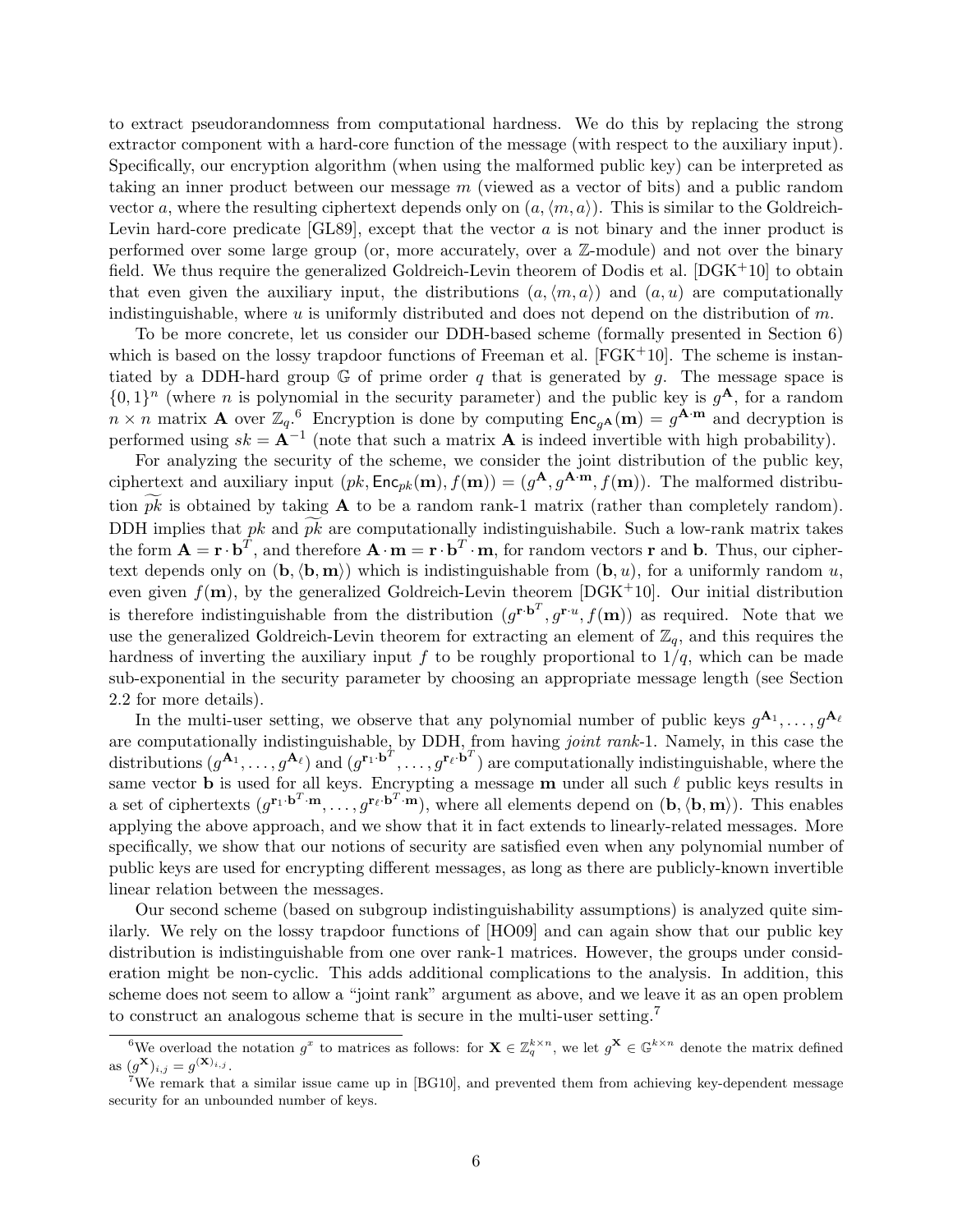## <span id="page-7-0"></span>**1.4 Open Problems and Subsequent Work**

Our work raises two natural open problems. The first problem is to construct deterministic publickey encryption schemes that are secure with respect to *any* hard-to-invert auxiliary input (while, of course, assuming the *standard* hardness of the underlying computational assumptions). In our constructions, the assumption that the auxiliary input is *subexponentially* hard to invert seems somewhat essential given that in our proofs of security we use a variant of the Goldreich-Levin theorem for producing pseudorandom strings whose length is polynomially related to the security parameter.

The second problem is to identify an even more general framework for designing deterministic public-key encryption schemes that are secure with respect to hard-to-invert auxiliary inputs. Such a framework can potentially unify our two constructions and lead to additional constructions based on other computational assumptions. Significant progress in this aspect was recently made by Wee [[Wee12\]](#page-33-3), who introduced the notion of dual projective hashing and showed that it provides a simple construction of deterministic encryption schemes that are secure with respect to hard-toinvert auxiliary inputs. In particular, Wee's approach encompasses our two constructions and also provides a new construction based the learning with errors assumption.

### **1.5 Paper Organization**

In Section [2](#page-7-1) we introduce some notation and preliminary tools. In Section [3](#page-10-0) we formalize a general notion for hard-to-invert auxiliary inputs that is considered in this paper. In Section [4](#page-11-0) we introduce a framework for modeling the security of deterministic public-key encryption schemes with respect to auxiliary inputs, consisting of three main notions of security. In Section [5](#page-15-0) we prove that these three notions are in fact equivalent. In Section [6](#page-22-0) we present a construction based on the *d*-linear assumption, and in Section [7](#page-29-0) we present a construction based on subgroup indistinguishability assumptions.

# <span id="page-7-1"></span>**2 Preliminaries**

For a distribution X we denote by  $x \leftarrow X$  the process of sampling a value x from the distribution *X*. Similarly, for a set *X* we denote by  $x \leftarrow \mathcal{X}$  the process of sampling a value *x* from the uniform distribution over *X*. The *min-entropy* of a distribution *X* over a set *X* is defined as  $\mathbf{H}_{\infty}(X) \stackrel{\text{def}}{=}$ log (max<sub>*x*∈X</sub> Pr[X = *x*]). The statistical distance (total variation distance) between X and Y is denoted  $SD(X, Y)$ . A real function over the naturals is *negligible* if it vanishes faster than any inverse polynomial, we use  $f(k) = \text{negl}(k)$  to denote that f is a negligible function. Two distribution ensembles  $\{X_k\}_{k\in\mathbb{N}}, \{Y_k\}_{k\in\mathbb{N}}$  are *statistically indistinguishable* if  $SD(X_k, Y_k) = negl(k)$ , we denote this by  $X \stackrel{s}{\approx} Y$ . They are *computationally indistinguishable* if for any polynomial time algorithm *A*, it holds that  $\left|\Pr_{x \leftarrow X_k}[A(1^k, x) = 1] - \Pr_{y \leftarrow Y_k}[A(1^k, y) = 1]\right|$  is negligible, we denote this by  $X \stackrel{c}{\approx} Y$ .

All computational hardness in this work is stated with regards to *non-uniform adversaries*. However, adapting to the uniform setting is immediate and in most cases requires no changes at all.

We denote scalars in plain lowercase letters (e.g.,  $x \in \{0,1\}$ ). We use the term "vector" both in the algebraic sense, where it indicates an element in a vector space and denoted by bold lowercase letters (e.g.,  $\mathbf{x} \in \{0,1\}^k$ ); and in the "combinatorial" sense, indicating an ordered set of elements (not necessarily having any algebraic properties) for which we use the notation  $\vec{x}$ . We denote a combinatorial vector whose elements are algebraic vectors by  $\vec{x}$ , combinatorial vector of combinatorial vectors by  $\vec{\vec{x}}$ , and combinatorial vector of combinatorial vectors of algebraic vectors by  $\vec{\vec{x}}$ . Matrices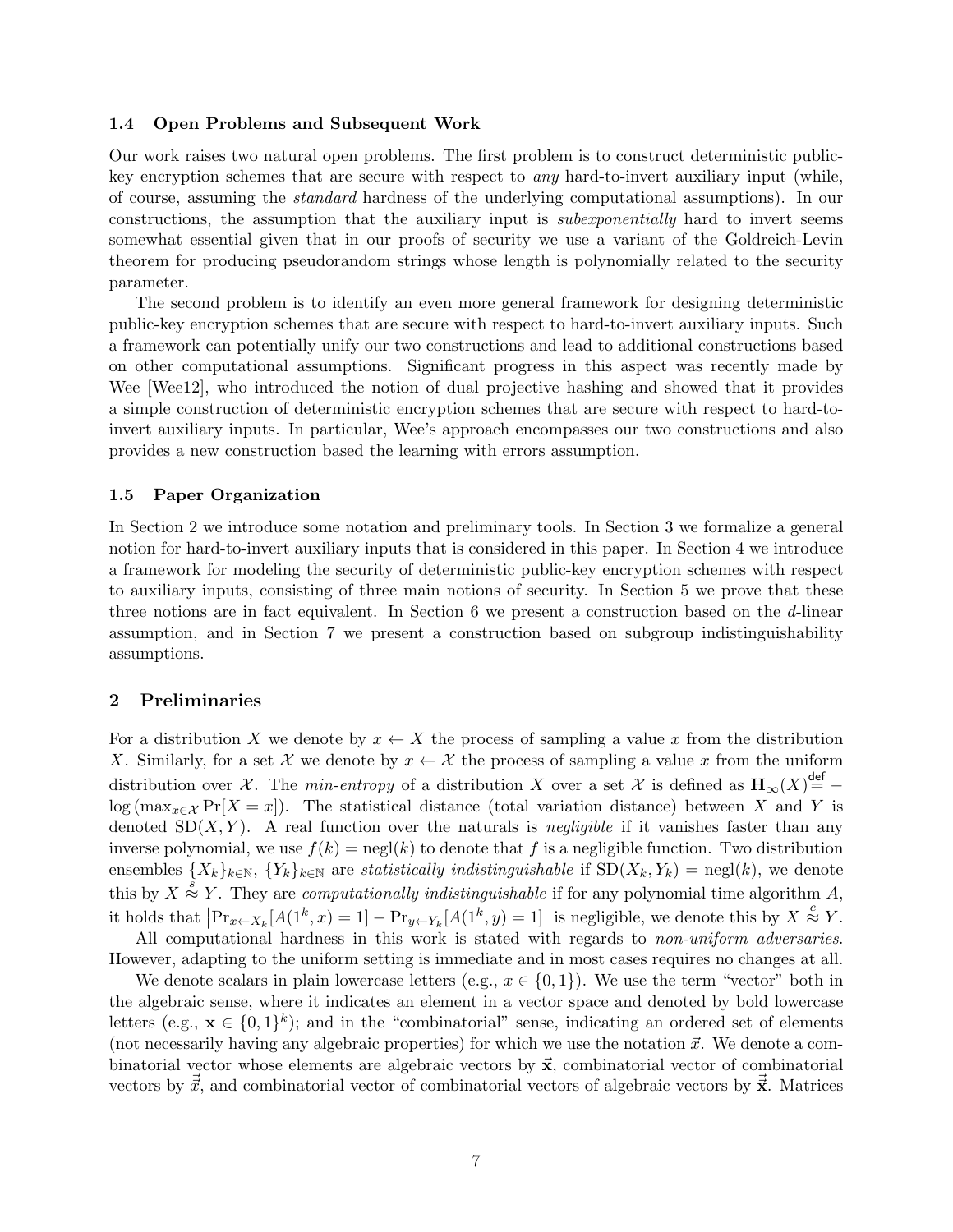(always algebraic) are denoted in bold uppercase (e.g.,  $\mathbf{X} \in \{0,1\}^{k \times n}$ ). The  $k \times k$  identity matrix is denoted  $\mathbf{I}_k$ . All vectors are column vectors by default, and a row vector is denoted by  $\mathbf{x}^T$ .

For a commutative multiplicative group  $\mathbb{G}$ , and an isomorphic  $\mathbb{Z}$ -module  $\mathbb{M},^8$  $\mathbb{M},^8$  the isomorphism  $\mathbb{M} \to \mathbb{G}$  is denoted by  $y \leftarrow g^x$  where  $y \in \mathbb{G}$  and  $x \in \mathbb{M}$ . In a sense, g can be thought of as a symbolic representation of a generating set of G. If G is cyclic then this isomorphism corresponds to actual exponentiation, with *g* being a generator of  $\mathbb{G}$ . In such case  $\mathbb{M} = \mathbb{Z}_q$  where *q* is the order of  $\mathbb{G}$ . We overload the notation  $g^x$  to matrices as follows: for  $\mathbf{X} \in \mathbb{M}^{k \times n}$ , we let  $g^{\mathbf{X}} \in \mathbb{G}^{k \times n}$  denote the matrix defined as  $(g^{\mathbf{X}})_{i,j} = g^{(\mathbf{X})_{i,j}}$ .

#### <span id="page-8-2"></span>**2.1 Computational Assumptions**

We now define the computational assumptions on which we based the security of our deterministic encryption schemes.

**The decisional Diffie-Hellman and** *d***-linear assumptions.** Let GroupGen be a probabilistic polynomial-time algorithm that takes as input a security parameter 1*<sup>k</sup>* , and outputs a triplet (G*, q, g*) where G is a group of prime order *q* that is generated by *g ∈* G, and *q* is a *k*-bit prime number. In this paper we rely on the following matrix form of the *d*-linear assumption due to Naor and Segev [[NS09](#page-33-6)] (generalizing [[BHH](#page-32-13)<sup>+</sup>08]). For  $d = 1$  this variant is equivalent to the DDH assumption, and for  $d > 1$  it is implied by the *d*-linear assumption (see [[NS09](#page-33-6)]). We denote by  $Rk_i(\mathbb{Z}_q^{a \times b})$  the set of all  $a \times b$  matrices over  $\mathbb{Z}_q$  with rank *i*. The matrix form of the *d*-linear assumption is that for any integers *a* and *b*, and for any  $d \leq i < j \leq \min\{a, b\}$  the distributions  $\{(\mathbb{G},q,g,g^{\mathbf{X}})\}_{\mathbf{X}\leftarrow \text{Rk}_i(\mathbb{Z}_q^{a\times b}),k\in\mathbb{N}}\text{ and } \{(\mathbb{G},q,g,g^{\mathbf{Y}})\}_{\mathbf{Y}\leftarrow \text{Rk}_j(\mathbb{Z}_q^{a\times b}),k\in\mathbb{N}}\text{ are computationally indistinguishable.}$ able, where  $(\mathbb{G}, q, g) \leftarrow \mathsf{GroupGen}(1^k)$ .

A rather useful implication of the matrix form of the *d*-linear assumption is that the distributions  $\{(\mathbb{G},q,g,g^{\mathbf{X}})\}_{\mathbf{X}\leftarrow\mathbb{Z}_q^{a\times b},k\in\mathbb{N}}\text{ and }\{(\mathbb{G},q,g,g^{\mathbf{R}\cdot\mathbf{S}})\}_{\mathbf{R}\leftarrow\mathbb{Z}_q^{a\times d},\mathbf{S}\leftarrow\mathbb{Z}_q^{d\times b},k\in\mathbb{N}}\text{ are computationally indistinguishable.}$ able, where  $(\mathbb{G}, q, g) \leftarrow \mathsf{GroupGen}(1^k).^9$  $(\mathbb{G}, q, g) \leftarrow \mathsf{GroupGen}(1^k).^9$ 

**Subgroup indistinguishability assumptions.** We present the class of subgroup indistinguishability assumptions formalized by Brakerski and Goldwasser [[BG10](#page-32-8)] together with its instantiations based on the quadratic residuosity and composite residuosity assumptions.

Let GroupGen be a probabilistic polynomial-time algorithm that takes as input a security parame- $\det 1^k$ , and outputs a tuple  $(\mathbb{G}_U, \mathbb{G}_M, \mathbb{G}_L, h, T)$  where  $\mathbb{G}_U = \mathbb{G}_M \times \mathbb{G}_L$  is a commutative multiplicative group,  $\mathbb{G}_M$  is a cyclic group of order M that is generated by  $h$ ,  $\mathbb{G}_L$  is a group of order L (which is not necessarily cyclic),  $gcd(M, L) = 1$ ,  $M \cdot L$  is a *k*-bit number, and  $T \geq M \cdot L$ . We require that there exist efficient algorithms for performing group operations in G*<sup>U</sup>* , and for sampling uniformly distributed elements from G*<sup>M</sup>* and G*L*.

The subgroup indistinguishability assumption is that a uniformly sampled element from  $\mathbb{G}_U$  is computationally indistinguishable from a uniformly sampled element from G*L*. More formally, the distributions  $\{(\mathbb{G}_U,\mathbb{G}_M,\mathbb{G}_L,h,T,x):x\leftarrow \mathbb{G}_L\}_{k\in\mathbb{N}}$  and  $\{(\mathbb{G}_U,\mathbb{G}_M,\mathbb{G}_L,h,T,h\cdot x):x\leftarrow \mathbb{G}_L\}_{k\in\mathbb{N}}$  are computationally indistinguishable, where  $(\mathbb{G}_U, \mathbb{G}_M, \mathbb{G}_L, h, T) \leftarrow \mathsf{GroupGen}(1^k)$ .

<span id="page-8-0"></span>For proving the security of our schemes we rely on the following lemma:

 $8A$  Z-module is identical to an additive abelian group, only that in addition to the + operation, it formally allows operations of the form  $k \cdot x$  for  $k \in \mathbb{Z}$  and  $x \in \mathbb{M}$  (the multiplication is defined as repeated addition). Note that such "multiplication by scalar" is undefined for groups.

<span id="page-8-1"></span><sup>&</sup>lt;sup>9</sup>The equivalence follows by defining  $\tilde{\mathbf{R}} \leftarrow \text{Rk}_d(\mathbb{Z}_q^{a \times d})$  and  $\tilde{\mathbf{S}} \leftarrow \text{Rk}_d(\mathbb{Z}_q^{d \times b})$  and noticing that since *q* is superpolynomial then  $(\mathbf{S}, \mathbf{R}) \stackrel{s}{\approx} (\tilde{\mathbf{S}}, \tilde{\mathbf{R}})$ , and that  $\tilde{\mathbf{R}} \cdot \tilde{\mathbf{S}}$  is distributed uniformly in  $\text{Rk}_d(\mathbb{Z}_q^{a \times b})$ .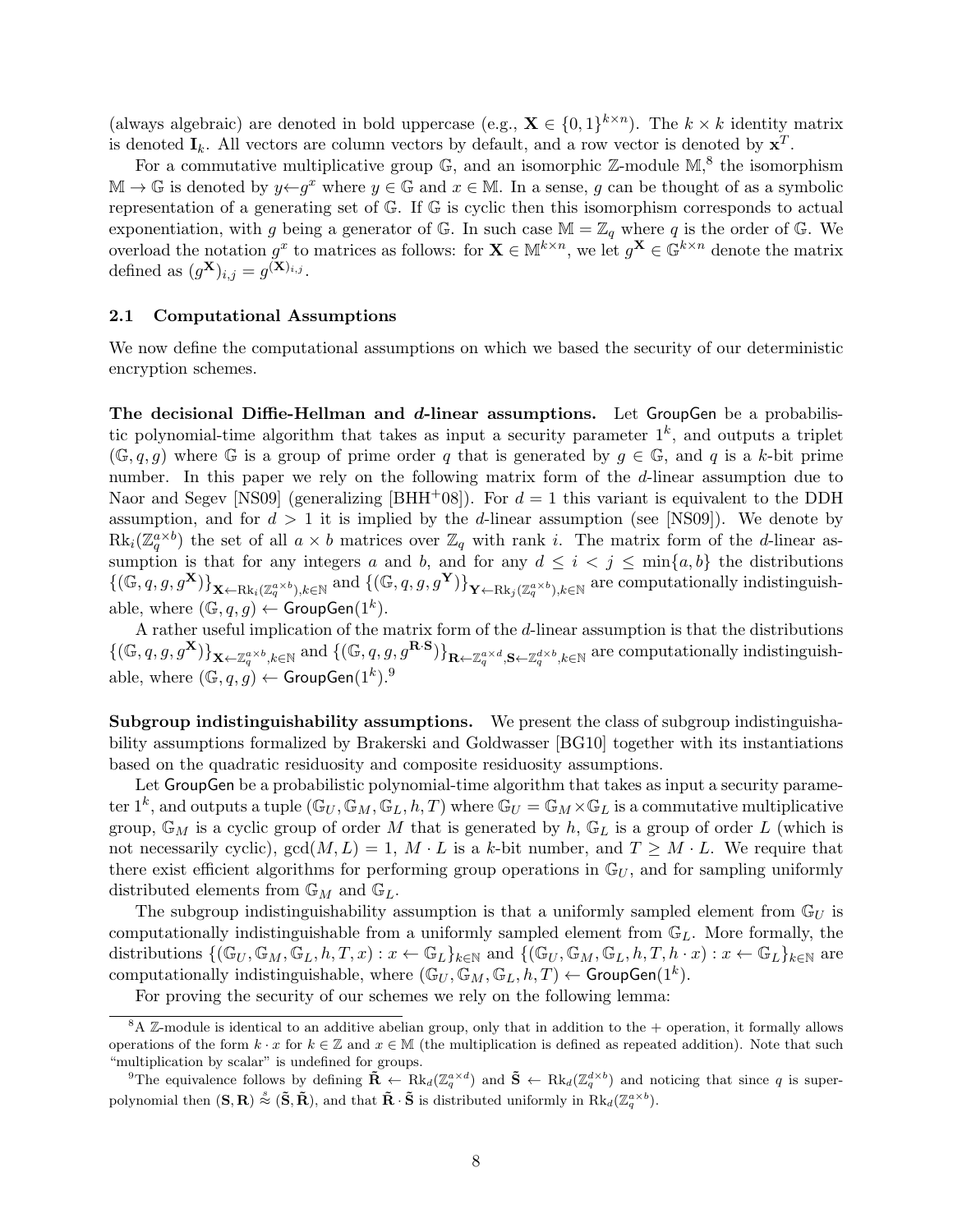<span id="page-9-2"></span>**Lemma 2.1** ([[BG10](#page-32-8)]). *Under the subgroup indistinguishability assumption, for any polynomial*  $n =$ *n*(*k*) *it holds that*

$$
\left\{ \left( g^{\mathbf{w}^T}, h^{\mathbf{I}_n} \cdot g^{\mathbf{r} \cdot \mathbf{w}^T} \right) \right\}_{k \in \mathbb{N}} \stackrel{c}{\approx} \left\{ \left( g^{\mathbf{w}^T}, g^{\mathbf{r} \cdot \mathbf{w}^T} \right) \right\}_{k \in \mathbb{N}}
$$

*,*

where  $(\mathbb{G}_U, \mathbb{G}_M, \mathbb{G}_L, h, T) \leftarrow \text{GroupGen}(1^k), g^{\mathbf{w}^T} \leftarrow \mathbb{G}_L^n, \text{ and } \mathbf{r} \leftarrow [T^2]^n.$ 

For instantiating the subgroup indistinguishability assumption based on the quadratic residuosity and composite residuosity assumptions, we consider a modulus N of the form  $N = pq$ , where p and *q* are random *k/*2-bit odd primes (we do not require that *p* and *q* are "safe primes").

• The quadratic residuosity assumption. Let  $\mathbb{J}_N$  denote the set of elements in  $\mathbb{Z}_N^*$  with Jacobi symbol +1, and QR*<sup>N</sup>* denote the set of *quadratic residues* (squares) modulo *N*. Overloading notation, we denote by  $\mathbb{J}_N$  and  $\mathbb{QR}_N$  also the respective groups with the multiplication operation modulo N. The groups  $\mathbb{J}_N$  and  $\mathbb{QR}_N$  have orders  $\varphi(N)/2$  and  $\varphi(N)/4$ , respectively, and we let  $N' = \varphi(N)/4$ . We require that *N* is a *Blum integer*, namely that  $p, q = 3 \pmod{4}$ . In such case it holds that  $gcd(2, N') = 1$  and that  $(-1) \in \mathbb{J}_N \setminus \mathbb{Q} \mathbb{R}_N$ .

The quadratic residuosity assumption [[GM84\]](#page-33-0) is that a uniformly chosen quadratic residue is computationally indistinguishable from a uniformly chosen quadratic non-residue (with Jacobi symbol 1). it is obtained from the above subgroup indistinguishability assumption by setting  $\mathbb{G}_U = \mathbb{J}_N, \mathbb{G}_M = {\pm 1}, \mathbb{G}_L = \mathbb{Q} \mathbb{R}_N, h = (-1), \text{ and } T = N \geq 2N'.$ 

*•* **The composite residuosity assumption.** The composite residuosity assumption [\[Pai99\]](#page-33-4) is that a uniformly chosen element from  $\mathbb{Z}_{N^2}^*$  is computationally indistinguishable from a uniformly chosen element from the subgroup of  $N^{\text{th}}$ -residues  $\{x^N : x \in \mathbb{Z}_{N^2}^*\}$ . The group  $\mathbb{Z}_{N^2}^*$ can be written as a product of the group generated by  $1 + N$  (which has order *N*) and the group of  $N<sup>th</sup>$  residues (which has order  $\varphi(N)$ ). This assumption is obtained from the above subgroup indistinguishability assumption by setting  $\mathbb{G}_U = \mathbb{Z}_{N^2}^*$ ,  $\mathbb{G}_M = \{(1+N)^i : i \in [N]\},$  $\mathbb{G}_L = \{x^N : x \in \mathbb{Z}_{N^2}^*\}, h = (1+N)$ , and  $T = N^2$ .

## <span id="page-9-0"></span>**2.2 Hard Core Functions**

Hard-core functions play a central tool in our approach for reducing a hard search problem (the hardness of inverting the auxiliary input) into a decision problem (the hardness of distinguishing encryptions of messages sampled from different distributions). We present two hard-core function theorems, both are extensions of the well known Goldreich-Levin theorem [\[GL89\]](#page-33-8). Theorem [2.2](#page-9-1) is essentially taken from  $[DGK^+10]$  $[DGK^+10]$  $[DGK^+10]$ , and Theorem [2.3](#page-10-1) extends Theorem [2.2](#page-9-1) to the case where the domain under consideration is not a field, and appears, in a slightly less general form, in [[BG10\]](#page-32-8).

<span id="page-9-1"></span>**Theorem 2.2** ([\[DGK](#page-32-7)+10, Theorem 1])**.** *There exists a uniform oracle machine B such that for all*  $n \in \mathbb{N}$ , for any (possibly randomized) function  $f: \{0,1\}^n \to \{0,1\}^*$ , any distribution  $\mathcal D$  over  $\{0,1\}^n$ , any (nontrivial) finite field  $\mathbb{F} = \mathbb{F}_n$  and function A such that

$$
\left| \Pr_{x \leftarrow \mathcal{D}}[A(f(x), r, \langle r, x \rangle) = 1] - \Pr[A(f(x), r, \alpha) = 1] \right| \ge \epsilon ,
$$

where  $x \leftarrow \mathcal{D} \subseteq \{0,1\}^n \subseteq \mathbb{F}^n, r \leftarrow \mathbb{F}^n, \alpha \leftarrow \mathbb{F}$  and the inner product is over  $\mathbb{F}$ , it holds that  $B^A$  runs *in polynomial time and*

$$
\Pr[B^A(1^n, \lceil 1/\epsilon \rceil, f(x)) = x] \ge \frac{\epsilon^3}{512 \cdot n \cdot |\mathbb{F}|^2}
$$

*.*

*Furthermore, B only needs to sample uniformly in* F *and to add two elements in* F*, and does not use any other property of the field.*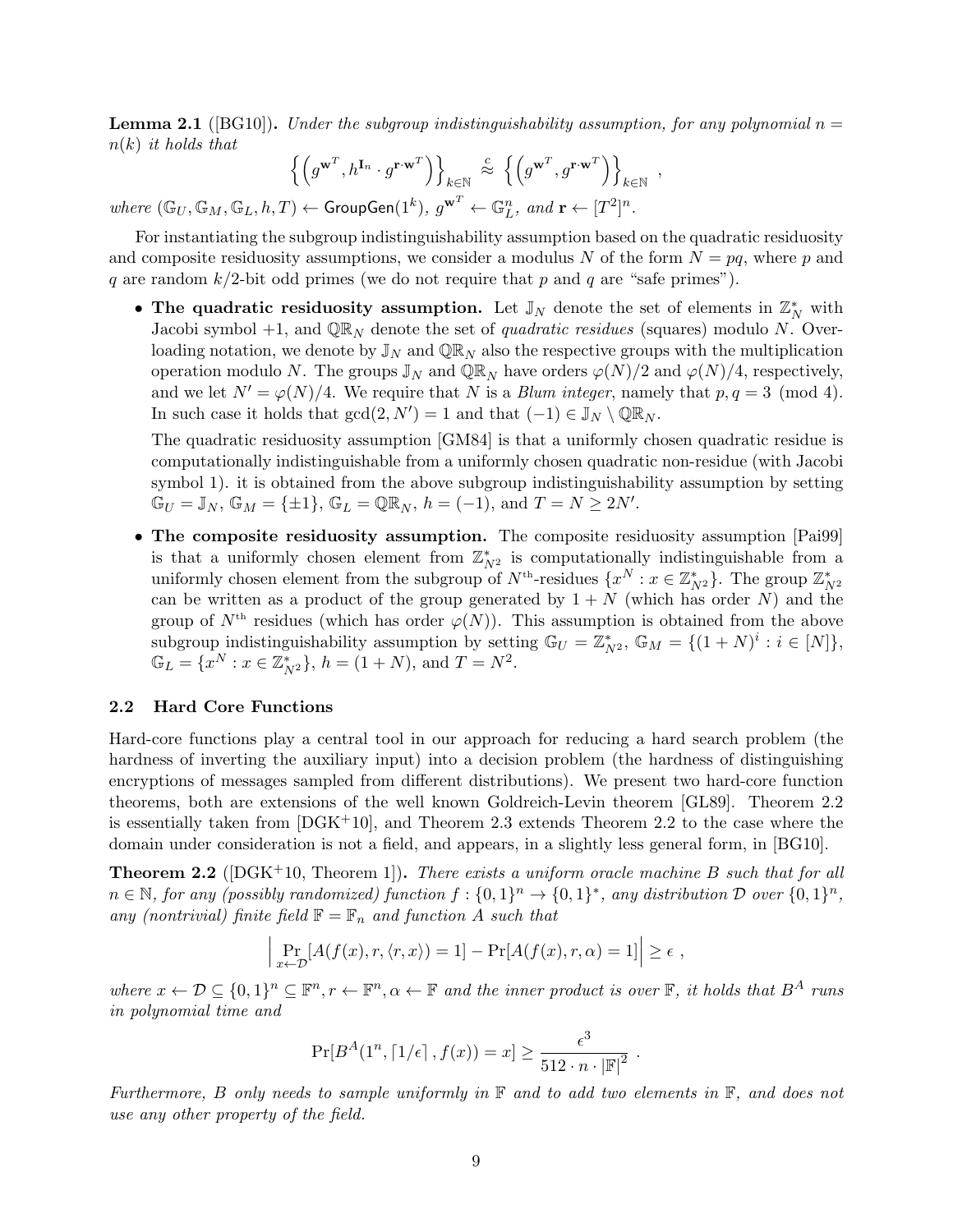<span id="page-10-1"></span>**Theorem 2.3** (Implicit in [[BG10](#page-32-8)])**.** *There exists a uniform oracle machine B such that for all*  $n \in \mathbb{N}$ , for any (possibly randomized) function  $f: \{0,1\}^n \to \{0,1\}^*$ , any distribution  $\mathcal D$  over  $\{0,1\}^n$ , any (nontrivial)  $\mathbb{Z}$ -module  $\mathbb{M} = \mathbb{M}_n$  and function A such that

$$
\left| \Pr[A(f(x), r, \langle r, x \rangle) = 1] - \Pr[A(f(x), r, \alpha) = 1] \right| \ge \epsilon ,
$$

*where*  $x \leftarrow \mathcal{D} \subseteq \{0,1\}^n \subseteq \mathbb{Z}^n, r \leftarrow \mathbb{M}^n, \alpha \leftarrow \mathbb{M}$  and the "inner product" is over the module, it holds *that B<sup>A</sup> runs in polynomial time and*

$$
\Pr[B^A(1^n, \lceil 1/\epsilon \rceil, f(x)) = x] \ge \frac{\epsilon}{8 \cdot |\mathbb{M}|^{1 + \log(8n/\epsilon^2)}}
$$

*.*

*Furthermore, B only needs to sample uniformly in* M *and to add two elements in* M*, and does not use any other property of the module.*

# **2.3 Deterministic Public-Key Encryption Scheme**

A deterministic public-key encryption scheme over a message space ensemble  $\mathcal{M} = {\mathcal{M}_k}$  is a triplet Π = (KeyGen*,* Enc*,* Dec) of polynomial-time algorithms with the following properties.

- *•* The *key-generation* algorithm KeyGen is a randomized algorithm that takes the security parameter 1*<sup>k</sup>* as input and outputs a key pair (*sk, pk*)*←*KeyGen(1*<sup>k</sup>* ) containing a secret key and a public key.
- *•* The *encryption* algorithm Enc is a *deterministic* algorithm that takes as input a public key *pk* and a message  $m \in \mathcal{M}_k$  (where *k* is the security parameter), and outputs a ciphertext  $c = \mathsf{Enc}_{pk}(m)$ .
- The *decryption* algorithm is a possibly randomized algorithm that takes as input a secret key *sk* and a ciphertext *c* and outputs a message  $m' \leftarrow \text{Dec}_{sk}(c)$  such that  $m' \in \mathcal{M}_k$ .

For simplicity in this paper we assume perfect decryption: For every  $k \in \mathbb{N}$  and  $m \in \mathcal{M}_k$ it holds that  $Pr[Dec_{sk}(Enc_{pk}(m)) = m] = 1$ , where the probability is taken over the choice of  $(sk, pk)$  $\leftarrow$ KeyGen(1<sup>k</sup>) (and also over the internal randomness of Dec if the latter algorithm is randomized). We note that although, in general, decryption algorithms may be randomized, all decryption algorithms considered in this paper are in fact deterministic.

## <span id="page-10-0"></span>**3 Hard-to-Invert Auxiliary Inputs**

In this work we consider any auxiliary input  $f(x)$  from which it is hard to recover the input x, following the framework of Dodis, Tauman Kalai, and Lovett [[DKL09](#page-32-6)]. The source of hardness may be any combination of information-theoretic hardness (where the function *f* is many-to-one) and computational hardness (where  $f(x)$  fully determines x, but x is hard to recover by efficient algorithms). Informally, we say that a function  $f$  is  $\epsilon$ -hard-to-invert with respect to a distribution *D*, if for every efficient algorithm *A* it holds that  $A(f(x)) = x$  with probability at most  $\epsilon$  over the choice of  $x \leftarrow \mathcal{D}$  and the internal coin tosses of *A*.

For our purposes, we formalize a slightly more general notion in which  $D$  is a distribution over vectors of inputs  $\vec{x} = (x_1, \ldots, x_t)$ , and for every  $i \in \{1, \ldots, t\}$  it should be hard to efficiently recover  $x_i$  when given  $f(\vec{x})$ . In addition, we also consider a *blockwise* variant of this notion, in which it should be hard to efficiently recover  $x_i$  when given  $(x_1, \ldots, x_{i-1}, f(\vec{x}))$ .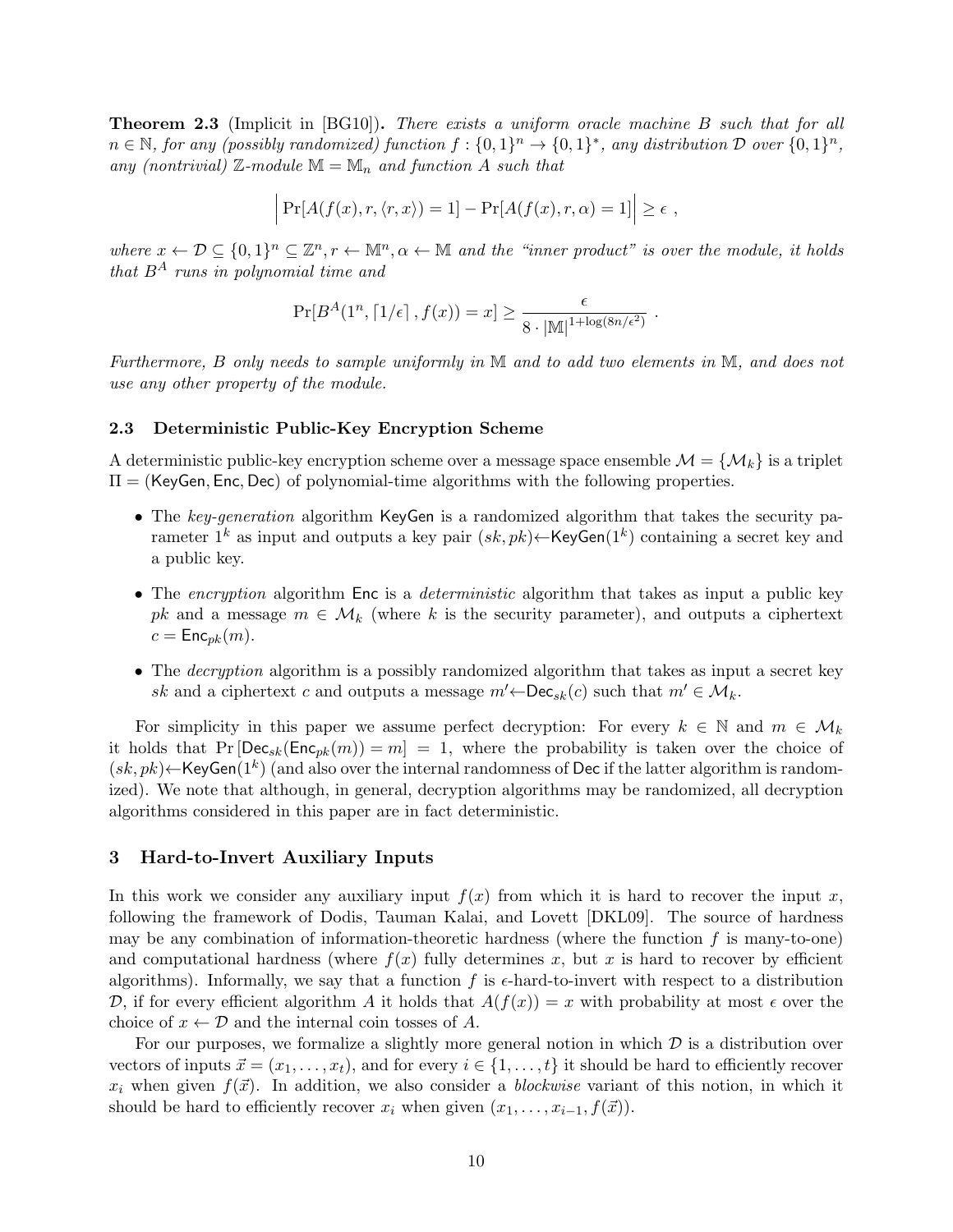<span id="page-11-1"></span>**Definition 3.1.** An efficiently computable function  $\mathcal{F} = \{f_k\}_{k \in \mathbb{N}}$  is  $\epsilon(k)$ -hard-to-invert with respect to an efficiently samplable distribution  $\mathcal{D} = {\mathcal{D}_k}_{k \in \mathbb{N}}$  *over vectors of*  $t(k)$  *inputs, if for every probabilistic polynomial-time algorithm A and for every*  $i \in \{1, \ldots, t(k)\}$  *it holds that* 

$$
\Pr\left[A\left(1^k, f_k(\vec{x})\right) = x_i\right] \le \epsilon(k) ,
$$

*for all sufficiently large k*, where the probability is taken over the choice of  $\vec{x} = (x_1, \ldots, x_{t(k)}) \leftarrow \mathcal{D}_k$ , *and over the internal coin tosses of A.*

<span id="page-11-2"></span>**Definition 3.2.** An efficiently computable function  $\mathcal{F} = \{f_k\}_{k \in \mathbb{N}}$  is  $\epsilon(k)$ -blockwise-hard-to-invert with respect to an efficiently samplable distribution  $\mathcal{D} = {\mathcal{D}_k}_{k \in \mathbb{N}}$  *over vectors of*  $t(k)$  *inputs, if for every probabilistic polynomial-time algorithm A* and for every  $i \in \{1, \ldots, t(k)\}$  it holds that

$$
\Pr\left[A\left(1^k, x_1, \ldots, x_{i-1}, f_k(\vec{x})\right) = x_i\right] \le \epsilon(k) ,
$$

*for all sufficiently large k*, where the probability is taken over the choice of  $\vec{x} = (x_1, \ldots, x_{t(k)}) \leftarrow \mathcal{D}_k$ , *and over the internal coin tosses of A.*

Note that any  $\mathcal F$  which is  $\epsilon$ -blockwise-hard-to-invert with respect to  $\mathcal D$  is also  $\epsilon$ -hard-to-invert with respect to  $D$ , but the other direction does not always hold (for example, whenever all the  $x_i$ 's are identical). Definition [3.1](#page-11-1) implies in particular that the distribution  $\mathcal{D}$  is such that each  $x_i$  has min-entropy at least  $\log(1/\epsilon(k))$ . Furthermore, Definition [3.2](#page-11-2) implies that the distribution  $\mathcal{D}$  is a block source in which each block  $x_i$  has (average) min-entropy at least  $\log(1/\epsilon(k))$  conditioned on the previous blocks  $(x_1, \ldots, x_{i-1})$ .

# <span id="page-11-0"></span>**4 Modeling Security in the Auxiliary-Input Setting**

In this section we present a framework for modeling the security of deterministic public-key encryption schemes with respect to auxiliary inputs. Our framework is obtained as a generalization of those considered in [[BBO07,](#page-31-1) [BFO](#page-32-0)+08a, [BFO08b\]](#page-32-1) to a setting in which the encrypted plaintexts may be fully determined by some auxiliary information that is available to the adversary. Following [\[BBO07,](#page-31-1) [BFO](#page-32-0)+08a, [BFO08b](#page-32-1)] we formalize three notions of security with respect to auxiliary inputs, and prove that all three are equivalent. The first is a simulation-based semantic security notion (PRIV-SSS), capturing the intuitive meaning of semantic security: whatever can be computed given an encryption of a message and *auxiliary input*, can also be computed given only the auxiliary input. The second is a comparison-based semantic-security notion (PRIV-CSS), which essentially serves as an intermediate notion towards an indistinguishability-based one (PRIV-IND) that is somewhat easier to handle in proofs of security.

In the remainder of this paper we use the following notation. For a deterministic public-key encryption scheme  $\Pi = (KeyGen, Enc, Dec)$ , a public key *pk*, and a vector of messages  $\vec{m} = (m_1, \ldots, m_t)$ we denote by  $\vec{Enc}_{pk}(\vec{m})$  the vector  $(\vec{Enc}_{pk}(m_1), \ldots, \vec{Enc}_{pk}(m_t))$ . When considering a distribution  $\mathcal M$ over vectors of messages  $\vec{m} = (m_1, \ldots, m_t)$  all of which are encrypted under the same public key, then for the case of hard-to-invert auxiliary inputs we make in this paper the simplifying assumption that  $m_i \neq m_j$  for every  $i \neq j$  (a bit more formally, one should require that all distributions have identical equality patterns – see [[BBO07\]](#page-31-1)). In the case of blockwise-hard-to-invert auxiliary inputs this assumption is not necessary. In addition, for simplicity we present our definitions for the case of hard-to-invert auxiliary inputs, and note that they naturally extend to the case of blockwise-hardto-invert auxiliary inputs.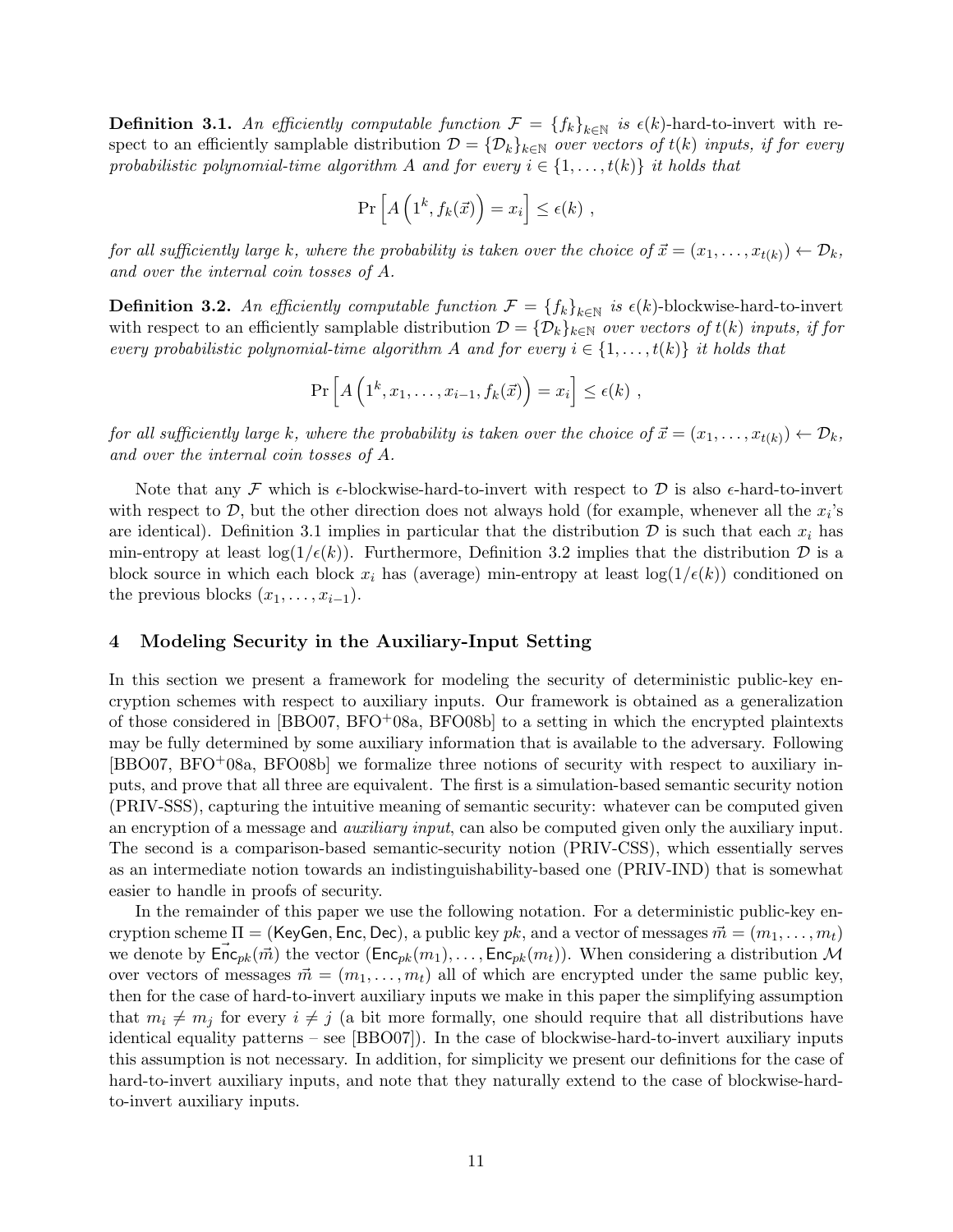<span id="page-12-2"></span>**Definition 4.1** (Simulation-based security)**.** *A deterministic public-key encryption scheme* Π = (KeyGen*,* Enc*,* Dec) *is* PRIV-SSS-secure with respect to *ϵ*-hard-to-invert auxiliary inputs *if for any probabilistic polynomial-time algorithm A and for any efficiently samplable distribution M* =  $\{\mathcal{M}_k\}_{k\in\mathbb{N}}$ *, there exists a probabilistic polynomial-time algorithm S, such that for any efficiently computable function*  $\mathcal{F} = \{f_k\}_{k \in \mathbb{N}}$  that is  $\epsilon$ -hard-to-invert with respect to M, and for any efficiently *computable function*  $g \in \{0,1\}^* \to \{0,1\}^*$ , there exists a negligible function  $\nu(k)$  such that

$$
\mathrm{Adv}_{\Pi,A,\mathcal{M},S,\mathcal{F},g}^{\mathsf{PRIV}-\mathsf{SSS}}(k) \stackrel{\mathsf{def}}{=} \Big|\mathrm{Real}_{\Pi,A,\mathcal{M},\mathcal{F},g}^{\mathsf{PRIV}-\mathsf{SSS}}(k) - \mathrm{Ideal}_{\Pi,S,\mathcal{M},\mathcal{F},g}^{\mathsf{PRIV}-\mathsf{SSS}}(k)\Big| \leq \nu(k)
$$

*for all sufficiently large k, where*

$$
\text{Real}_{\Pi,A,\mathcal{M},\mathcal{F},g}^{\text{PRIV}-\text{SSS}}(k) = \Pr\left[A\left(1^k, pk, \vec{\text{Enc}}_{pk}(\vec{m}), f_k(\vec{m})\right) = g(\vec{m})\right]
$$
  
\n
$$
\text{Ideal}_{\Pi,S,\mathcal{M},\mathcal{F},g}^{\text{PRIV}-\text{SSS}}(k) = \Pr\left[S\left(1^k, f_k(\vec{m})\right) = g(\vec{m})\right],
$$

and the probabilities are taken over the choices of  $\vec{m} \leftarrow \mathcal{M}_k$ ,  $(sk, pk) \leftarrow \text{KeyGen}(1^k)$ , and over the *internal coin tosses of A and S.*

<span id="page-12-1"></span>**Definition 4.2** (Comparison-based security)**.** *A deterministic public-key encryption scheme* Π = (KeyGen*,* Enc*,* Dec) *is* PRIV-CSS-secure with respect to *ϵ*-hard-to-invert auxiliary inputs *if for any probabilistic polynomial-time algorithm A, for any efficiently samplable distribution*  $M = \{M_k\}_{k \in \mathbb{N}}$ *, for any efficiently computable function*  $\mathcal{F} = \{f_k\}_{k \in \mathbb{N}}$  that is  $\epsilon$ -hard-to-invert with respect to M, and *for any efficiently computable function*  $g \in \{0,1\}^* \to \{0,1\}^*$ , there exists a negligible function  $\nu(k)$ *such that*

$$
\mathrm{Adv}_{\Pi,A,\mathcal{M},\mathcal{F},g}^{\mathsf{PRIV}-\mathsf{CSS}}(k) \stackrel{\mathsf{def}}{=} \left| \mathrm{Adv}_{\Pi,A,\mathcal{M},\mathcal{F},g}^{\mathsf{PRIV}-\mathsf{CSS}}(k,0) - \mathrm{Adv}_{\Pi,A,\mathcal{M},\mathcal{F},g}^{\mathsf{PRIV}-\mathsf{CSS}}(k,1) \right| \le \nu(k)
$$

*for all sufficiently large k, where*

$$
\mathrm{Adv}_{\Pi,A,\mathcal{M},\mathcal{F},g}^{\mathsf{PRIV}-\mathsf{CSS}}(k,b) = \Pr\left[A\left(1^k, pk, \mathsf{Enc}_{pk}(\vec{m}_b), f_k(\vec{m}_0)\right) = g(\vec{m}_0)\right],
$$

*and the probability is taken over the choices of*  $\vec{m}_0 \leftarrow M_k$ ,  $\vec{m}_1 \leftarrow M_k$ ,  $(sk, pk) \leftarrow \text{KeyGen}(1^k)$ , and *over the internal coin tosses of A.*

<span id="page-12-0"></span>**Definition 4.3** (Indistinguishability-based security)**.** *A deterministic public-key encryption scheme* Π = (KeyGen*,* Enc*,* Dec) *is* PRIV-IND-secure with respect to *ϵ*-hard-to-invert auxiliary inputs *if for any probabilistic polynomial-time algorithm A, for any two efficiently samplable distributions*  $\mathcal{M}_0=\left\{\mathcal{M}_{0,k}\right\}_{k\in\mathbb{N}}$  and  $\mathcal{M}_1=\left\{\mathcal{M}_{1,k}\right\}_{k\in\mathbb{N}}$ , and for any efficiently computable function  $\mathcal{F}=\left\{f_k\right\}_{k\in\mathbb{N}}$ *that is*  $\epsilon$ -hard-to-invert with respect to both  $\mathcal{M}_0$  and  $\mathcal{M}_1$ , there exists a negligible function  $\nu(k)$  such *that*

$$
\text{Adv}_{\Pi, A, \mathcal{M}_0, \mathcal{M}_1, \mathcal{F}}^{\text{PRIV}-\text{IND}}\left| \text{Adv}_{\Pi, A, \mathcal{M}_0, \mathcal{M}_1, \mathcal{F}}^{\text{PRIV}-\text{IND}}(k,0) - \text{Adv}_{\Pi, A, \mathcal{M}_0, \mathcal{M}_1, \mathcal{F}}^{\text{PRIV}-\text{IND}}(k,1) \right| \leq \nu(k)
$$

*for all sufficiently large k, where*

$$
Adv_{\Pi,A,\mathcal{M}_0,\mathcal{M}_1,\mathcal{F}}^{\mathsf{PRIV}-\mathsf{IND}}(k,b) = \Pr\left[A\left(1^k, pk, \mathsf{Enc}_{pk}(\vec{m}_b), f_k(\vec{m}_0)\right) = 1\right] ,
$$

*and the probability is taken over the choices of*  $\vec{m}_0 \leftarrow \mathcal{M}_{0,k}$ ,  $\vec{m}_1 \leftarrow \mathcal{M}_{1,k}$ ,  $(sk, pk) \leftarrow \text{KeyGen}(1^k)$ , *and over the internal coin tosses of A.*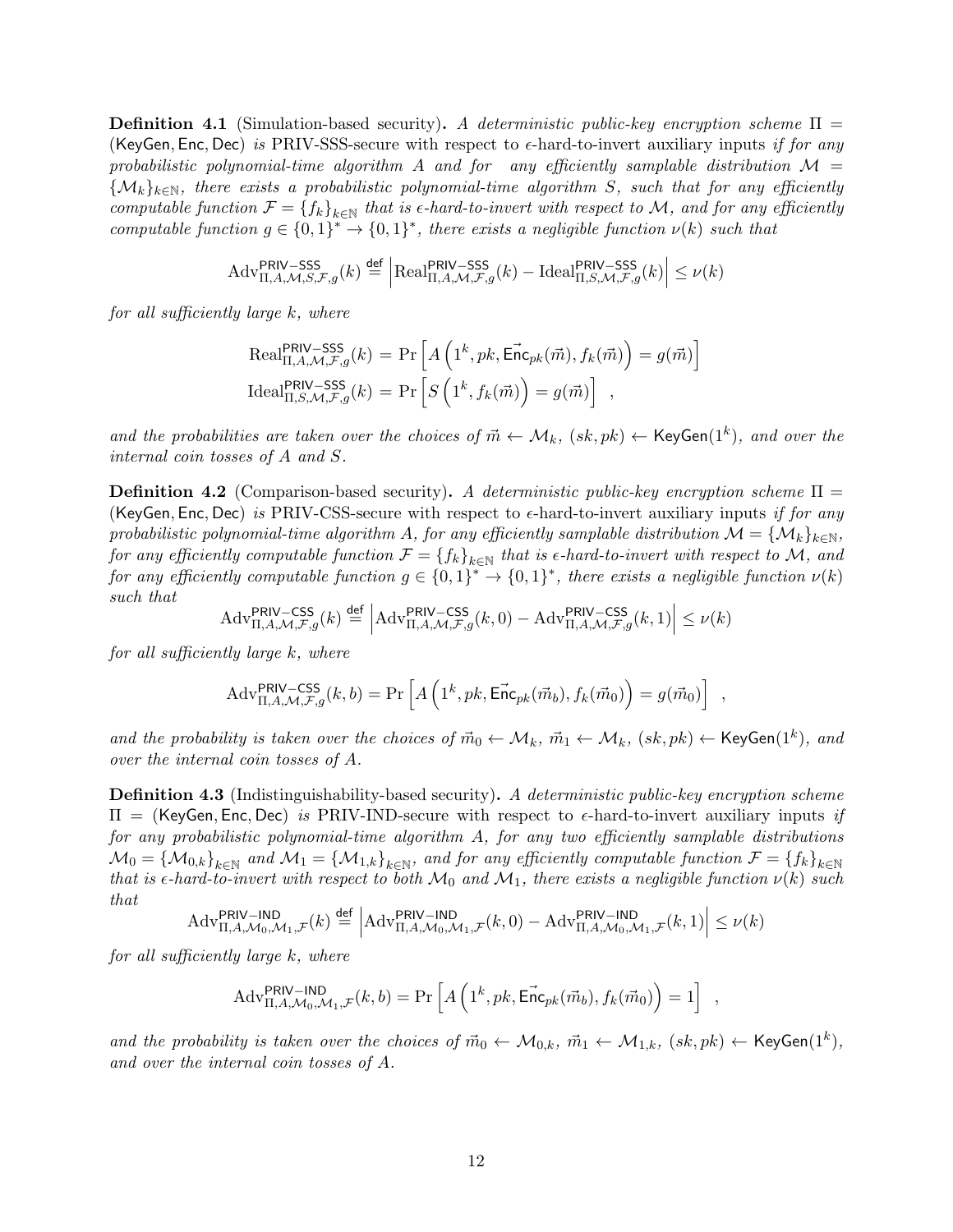**The hard-to-invert requirement.** We emphasize that in the setting of *deterministic* public-key encryption the requirement that the encrypted messages cannot be efficiently recovered from the auxiliary input is essential (unlike in the setting of *randomized* encryption, where the notion of semantic security takes into account any auxiliary input – see, for example, [[Gol04](#page-33-10), Ch. 5]). This is easily observed using our indistinguishability-based formulation (Definition [4.3](#page-12-0)): an algorithm that on input  $f_k(\vec{m}_0)$  (where  $\vec{m}_0 = (m_{0,1}, \ldots, m_{0,t(k)})$ ) can recover one of the  $m_{0,i}$  values can then encrypt this value under *pk*, compare the resulting ciphertext with the *i*-th component of  $\vec{Enc}_{pk}(\vec{m}_b)$ , and thus learn the bit *b*.

**Relation to previous notions.** We note that any *constant function* is *ϵ*-hard-to-invert with respect to any message distribution of min-entropy at least  $log(1/\epsilon)$ . Thus, our notion of auxiliaryinput security strictly generalizes all previous security notions for deterministic public-key encryption, in which auxiliary input is not considered, and the message distributions need to have sufficient min-entropy.

**Access to the public key.** As observed by Bellare et al. [\[BBO07](#page-31-1)] it is essential that the "target" function *g* does not take the public key as input. Specifically, with a deterministic encryption algorithm the ciphertext itself is a non-trivial information that it leaked about the plaintext, and can clearly be computed efficiently using the public key. We refer the reader to [[BBO07\]](#page-31-1) for a more elaborated discussion.

**The randomness of sampling.** For our notions of security we in fact allow the auxiliary-input function *f* and the "target" function *g* to take as input not only the vector of message  $\vec{m}$ , but also the random string  $r \in \{0,1\}^*$  that was used for sampling  $\vec{m}$  from the distribution  $\mathcal{D}_k$ . When this aspect plays a significant role we explicitly include *r* as part of the input for *f* and *g*, and denote by  $\vec{m} \leftarrow \mathcal{D}_k(r)$  the fact that  $\vec{m}$  is sampled using the random string *r*. When this aspect does not play a significant role we omit it for ease of readability (in particular, we omitted it from the above definitions).

**PRIV-CSS** for balanced predicates. Whereas Definition [4.2](#page-12-1) considers arbitrary efficiently computable functions  $g: \{0,1\}^* \to \{0,1\}^*$ , we note that it is in fact equivalent to its seemingly simpler variant that considers only efficiently computable *δ-balanced predicates*  $g: \{0,1\}^* \to \{0,1\}$ (where we say that a predicate *g* is  $\delta$ -balanced on a distribution *M* if  $|\Pr(g(\vec{m}) = 1| - 1/2| \leq \delta)$ . Moreover, it even suffices to consider only the case  $\delta = 1/4$ . The proof of this fact is identical to the corresponding proof of Bellare et al. [\[BFO](#page-32-0)+08a], as the aspect of having an auxiliary input does not play any role in this setting. We will rely on this fact in Section [5](#page-15-0) when showing that PRIV-IND implies PRIV-CSS.

**PRIV1:** focusing on a single message. As in [[BFO08b](#page-32-1)] we also consider the PRIV1-variants of our notion of security that focus on a single message (instead of vectors of any polynomial number of messages). In Section [5.5](#page-20-0) we then prove that security for a vector of messages with respect to a blockwise-hard-to-invert auxiliary input is in fact equivalent to security for a single message with respect to a hard-to-invert auxiliary input.

**An even stronger notion of security.** Note that in Definition [4.3](#page-12-0) the algorithm *A* is given as input the vector  $(1^k, pk, \overrightarrow{Enc}_{pk}(\vec{m}_b), f_k(\vec{m}_0))$ , and that a seemingly stronger definition would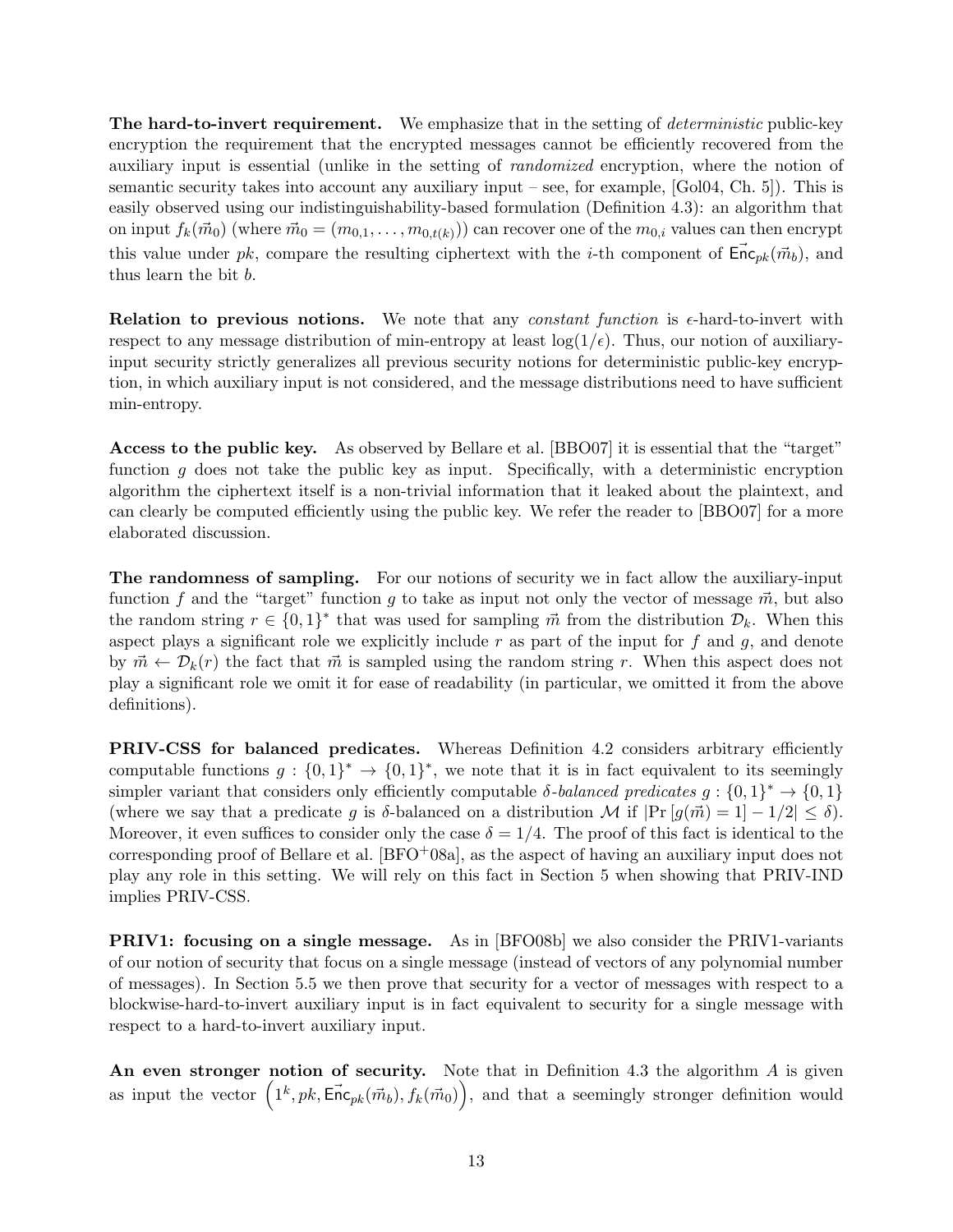even consider  $(1^k, pk, \vec{Enc}_{pk}(\vec{m}_b), \vec{Enc}_{pk}(\vec{m}_{1-b}), f_k(\vec{m}_0), f_k(\vec{m}_1))$  as its input. As indicated by the equivalence of our three definitions, such a stronger variant is not needed for capturing the intuitive meaning of semantic security as in Definition [4.1](#page-12-2). Nevertheless, our schemes in this paper in fact satisfy this stronger variant. We refer to this notion as *strong indistinguishability* (PRIV-sIND), formally defined as follows:

<span id="page-14-1"></span>**Definition 4.4.** *A deterministic public-key encryption scheme* Π = (KeyGen*,* Enc*,* Dec) *is* PRIVsIND-secure with respect to *ϵ*-hard-to-invert auxiliary inputs *if for any probabilistic polynomialtime algorithm A, for any two efficiently samplable distributions*  $\mathcal{M}_0 = {\mathcal{M}_{0,k}}_{k\in\mathbb{N}}$  *and*  $\mathcal{M}_1 =$  $\{\mathcal{M}_{1,k}\}_{k\in\mathbb{N}}$ , and for any efficiently computable function  $\mathcal{F} = \{f_k\}_{k\in\mathbb{N}}$  that is  $\epsilon$ -hard-to-invert with *respect to both*  $\mathcal{M}_0$  *and*  $\mathcal{M}_1$ *, there exists a negligible function*  $\nu(k)$  *such that* 

$$
\mathrm{Adv}_{\Pi,A,\mathcal{M}_0,\mathcal{M}_1,\mathcal{F}}^{\mathsf{PRIV-sIND}}(k) \stackrel{\mathsf{def}}{=} \left|\mathrm{Adv}_{\Pi,A,\mathcal{M}_0,\mathcal{M}_1,\mathcal{F}}^{\mathsf{PRIV-sIND}}(k,0) - \mathrm{Adv}_{\Pi,A,\mathcal{M}_0,\mathcal{M}_1,\mathcal{F}}^{\mathsf{PRIV-sIND}}(k,1)\right| \leq \nu(k)
$$

*for all sufficiently large k, where*

AdvPRIV*−*sIND Π*,A,M*0*,M*1*,F* (*k, b*) = Pr [ *A* ( 1 *k , pk,* Enc *⃗ pk*(*⃗mb*)*,* Enc *⃗ pk*(*⃗m*1*−b*)*, fk*(*⃗m*0)*, fk*(*⃗m*1) ) = 1]

*,*

*and the probability is taken over the choices of*  $\vec{m}_0$  *←*  $\mathcal{M}_{0,k}$ *,*  $\vec{m}_1$  *←*  $\mathcal{M}_{1,k}$ *,*  $(sk, pk)$  *← KeyGen(1<sup>k</sup>), and over the internal coin tosses of A.*

**The multi-user setting.** So far our notions of security considered vectors of messages that are encrypted under the same public key. We now present a natural generalization to the multi-user setting, where there are multiple public keys, each of which is used for encrypting a vector of messages. For simplicity we focus here on an indistinguishability-based definition, and note that our equivalence proofs (see Section [5](#page-15-0)) easily extend to this more general setting.

For the following definition we fix integer functions  $\ell(k)$  and  $t(k)$  of the security parameter *k*, indicating the number of public keys and the number of messages encrypted under each key, respectively. In addition we use the notation  $\vec{pk} = (pk_1, \ldots, pk_{\ell(k)})$ ,  $\vec{\vec{m}} = (\vec{m}_1, \ldots, \vec{m}_{\ell(k)})$  (where each  $\vec{m}_i$  is a vector of  $t(k)$  messages), and  $\vec{Enc}_{\vec{pk}}$  $(\vec{\vec{m}}) = (\vec{\text{Enc}}_{pk_1}(\vec{m}_1), \dots, \vec{\text{Enc}}_{pk_{\ell(k)}}(\vec{m}_{\ell(k)})).$  Note that in the following definition the adversary receives  $\ell(k)$  public keys and  $\ell(k) \cdot t(k)$  ciphertexts.

<span id="page-14-0"></span>**Definition 4.5.** *A deterministic public-key encryption scheme* Π = (KeyGen*,* Enc*,* Dec) *is* PRIV-IND-MU-secure setting with respect to *ϵ*-hard-to-invert auxiliary inputs *if for any probabilistic polynomial-time algorithm A, for any two efficiently samplable distributions*  $\mathcal{M}_0 = {\{\mathcal{M}_{0,k}\}}_{k\in\mathbb{N}}$  and  $\mathcal{M}_1 = {\{\mathcal{M}_{1,k}\}}_{k \in \mathbb{N}},$  and for any efficiently computable function  $\mathcal{F} = {\{f_k\}}_{k \in \mathbb{N}}$  that is  $\epsilon$ -hard-to-invert *with respect to both*  $\mathcal{M}_0$  *and*  $\mathcal{M}_1$ *, there exists a negligible function*  $\nu(k)$  *such that* 

$$
\mathrm{Adv}_{\Pi,A,\mathcal{M}_0,\mathcal{M}_1,\mathcal{F}}^{\mathsf{PRIV-IND-MU}}(k) \stackrel{\mathsf{def}}{=} \left|\mathrm{Adv}_{\Pi,A,\mathcal{M}_0,\mathcal{M}_1,\mathcal{F}}^{\mathsf{PRIV-IND-MU}}(k,0) - \mathrm{Adv}_{\Pi,A,\mathcal{M}_0,\mathcal{M}_1,\mathcal{F}}^{\mathsf{PRIV-IND-MU}}(k,1)\right| \leq \nu(k)
$$

*for all sufficiently large k, where*

$$
\mathrm{Adv}_{\Pi,A,\mathcal{M}_0,\mathcal{M}_1,\mathcal{F}}^{\mathsf{PRIV-IND-MU}}(k,b) = \Pr\left[A\left(1^k, p\vec{k}, \vec{\mathsf{Enc}}_{p\vec{k}}(\vec{m}_b), f_k(\vec{m}_0)\right) = 1\right] ,
$$

and the probability is taken over the choices of  $\vec{m}_0 \leftarrow \mathcal{M}_{0,k}$ ,  $\vec{m}_1 \leftarrow \mathcal{M}_{1,k}$ ,  $(sk_i, pk_i) \leftarrow \text{KeyGen}(1^k)$ *for all*  $i \in \{1, \ldots, \ell(k)\}$ *, and over the internal coin tosses of A.*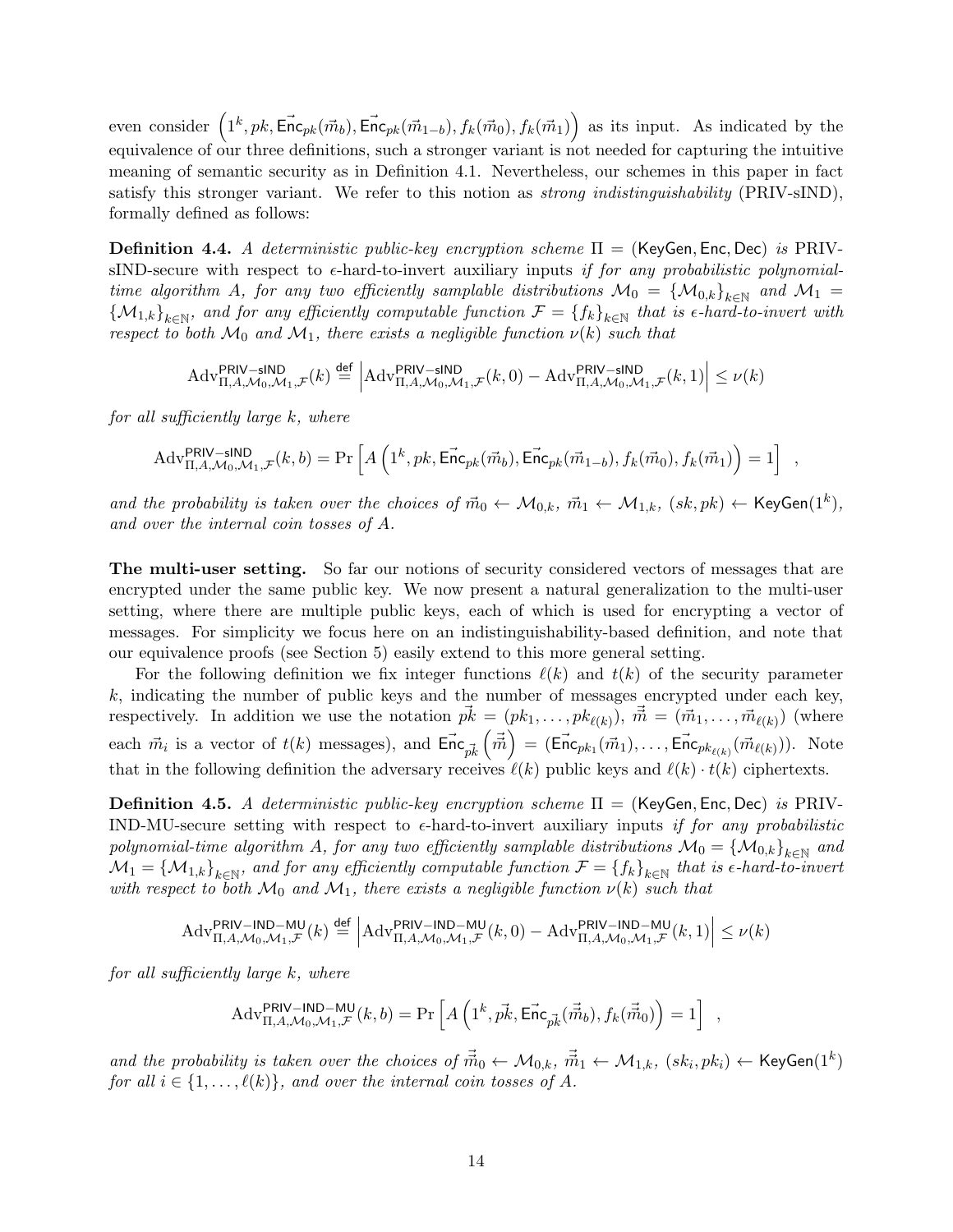# <span id="page-15-0"></span>**5 Equivalences Between Our Notions of Security**

In this section we prove that our simulation-based (PRIV-SSS), comparison-based (PRIV-CSS), and indistinguishability-based (PRIV-IND) notions of security are equivalent. The high-level approach of the equivalence proofs in this section is motivated by [[BBO07,](#page-31-1) [BFO](#page-32-0)+08a, [BFO08b\]](#page-32-1), but the existence of auxiliary inputs introduces various additional difficulties that our proofs overcome. Specifically, all proofs but one (PRIV-CSS =*⇒* PRIV-IND) are quite natural extensions of the proofs given by [\[BBO07,](#page-31-1) [BFO](#page-32-0)+08a, [BFO08b](#page-32-1)] to the auxiliary-input setting, and for the PRIV-CSS =*⇒* PRIV-IND proof we also included a high-level overview explaining the main difference.

As discussed in Section [4,](#page-11-0) our comparison-based notion serves essentially as an intermediate notion between the two other notions: we first prove that PRIV-IND and PRIV-CSS are equivalent, and then prove that PRIV-CSS and PRIV-SSS are equivalent. These proofs are presented in Sections [5.1](#page-15-1) – [5.4](#page-19-0), stated for hard-to-invert auxiliary inputs, and we note that they immediately extend to blockwise-hard-to-invert auxiliary inputs. In Section [5.5](#page-20-0) we then prove that for our notions of security, security for a vector of messages with respect to a blockwise-hard-to-invert auxiliary input is in fact equivalent to security for a single message with respect to a hard-to-invert auxiliary input.

# <span id="page-15-1"></span> $5.1$  PRIV-CSS  $\implies$  PRIV-IND

The following lemma shows that any scheme which is secure according to the comparison-based definition (Definition [4.2](#page-12-1)) is also secure according to the indistinguishability-based one (Definition [4.3\)](#page-12-0).

<span id="page-15-2"></span>**Lemma 5.1.** *Let* Π *be a deterministic public-key encryption scheme. Then, for any probabilistic polynomial-time algorithm A, for any two efficiently samplable distributions*  $M_0$  *and*  $M_1$ *, and for any* efficiently computable function  $\mathcal F$  that is  $\epsilon$ -hard-to-invert with respect to both  $\mathcal M_0$  and  $\mathcal M_1$ , *there exist a probabilistic polynomial-time algorithm A′ , an efficiently samplable distribution M,* an efficiently computable function  $\mathcal{F}'$  that is  $\epsilon$ -hard-to-invert with respect to  $\mathcal{M}$ , and two efficiently *computable functions*  $g, g' \in \{0, 1\}^* \to \{0, 1\}$ , such that for any  $k \in \mathbb{N}$ 

$$
\mathrm{Adv}_{\Pi,A,\mathcal{M}_0,\mathcal{M}_1,\mathcal{F}}^{\mathsf{PRIV}-\mathsf{IND}}(k) \leq \mathrm{Adv}_{\Pi,A,\mathcal{M}_0,\mathcal{F},g}^{\mathsf{PRIV}-\mathsf{CSS}}(k) + 2\cdot \mathrm{Adv}_{\Pi,A',\mathcal{M},\mathcal{F}',g'}^{\mathsf{PRIV}-\mathsf{CSS}}(k) \enspace .
$$

Before providing the formal proof of Lemma [5.1](#page-15-2) we first provide a high-level overview of its structure. Given an adversary A, two distributions  $\mathcal{M}_0$  and  $\mathcal{M}_1$ , and a function f that is hardto-invert with respect to both  $\mathcal{M}_0$  and  $\mathcal{M}_1$ , we would like to upper bound the advantage of *A* in distinguishing between the distributions  $\mathcal{D}_0 = \left( pk, \overrightarrow{Enc}_{pk}(\overrightarrow{m}_0), f(\overrightarrow{m}_0) \right)$  $\vec{m}_0 \leftarrow \mathcal{M}_0$  and  $\mathcal{D}_1$  =  $\left( pk, \overrightarrow{\text{Enc}}_{pk}(\overrightarrow{m}_1), f(\overrightarrow{m}_0) \right)$  $\vec{m}_0 \leftarrow \mathcal{M}_0, \vec{m}_1 \leftarrow \mathcal{M}_1$ . The main idea underlying the proof is based on a hybrid argument by considering the intermediate distribution  $\mathcal{D}' = \left( pk, \overrightarrow{Enc}_{pk}(\vec{m}_1), f(\vec{m}_0) \right)$  $\vec{m}_0, \vec{m}_1 \leftarrow \mathcal{M}_0$ . We first observe that the advantage of *A* in distinguishing between  $\mathcal{D}_0$  and  $\mathcal{D}'$  is exactly  $\text{Adv}_{\Pi, A, \mathcal{M}_0, \mathcal{F}, g}^{\text{PRIV}-\text{CSS}}$ where  $g$  is the constant function that evaluates to 1 on all inputs. Next, for bounding the advantage of *A* in distinguishing between  $\mathcal{D}'$  and  $\mathcal{D}_1$ , note that in both distributions the ciphertext and the auxiliary input that are given to *A* are independent (i.e., *A* is provided with auxiliary input for a message that is chosen independently than the one encrypted). The proof in this case is essentially identical to that of Bellare et al. [[BFO](#page-32-0)<sup>+</sup>08a] by ignoring the auxiliary input.

**Proof of Lemma [5.1](#page-15-2).** For any algorithm *A*, two distributions  $\mathcal{M}_0$  and  $\mathcal{M}_1$ , and function  $\mathcal{F}$ , it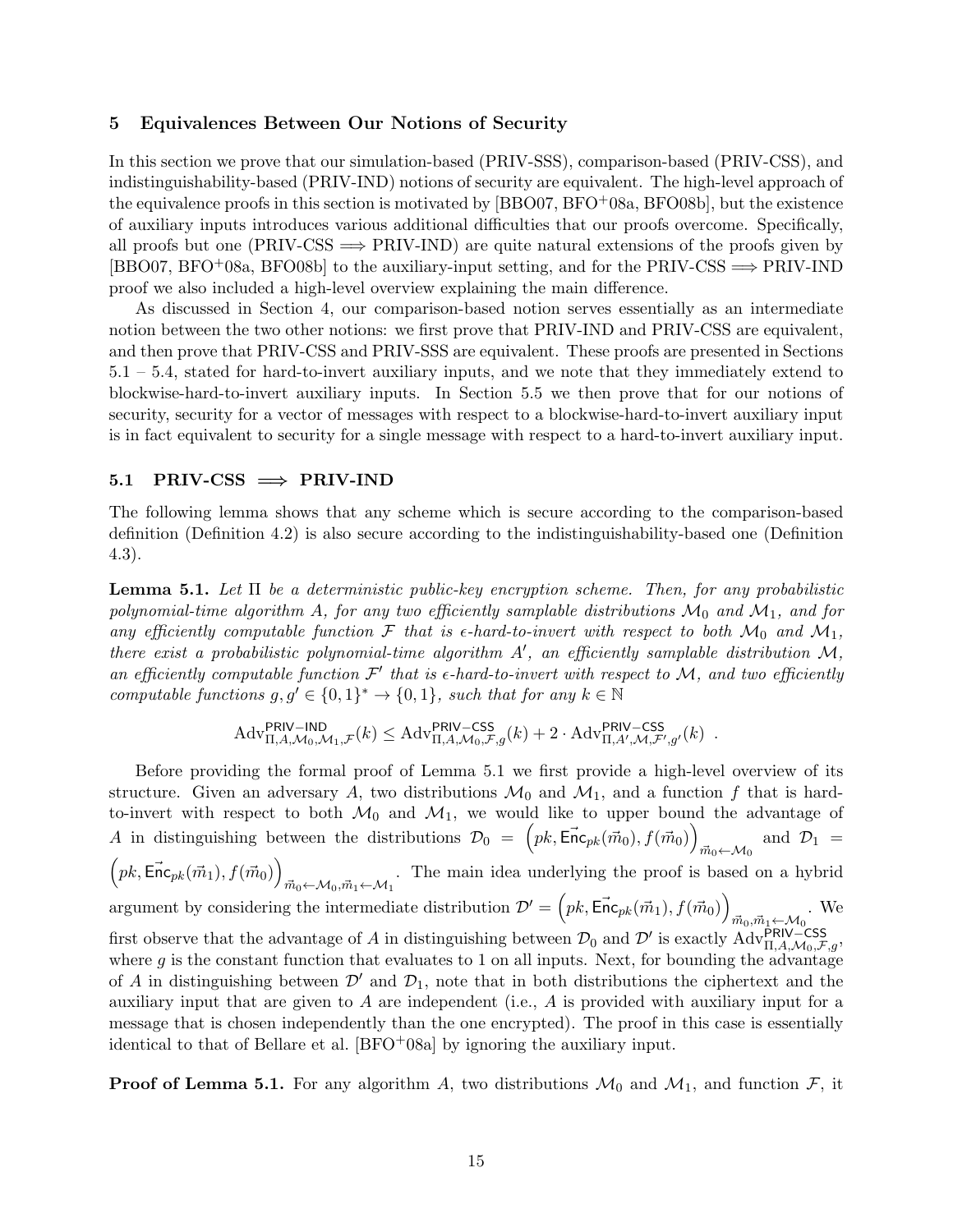holds that

<span id="page-16-0"></span>
$$
\operatorname{Adv}_{\Pi, A, \mathcal{M}_0, \mathcal{M}_1, \mathcal{F}}^{\text{PRIV-IND}}(k) = \left| \operatorname{Pr}_{\vec{m}_0 \leftarrow \mathcal{M}_0} \left[ A \left( 1^k, pk, \overrightarrow{\text{Enc}}_{pk}(\vec{m}_0), f_k(\vec{m}_0) \right) = 1 \right] \right. \\
 \left. - \operatorname{Pr}_{\vec{m}_0 \leftarrow \mathcal{M}_0} \left[ A \left( 1^k, pk, \overrightarrow{\text{Enc}}_{pk}(\vec{m}_1), f_k(\vec{m}_0) \right) = 1 \right] \right| \\
\leq \left| \operatorname{Pr}_{\vec{m}_0 \leftarrow \mathcal{M}_0} \left[ A \left( 1^k, pk, \overrightarrow{\text{Enc}}_{pk}(\vec{m}_0), f_k(\vec{m}_0) \right) = 1 \right] \right. \\
 \left. - \operatorname{Pr}_{\vec{m}_0 \leftarrow \mathcal{M}_0} \left[ A \left( 1^k, pk, \overrightarrow{\text{Enc}}_{pk}(\vec{m}_1), f_k(\vec{m}_0) \right) = 1 \right] \right| \\
 \left. + \left| \operatorname{Pr}_{\vec{m}_0 \leftarrow \mathcal{M}_0} \left[ A \left( 1^k, pk, \overrightarrow{\text{Enc}}_{pk}(\vec{m}_1), f_k(\vec{m}_0) \right) = 1 \right] \right. \\
 \left. - \operatorname{Pr}_{\vec{m}_1 \leftarrow \mathcal{M}_0} \left[ A \left( 1^k, pk, \overrightarrow{\text{Enc}}_{pk}(\vec{m}_1), f_k(\vec{m}_0) \right) = 1 \right] \right| \\
 \left. - \operatorname{Pr}_{\vec{m}_1 \leftarrow \mathcal{M}_1} \left[ A \left( 1^k, pk, \overrightarrow{\text{Enc}}_{pk}(\vec{m}_1), f_k(\vec{m}_0) \right) = 1 \right] \right| \\
 = \operatorname{Adv}_{\Pi, A, \mathcal{M}_0, \mathcal{F}, g}(k) \\
 \left. + \left| \operatorname{Pr}_{\vec{m}_1 \leftarrow \mathcal{M}_0} \left[ A' \left( 1^k, pk, \overrightarrow{\text{Enc}}_{pk}(\vec{m}_1) \right) = 1 \right] \right. \\
 \left. \operatorname{Pr}_{\vec{m}_1 \leftarrow \mathcal{M}_0} \left[ A' \left( 1
$$

$$
-\mathrm{Pr}_{\vec{m}_1 \leftarrow \mathcal{M}_1} \left[ A' \left( 1^k, pk, \vec{\mathsf{Enc}}_{pk}(\vec{m}_1) \right) = 1 \right] \Big| , \tag{5.3}
$$

where Eq. ([5.1\)](#page-16-0) follows by triangle inequality with  $Pr_{\substack{\vec{m}_0 \leftarrow \mathcal{M}_0 \\ \vec{m}_1 \leftarrow \mathcal{M}_0}}$  $\left[ A\left(1^{k},pk,\vec{\text{Enc}}_{pk}(\vec{m}_1),f_k(\vec{m}_0)\right)=1 \right]$ and where  $g \equiv 1$  (i.e.,  $g$  is the function that evaluates to 1 on all inputs), and  $A'$  is an algorithm that on input  $(1^k, pk, \vec{c})$  samples  $\vec{m}_0 \leftarrow \mathcal{M}_0$  and invokes *A* on input  $(1^k, pk, \vec{c}, f_k(\vec{m}_0))$ .

Note that the expressions in Equations ([5.2\)](#page-16-0) and [\(5.3](#page-16-0)) correspond to the advantage of *A′* in distinguishing between an encryption resulting from  $\mathcal{M}_0$  and an encryption resulting from  $\mathcal{M}_1$ without auxiliary input. For bounding this advantage, let  $M$  be the balanced convex combination of  $\mathcal{M}_0$  and  $\mathcal{M}_1$  (that is,  $\mathcal{M}$  samples from  $\mathcal{M}_b$  for a uniformly chosen  $b \in \{0,1\}$ ), and let g' be the indicator to whether *M* samples from  $M_0$  or  $M_1$ . The assumption that *F* is  $\epsilon$ -hard-to-invert with respect to both  $\mathcal{M}_0$  and  $\mathcal{M}_1$  implies in particular that by letting  $\mathcal{F}'$  be any constant function we clearly have that  $\mathcal{F}'$  is  $\epsilon$ -hard-to-invert with respect  $\mathcal{M}$ . In addition, it holds that

<span id="page-16-1"></span>
$$
\operatorname{Adv}_{\Pi, A', \mathcal{M}, \mathcal{F}', g'}^{\text{PRIV}-\text{CSS}}(k,0) = \frac{1}{2} \cdot \left(1 - \Pr_{\vec{m} \leftarrow \mathcal{M}_0} \left[ A' \left(1^k, pk, \vec{\text{Enc}}_{pk}(\vec{m})\right) = 1 \right] \right) + \frac{1}{2} \cdot \Pr_{\vec{m} \leftarrow \mathcal{M}_1} \left[ A' \left(1^k, pk, \vec{\text{Enc}}_{pk}(\vec{m})\right) = 1 \right], \tag{5.4}
$$

and

<span id="page-16-2"></span>
$$
\operatorname{Adv}_{\Pi, A', \mathcal{M}, \mathcal{F}', g'}^{\mathsf{PRIV}-\mathsf{CSS}}(k,1) = \operatorname{Pr}_{\substack{\vec{m}\leftarrow \mathcal{M} \\ m'\leftarrow \mathcal{M}}} \left[ A'\left(1^k, pk, \mathsf{Enc}_{pk}(\vec{m'})\right) = g'(\vec{m}) \right] = \frac{1}{2} \tag{5.5}
$$

Combining Equations [\(5.4](#page-16-1)) and [\(5.5](#page-16-2)) implies that

$$
Adv_{\Pi, A', \mathcal{M}, \mathcal{F}', g'}^{\mathsf{PRIV}-\mathsf{CSS}}(k) = \frac{1}{2} \cdot \left| \mathrm{Pr}_{\vec{m} \leftarrow \mathcal{M}_0} \left[ A' \left( 1^k, pk, \mathsf{Enc}_{pk}(\vec{m}) \right) = 1 \right] - \mathrm{Pr}_{\vec{m} \leftarrow \mathcal{M}_1} \left[ A' \left( 1^k, pk, \mathsf{Enc}_{pk}(\vec{m}) \right) = 1 \right] \right| ,
$$

and therefore  $\mathrm{Adv}_{\Pi,A,\mathcal{M}_0,\mathcal{M}_1,\mathcal{F}}^{\mathsf{PRIV}-\mathsf{IDS}}(k) \leq \mathrm{Adv}_{\Pi,A,\mathcal{M}_0,\mathcal{F},g}^{\mathsf{PRIV}-\mathsf{CSS}}(k) + 2 \cdot \mathrm{Adv}_{\Pi,A',\mathcal{M},\mathcal{F}',g'}^{\mathsf{PRIV}-\mathsf{CSS}}(k).$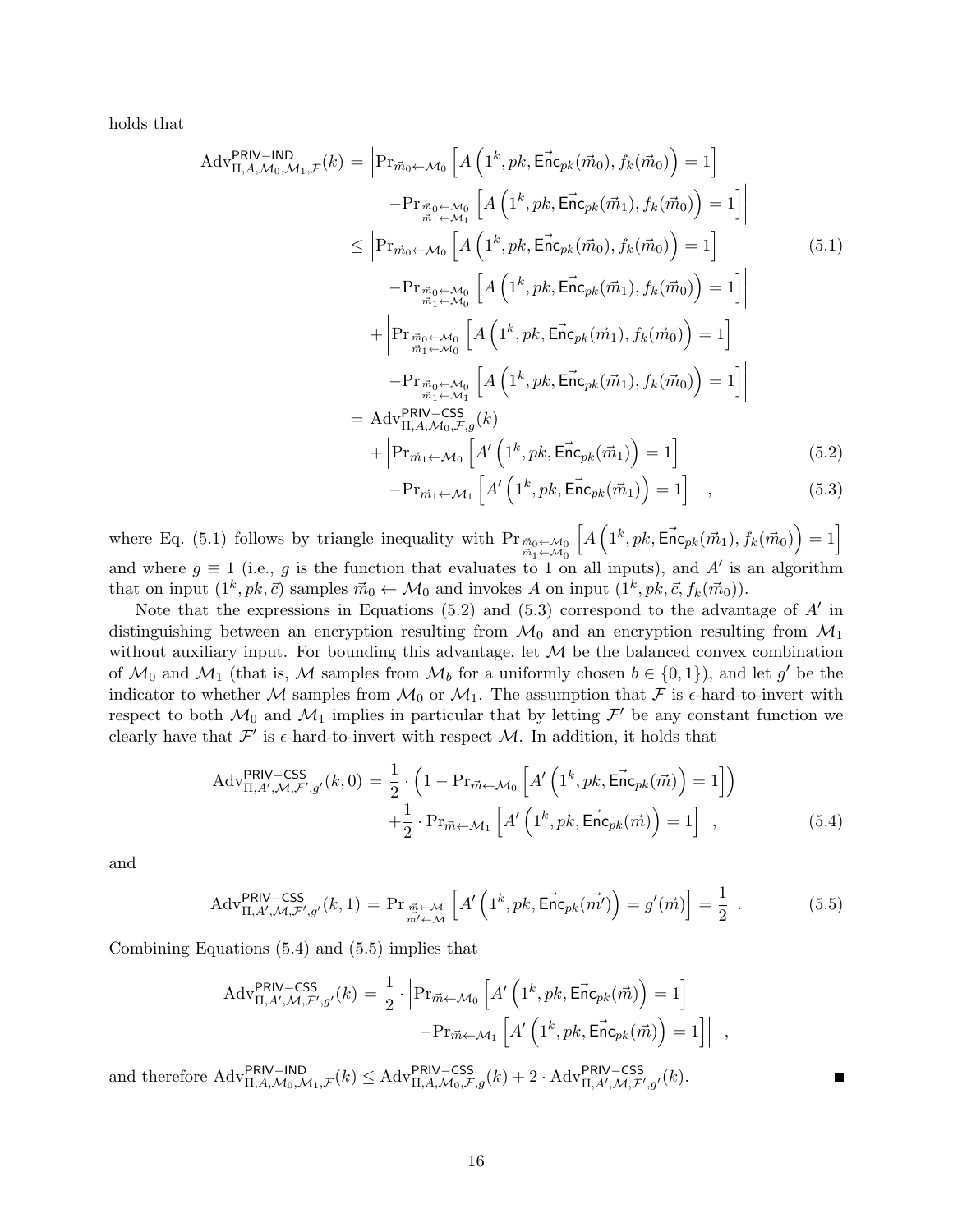## 5.2 PRIV-IND  $\implies$  PRIV-CSS

The following lemma shows that any scheme which is secure according to the indistinguishabilitybased definition (Definition [4.3](#page-12-0)) is also secure according to the comparison-based one (Definition [4.2\)](#page-12-1). The proof is obtained quite naturally by extending the proof of Bellare et al. [[BFO](#page-32-0)+08a] to the auxiliary-input setting. As discussed in Section [4](#page-11-0), recall that for the comparison-based definition it suffices to consider efficiently computable  $\delta$ -balanced predicates  $g : \{0,1\}^* \to \{0,1\}$  for  $\delta = 1/4$ .

**Lemma 5.2.** *Let* Π *be a deterministic public-key encryption scheme. Then, for any probabilistic polynomial-time algorithm A, for any efficiently samplable distribution M, for any efficiently computable function*  $\mathcal F$  *that is*  $\epsilon$ *-hard-to-invert with respect to*  $\mathcal M$ , *for any efficiently computable predicate*  $g: \{0,1\}^* \to \{0,1\}$  that is  $\delta$ -balanced on M (where  $0 < \delta < 1/2$ ), and for any polynomial  $p(k)$ , there *exist two efficiently samplable distributions*  $\mathcal{M}_0$  *and*  $\mathcal{M}_1$  *for which*  $\mathcal{F}$  *is*  $\left(\frac{\epsilon(k)}{1/2-\delta} + (1/2+\delta)^{p(k)}\right)$ *hard-to-invert, such that for any*  $k \in \mathbb{N}$ 

$$
\mathrm{Adv}_{\Pi,A,\mathcal{M},\mathcal{F},g}^{\mathsf{PRIV}-\mathsf{CSS}}(k) \le \max \left\{\mathrm{Adv}_{\Pi,A,\mathcal{M}_0,\mathcal{M},\mathcal{F}}^{\mathsf{PRIV}-\mathsf{IND}}(k), \mathrm{Adv}_{\Pi,A,\mathcal{M}_1,\mathcal{M},\mathcal{F}}^{\mathsf{PRIV}-\mathsf{IND}}(k)\right\} + \left(\frac{1}{2} + \delta\right)^{p(k)}
$$

*.*

**Proof.** Given a distribution  $\mathcal{M} = {\mathcal{M}_k}_{k\in\mathbb{N}}$  and a predicate  $g: \{0,1\}^* \to \{0,1\}$  that is  $\delta$ -balanced on *M*, we let

$$
\alpha_{0,k} = \Pr_{\vec{m}\leftarrow \mathcal{M}_k} [g(\vec{m}) = 0]
$$
  

$$
\alpha_{1,k} = \Pr_{\vec{m}\leftarrow \mathcal{M}_k} [g(\vec{m}) = 1],
$$

and denote by  $\mathcal{M}_k|_{g=0}$  and  $\mathcal{M}_k|_{g=1}$  the conditional distributions of  $\mathcal{M}_k$  given that  $g(\mathcal{M}_k) = 0$ and  $g(\mathcal{M}_k) = 1$ , respectively. Note that these conditional distributions are not always efficiently samplable, and therefore we would like to approximate them by two efficiently samplable distributions to within a negligible statistical distance. For this purpose for each  $b \in \{0,1\}$  we define the distribution  $\mathcal{M}_b = {\mathcal{M}_{b,k}}_{k \in \mathbb{N}}$  as the convex combination

$$
\mathcal{M}_{b,k} = \alpha_{1-b,k}^{p(k)} \cdot \mathcal{M}_k + \left(1 - \alpha_{1-b,k}^{p(k)}\right) \cdot \mathcal{M}_k|_{g=b} .
$$

That is, the distribution  $\mathcal{M}_{b,k}$  samples from  $\mathcal{M}_k$  with probability  $\alpha_{1-b,k}^{p(k)}$  and samples from  $\mathcal{M}_k|_{g=b}$ with probability  $(1 - \alpha_{1-b,k}^{p(k)})$ . The definition of  $\mathcal{M}_{b,k}$  directly implies that the statistical distance between  $\mathcal{M}_{b,k}$  and  $\mathcal{M}_k|_{g=b}$  is at most  $\alpha_{1-b,k}^{p(k)} \leq (1/2+\delta)^{p(k)}$ . In addition, the distribution  $\mathcal{M}_{b,k}$ is samplable by the following efficient algorithm: (1) sample  $\vec{m}_1, \ldots, \vec{m}_{p(k)+1} \leftarrow \mathcal{M}$ , (2) if there exists an index  $i \in \{1, ..., p(k)\}$  such that  $g(\vec{m_i}) = b$  then output  $\vec{m_i}$  for the minimal such *i*, and otherwise output  $\vec{m}_{p(k)+1}$ . Finally, note that for any function  $\mathcal{F} = \{f_k\}_{k\in\mathbb{N}}$  that is  $\epsilon$ -hard-to-invert with respect to *M*, for any efficient algorithm *I*, and for any  $i \in \{1, \ldots, t(k)\}\$ it holds that

$$
\epsilon(k) \geq \Pr_{\vec{x}\leftarrow\mathcal{M}_k} \left[ I\left(1^k, f_k(\vec{x})\right) = x_i \right]
$$
  
\n
$$
\geq \alpha_{b,k} \cdot \Pr_{\vec{x}\leftarrow\mathcal{M}_k|_{g=b}} \left[ I\left(1^k, f_k(\vec{x})\right) = x_i \right]
$$
  
\n
$$
\geq \alpha_{b,k} \cdot \left( \Pr_{\vec{x}\leftarrow\mathcal{M}_{b,k}} \left[ I\left(1^k, f_k(\vec{x})\right) = x_i \right] - \text{SD}\left(\mathcal{M}_k|_{g=b}, \mathcal{M}_{b,k}\right) \right) ,
$$

and therefore

$$
\begin{aligned} \Pr_{\vec{x} \leftarrow \mathcal{M}_{b,k}} \left[ I \left( 1^k, f_k(\vec{x}) \right) = x_i \right] &\leq \frac{\epsilon(k)}{\alpha_{b,k}} + \text{SD} \left( \mathcal{M}_k |_{g=b}, \mathcal{M}_{b,k} \right) \\ &\leq \frac{\epsilon(k)}{1/2 - \delta} + \left( \frac{1}{2} + \delta \right)^{p(k)} \end{aligned}
$$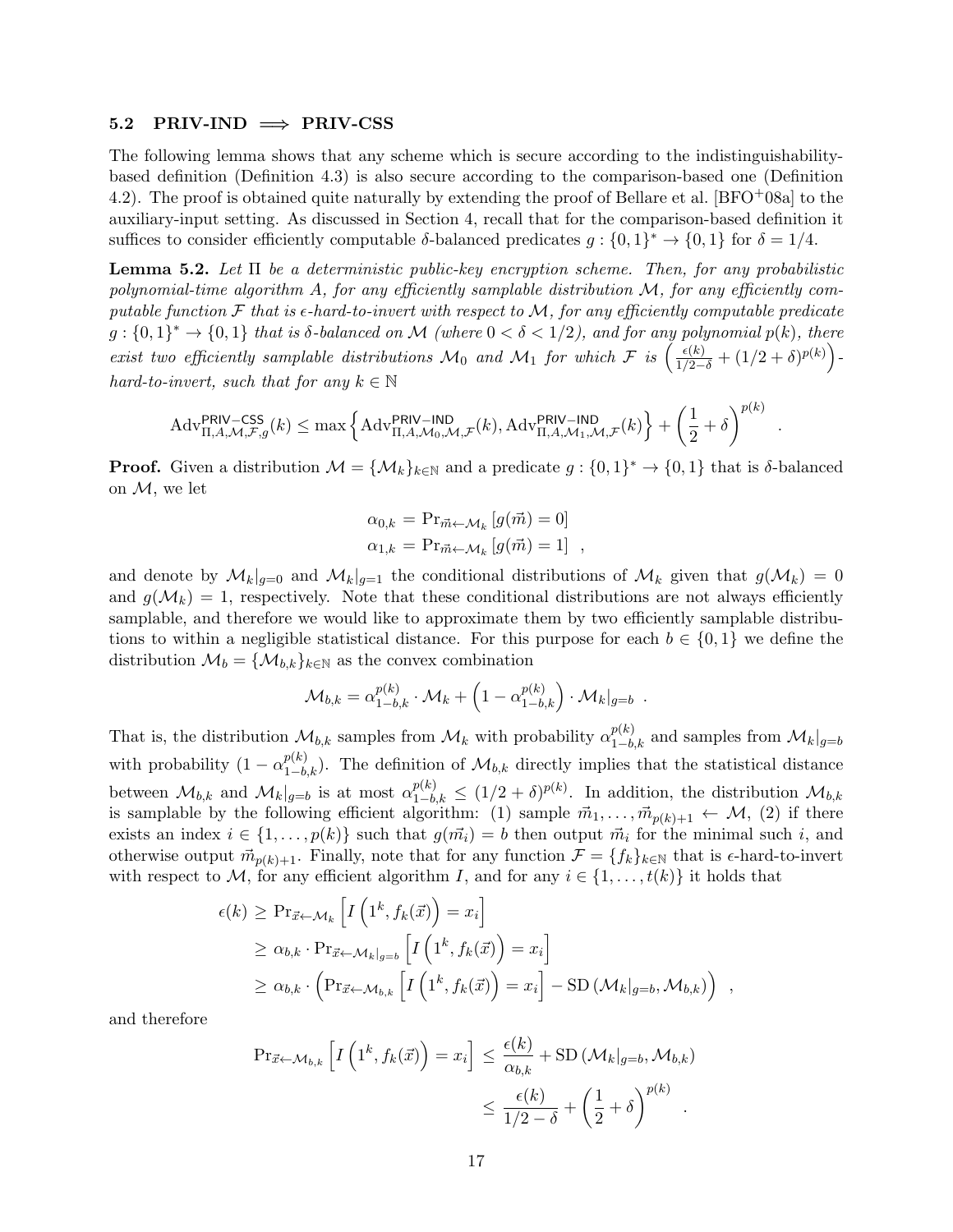That is,  $\mathcal{F}$  is  $\left(\frac{\epsilon(k)}{1/2-\delta} + \left(\frac{1}{2} + \delta\right)^{p(k)}\right)$ -hard-to-invert with respect to  $\mathcal{M}_0$  and  $\mathcal{M}_1$ . We conclude the proof by observing that

$$
Adv_{\Pi,A,M,\mathcal{F},g}^{\text{PRIV}-\text{CSS}}(k) = \left| P_{\Gamma\vec{m}\leftarrow\mathcal{M}} \left[ A\left(1^k, pk, \overrightarrow{\text{Enc}}_{pk}(\vec{m}), f_k(\vec{m})\right) = g(\vec{m}) \right] \right|
$$
  
\n
$$
-P_{\Gamma\vec{m}\leftarrow\mathcal{M}} \left[ A\left(1^k, pk, \overrightarrow{\text{Enc}}_{pk}(\vec{m}), f_k(\vec{m})\right) = g(\vec{m}) \right] \right|
$$
  
\n
$$
= \left| \alpha_{0,k} \cdot P_{\Gamma\vec{m}\leftarrow\mathcal{M}|_{g=0}} \left[ A\left(1^k, pk, \overrightarrow{\text{Enc}}_{pk}(\vec{m}), f_k(\vec{m})\right) = 0 \right] \right|
$$
  
\n
$$
+ \alpha_{1,k} \cdot P_{\Gamma\vec{m}\leftarrow\mathcal{M}|_{g=1}} \left[ A\left(1^k, pk, \overrightarrow{\text{Enc}}_{pk}(\vec{m}), f_k(\vec{m})\right) = 1 \right]
$$
  
\n
$$
- \alpha_{0,k} \cdot P_{\Gamma\vec{m}\leftarrow\mathcal{M}|_{g=1}} \left[ A\left(1^k, pk, \overrightarrow{\text{Enc}}_{pk}(\vec{m}'), f_k(\vec{m})\right) = 0 \right]
$$
  
\n
$$
- \alpha_{1,k} \cdot P_{\Gamma\vec{m}\leftarrow\mathcal{M}|_{g=1}} \left[ A\left(1^k, pk, \overrightarrow{\text{Enc}}_{pk}(\vec{m}'), f_k(\vec{m})\right) = 1 \right] \right|
$$
  
\n
$$
\leq \alpha_{0,k} \cdot \text{Adv}_{\Pi,A,M|_{g=0},M,\mathcal{F}}^{(\overrightarrow{m}\leftarrow\mathcal{M})}(k) + \alpha_{1,k} \cdot \text{Adv}_{\Pi,A,M|_{g=1},M,\mathcal{F}}^{(\overrightarrow{m}\leftarrow\mathcal{M})}(k)
$$
  
\n
$$
\leq \alpha_{0,k} \cdot \left( \text{Adv}_{\Pi,A,M_0,M,\mathcal{F}}^{(\overrightarrow{m}\leftarrow\mathcal{M})}(k) + \left(\frac{1}{2} + \delta\right)^{p(k)} \right) \right)
$$
  
\n
$$
+ \alpha_{1,k
$$

# 5.3 PRIV-CSS  $\implies$  PRIV-SSS

The following lemma shows that any scheme which is secure according to the comparison-based definition (Definition [4.2\)](#page-12-1) is also secure according to the simulation-based one (Definition [4.1](#page-12-2)). The proof is essentially identical to that of Bellare et al.  $[BFO<sup>+</sup>08a]$  $[BFO<sup>+</sup>08a]$  $[BFO<sup>+</sup>08a]$  as the auxiliary input can be easily incorporated into their analysis.

П

**Lemma 5.3.** *Let* Π *be a deterministic public-key encryption scheme. Then, for any probabilistic polynomial-time algorithm A and for any efficiently samplable distribution M, there exists a probabilistic polynomial-time algorithm S, such that for any efficiently computable function F that is*  $\epsilon$ -hard-to-invert with respect to M, for any efficiently computable function  $g \in \{0,1\}^* \to \{0,1\}^*$ , *and for any*  $k \in \mathbb{N}$  *it holds that* 

$$
\mathrm{Adv}_{\Pi,A,\mathcal{M},S,\mathcal{F},g}^{\mathsf{PRIV}-\mathsf{SSS}}(k) = \mathrm{Adv}_{\Pi,A,\mathcal{M},\mathcal{F},g}^{\mathsf{PRIV}-\mathsf{CSS}}(k) .
$$

**Proof.** Given an algorithm *A* and a distribution *M* as in the statement of the lemma, we define an algorithm *S* that on input  $(1^k, y)$  samples  $(sk, pk) \leftarrow \textsf{KeyGen}(1^k)$  and  $\vec{m'} \leftarrow \mathcal{M}_k$ , and then invokes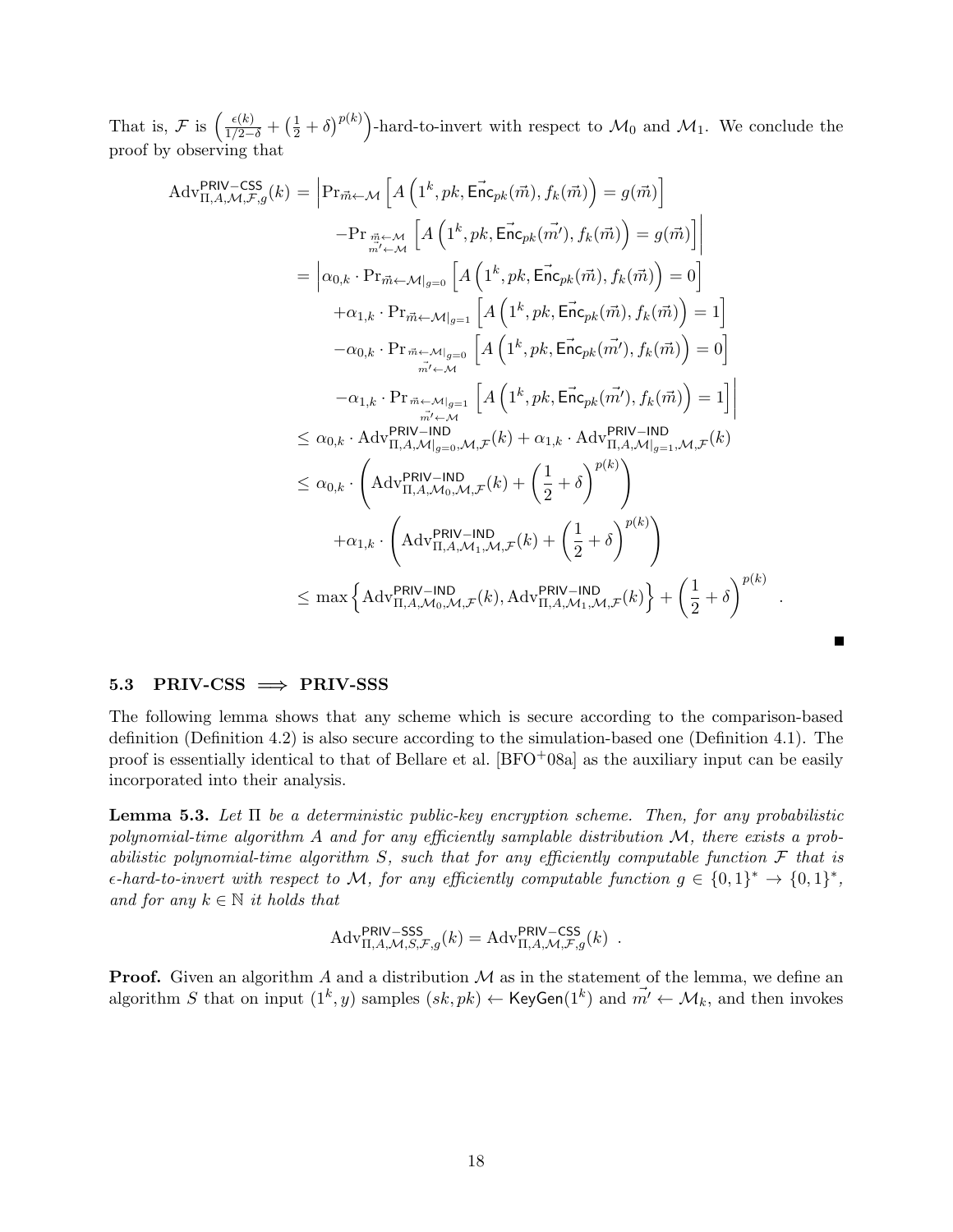*A* on the input  $(1^k, pk, \overrightarrow{Enc}_{pk}(\overrightarrow{m'}), y)$ . Then, for any *F* and *g* it holds that

$$
\begin{split} \text{Adv}_{\Pi,A,S,\mathcal{M},\mathcal{F},g}^{\text{PRIV}-\text{SSS}}(k) &= \left| \text{Pr}_{\vec{m}\leftarrow\mathcal{M}} \left[ A\left(1^k, pk, \vec{\text{Enc}}_{pk}(\vec{m}), f_k(\vec{m})\right) = g(\vec{m}) \right] \right. \\ &\quad - \text{Pr}_{\vec{m}\leftarrow\mathcal{M}} \left[ S\left(1^k, f_k(\vec{m})\right) = g(\vec{m}) \right] \right| \\ &= \left| \text{Pr}_{\vec{m}\leftarrow\mathcal{M}} \left[ A\left(1^k, pk, \vec{\text{Enc}}_{pk}(\vec{m}), f_k(\vec{m})\right) = g(\vec{m}) \right] \right. \\ &\quad - \text{Pr}_{\substack{\vec{m}\leftarrow\mathcal{M} \\ m'\leftarrow\mathcal{M}}} \left[ A\left(1^k, pk, \vec{\text{Enc}}_{pk}(\vec{m'}), f_k(\vec{m})\right) = g(\vec{m}) \right] \right| \\ &= \text{Adv}_{\Pi,A,\mathcal{M},\mathcal{F},g}^{\text{PRIV}-\text{CSS}}(k) \ . \end{split}
$$

# <span id="page-19-0"></span> $5.4$  PRIV-SSS  $\implies$  PRIV-CSS

The following lemma shows that any scheme which is secure according to the simulation-based definition (Definition [4.1](#page-12-2)) is also secure according to the comparison-based one (Definition [4.2\)](#page-12-1). The proof is essentially identical to that of Bellare et al.  $[BFO<sup>+</sup>08a]$  $[BFO<sup>+</sup>08a]$  $[BFO<sup>+</sup>08a]$  as the auxiliary input can be easily incorporated into their analysis.

**Lemma 5.4.** *Let* Π *be a deterministic public-key encryption scheme. Then, for any probabilistic polynomial-time algorithm A, for any efficiently samplable distribution M, for any efficiently computable function*  $\mathcal F$  *that is*  $\epsilon$ *-hard-to-invert with respect to*  $\mathcal M$ *, for any efficiently computable function*  $g: \{0,1\}^* \to \{0,1\}^*$ , and for any probabilistic polynomial-time algorithm *S*, there exist an efficiently computable function  $\mathcal{F}'$  that is  $\epsilon$ -hard-to-invert with respect to  $\mathcal{M}$ , and an efficiently *computable function*  $g' : \{0,1\}^* \to \{0,1\}^*$ , such that for any  $k \in \mathbb{N}$ 

$$
\mathrm{Adv}_{\Pi,A,\mathcal{M},\mathcal{F},g}^{\mathsf{PRIV}-\mathsf{CSS}}(k) \leq \mathrm{Adv}_{\Pi,A,\mathcal{M},S,\mathcal{F},g}^{\mathsf{PRIV}-\mathsf{SSS}}(k) + \mathrm{Adv}_{\Pi,A,\mathcal{M},S,\mathcal{F}',g'}^{\mathsf{PRIV}-\mathsf{SSS}}(k) \enspace .
$$

**Proof.** For any algorithm *A*, distribution *M*, functions  $\mathcal F$  and  $g$ , and algorithm *S* as in the statement of the lemma, it holds that

<span id="page-19-1"></span>
$$
\operatorname{Adv}_{\Pi,A,\mathcal{M},\mathcal{F},g}^{\text{PRIV}-\text{CSS}}(k) = \left| \Pr_{\vec{m}\leftarrow\mathcal{M}} \left[ A\left(1^k, pk, \vec{\text{Enc}}_{pk}(\vec{m}), f_k(\vec{m})\right) = g(\vec{m}) \right] \right. \\
 \left. - \Pr_{\substack{\vec{m}\leftarrow\mathcal{M} \\ \vec{m}'\leftarrow\mathcal{M}}} \left[ A\left(1^k, pk, \vec{\text{Enc}}_{pk}(\vec{m}'), f_k(\vec{m})\right) = g(\vec{m}) \right] \right| \\
 \le \left| \Pr_{\vec{m}\leftarrow\mathcal{M}} \left[ A\left(1^k, pk, \vec{\text{Enc}}_{pk}(\vec{m}), f_k(\vec{m})\right) = g(\vec{m}) \right] \right] \tag{5.6}
$$

$$
- \Pr_{\vec{m}\leftarrow \mathcal{M}} \left[ S\left(1^k, f_k(\vec{m})\right) = g(\vec{m}) \right] \right]
$$
 (5.7)

$$
+\left|\mathrm{Pr}_{\vec{m}\leftarrow\mathcal{M}}\left[S\left(1^k, f_k(\vec{m})\right) = g(\vec{m})\right]\right]
$$
\n(5.8)

$$
- \Pr_{\vec{m'} \leftarrow \mathcal{M} \atop \vec{m'} \leftarrow \mathcal{M}} \left[ A\left(1^k, pk, \vec{\text{Enc}}_{pk}(\vec{m'}), f_k(\vec{m})\right) = g(\vec{m}) \right] \right]
$$
(5.9)

Note that the expression in Equations ([5.6](#page-19-1)) and ([5.7\)](#page-19-1) is exactly  $\text{Adv}_{\Pi,A,\mathcal{M},S,\mathcal{F},g}^{\text{PRIV}-\text{SSS}}(k)$ . For upper bounding the expression in Equations  $(5.8)$  $(5.8)$  $(5.8)$  and  $(5.9)$  $(5.9)$  we fix the vector of messages  $\vec{m}$  in the support of *M* which maximizes this expression. That is, we define

$$
\vec{m}^* = \operatorname{argmax}_{\vec{m}} \left| \Pr \left[ S \left( 1^k, f_k(\vec{m}) \right) = g(\vec{m}) \right] - \Pr_{\vec{m'} \leftarrow \mathcal{M}} \left[ A \left( 1^k, pk, \mathsf{Enc}_{pk}(\vec{m'}), f_k(\vec{m}) \right) = g(\vec{m}) \right] \right| .
$$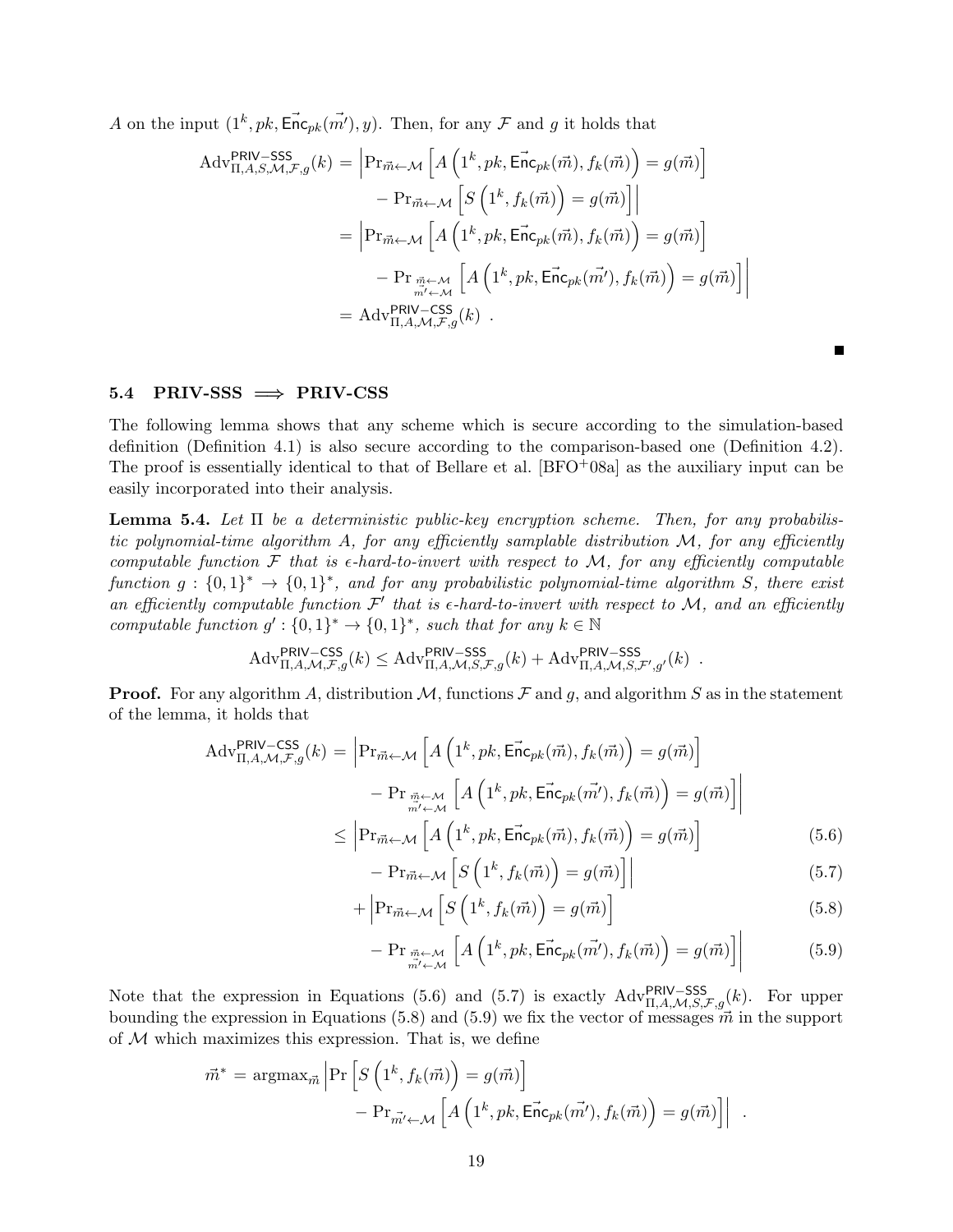Then, we define the functions  $\mathcal{F}' = \{f'_k\}_{k\in\mathbb{N}}$  and g' as the constant functions  $f'_k(\vec{m}) := f_k(\vec{m}^*)$  and  $g'(\vec{m}) := g(\vec{m}^*)$ , respectively<sup>[10](#page-20-1)</sup>. The function  $\mathcal{F}'$  is clearly  $\epsilon$ -hard-to-invert with respect to *M*, and we obtain

$$
\mathrm{Adv}_{\Pi,A,\mathcal{M},\mathcal{F},g}^{\mathsf{PRIV}-\mathsf{CSS}}(k) \leq \mathrm{Adv}_{\Pi,A,\mathcal{M},S,\mathcal{F},g}^{\mathsf{PRIV}-\mathsf{SSS}}(k) + \mathrm{Adv}_{\Pi,A,\mathcal{M},S,\mathcal{F}',g'}^{\mathsf{PRIV}-\mathsf{SSS}}(k) .
$$

Г

#### <span id="page-20-0"></span>5.5 PRIV1-IND  $\implies$  PRIV-IND

We now prove that for the case of blockwise-hard-to-invert auxiliary inputs it is in fact sufficient to consider a single message (the other direction clearly follows by definition). Recall that PRIV1-SSS, PRIV1-CSS, and PRIV1-IND denote the notions of security when considering only distributions over a single message in Definitions [4.1,](#page-12-2) [4.2,](#page-12-1) and [4.3](#page-12-0), respectively. Our proofs of equivalence in Sections  $5.1 - 5.4$  $5.1 - 5.4$  $5.1 - 5.4$  hold for any polynomial number  $t(k)$  of messages, and thus show that the notions PRIV1-SSS, PRIV1-CSS, and PRIV1-IND are equivalent. Therefore, it suffices to prove that any deterministic public-key encryption scheme that is PRIV1-IND-secure with respect to hard-to-invert auxiliary inputs is also PRIV-IND with respect to blockwise-hard-to-invert inputs. The proof is essentially identical to that of Boldyreva, Fehr, and O'Neill [[BFO08b](#page-32-1)] as the auxiliary input can be easily incorporated into their analysis.

<span id="page-20-2"></span>**Lemma 5.5.** *Let* Π *be a deterministic public-key encryption scheme. Then, for any probabilistic* polynomial-time algorithm A, for any two efficiently samplable distributions  $\mathcal{M}_0$  and  $\mathcal{M}_1$  over vec*tors of polynomial length*  $t(k)$ *, and for any efficiently computable function*  $\mathcal F$  *that is*  $\epsilon(k)$ *-blockwise-* $\left\{ B_{h}^{(i)}\right\}$ *hard-to-invert with respect to both M*<sup>0</sup> *and M*1*, there exist probabilistic polynomial-time algorithms b*  $\lambda$ *b∈{*0*,*1*} i∈{*1*,...,t*(*k*)*} n*, efficiently samplable distributions  $\left\{ \mathcal{M}_{b}^{(i)}, \widetilde{\mathcal{M}}_{b}^{(i)} \right\}$  $\lambda$ *b∈{*0*,*1*} i∈{*1*,...,t*(*k*)*} , and efficiently com*putable functions  $\left\{\mathcal{F}_h^{(i)}\right\}$ *b*  $\lambda$ *b∈{*0*,*1*} i∈{*1*,...,t*(*k*)*}* such that each  $\mathcal{F}_h^{(i)}$  $b_i^{(i)}$  *is*  $\epsilon(k)$ -hard-to-invert with respect to both  $\mathcal{M}_b^{(i)}$  and  $\widetilde{\mathcal{M}}_b^{(i)}$ , and for any  $k \in \mathbb{N}$  it holds that

$$
\mathrm{Adv}_{\Pi,A,\mathcal{M}_0,\mathcal{M}_1,\mathcal{F}}^{\mathsf{PRIV-IND}}(k) \leq \sum_{\substack{b \in \{0,1\} \\ i \in \{1,\ldots,t(k)\}}} \mathrm{Adv}_{\Pi,B_b^{(i)},\mathcal{M}_b^{(i)},\widetilde{\mathcal{M}}_b^{(i)},\mathcal{F}_b^{(i)}}^{(\mathsf{PRIV-IND})}(k) \enspace .
$$

**Proof.** Let  $t = t(k)$ ,  $\vec{m}_0 = (m_{0,1}, \ldots, m_{0,t})$ ,  $\vec{m}_1 = (m_{1,1}, \ldots, m_{1,t})$ . Consider the uniform distribution on the message space of the scheme Π and let *U* be the distribution that outputs *t* such uniform messages:  $\vec{u} = (u_1, \ldots, u_t)$ . Then for any algorithm *A*, distributions  $\mathcal{M}_0$  and  $\mathcal{M}_1$ , and function  $\mathcal{F}$ ,

<span id="page-20-1"></span><sup>&</sup>lt;sup>10</sup>We note that adapting the proof to the uniform setting is quite straightforward given that  $f'_k$  and  $g'$  are allowed to share a random string (as discussed in Section [4](#page-11-0)). Given such a shared string the message  $\vec{m}^*$  can be sampled from *M* instead of being fixed in a non-uniform manner, and the exact same argument goes through.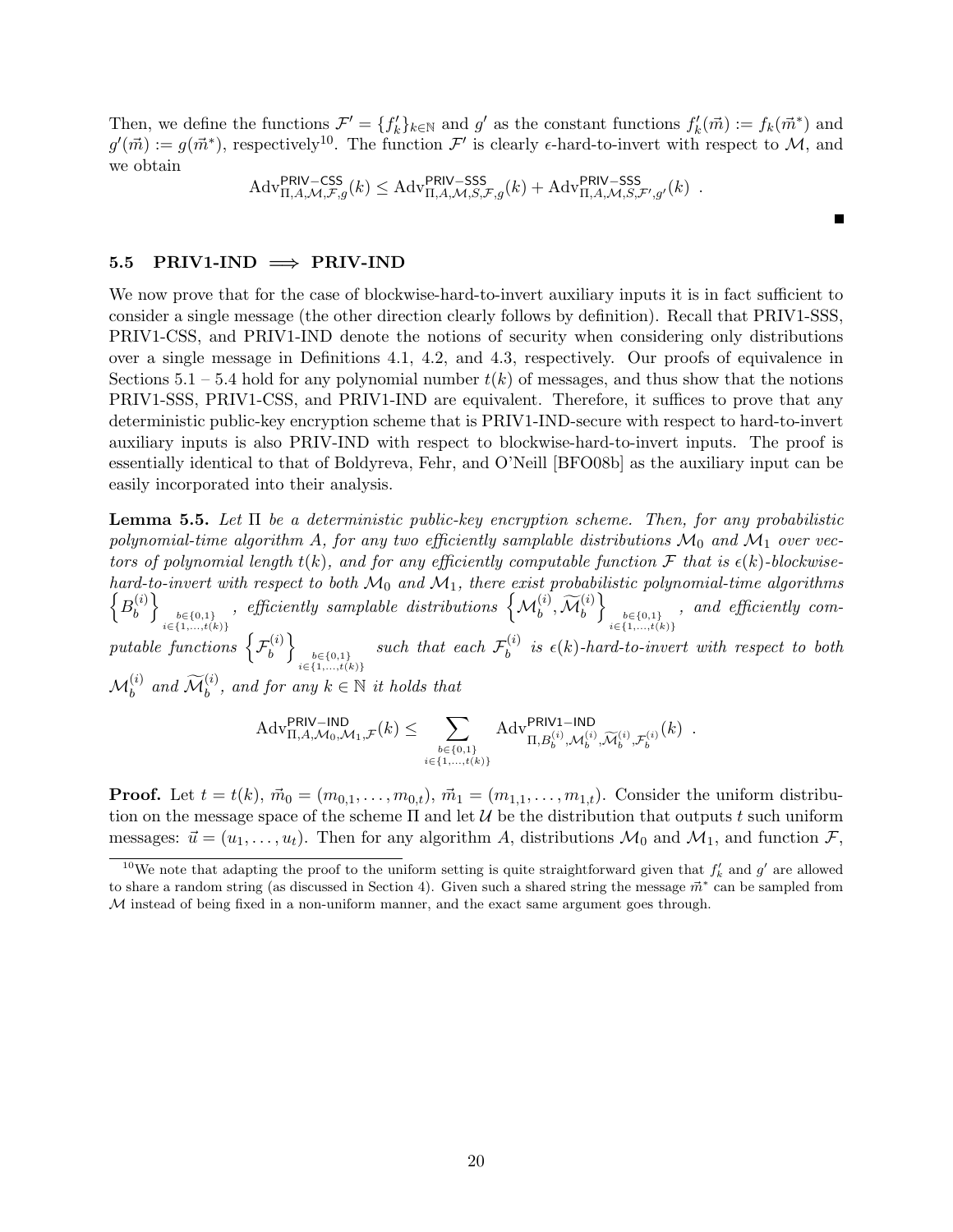as in the statement of the theorem, it holds that

$$
Adv_{\Pi,A,M_0,M_1,\mathcal{F}}^{\text{PRIV-IND}}(k) = \left| \Pr_{\vec{m}_0 \leftarrow M_0} \left[ A\left( 1^k, pk, \text{Enc}_{pk}(m_{0,1}), \dots, \text{Enc}_{pk}(m_{0,t}), f_k(\vec{m}_0) \right) = 1 \right] - \Pr_{\vec{m}_0 \leftarrow M_0} \left[ A\left( 1^k, pk, \text{Enc}_{pk}(m_{1,1}), \dots, \text{Enc}_{pk}(m_{1,t}), f_k(\vec{m}_0) \right) = 1 \right] \right|
$$
  
\n
$$
\leq \left| \Pr_{\vec{m}_0 \leftarrow M_0} \left[ A\left( 1^k, pk, \text{Enc}_{pk}(m_{0,1}), \dots, \text{Enc}_{pk}(m_{0,t}), f_k(\vec{m}_0) \right) = 1 \right] - \Pr_{\vec{m}_0 \leftarrow M_0} \left[ A\left( 1^k, pk, \text{Enc}_{pk}(u_1), \dots, \text{Enc}_{pk}(u_t), f_k(\vec{m}_0) \right) = 1 \right] \right|
$$
  
\n
$$
+ \left| \Pr_{\vec{m}_0 \leftarrow M_0} \left[ A\left( 1^k, pk, \text{Enc}_{pk}(u_1), \dots, \text{Enc}_{pk}(u_t), f_k(\vec{m}_0) \right) = 1 \right] \right|
$$
  
\n
$$
- \Pr_{\vec{m}_0 \leftarrow M_0} \left[ A\left( 1^k, pk, \text{Enc}_{pk}(m_{1,1}), \dots, \text{Enc}_{pk}(m_{1,t}), f_k(\vec{m}_0) \right) = 1 \right] \right|
$$
  
\n
$$
= \text{Adv}_{\Pi,A,M_0,M,\mathcal{F}}^{\text{PRIV-IND}}(k) + \text{Adv}_{\Pi,A',M_0,M_1,\mathcal{F}}^{\text{PRIV-IND}}(k) ,
$$

where  $A'$  is an algorithm that on input  $(1^k, pk, c_1, \ldots, c_t)$  samples  $\vec{m}_0 \leftarrow \mathcal{M}_0$  and invokes  $A$  on input  $(1^k, pk, c_1, \ldots, c_t, f_k(\vec{m}_0))$ , and  $\mathcal{F}'$  is any constant function. In the remainder of the proof we bound the terms  $\text{Adv}_{\Pi,A,\mathcal{M}_0,\mathcal{U},\mathcal{F}}^{\text{PRIV}-\text{IND}}(k)$  and  $\text{Adv}_{\Pi,A',\mathcal{U},\mathcal{M}_1,\mathcal{F}'}^{\text{PRIV}-\text{IND}}(k)$  separately.

We remark that while the use of the uniform distribution  $\mathcal U$  might seem surprising at a first glance, it is required for a technical reason that will be pointed out when it becomes relevant.

**Bounding Adv<sup>PRIV-IND</sup>**,  $\mathcal{F}(k)$ . For every  $i \in \{1, ..., t+1\}$  denote by  $\mathcal{D}_0^{(i)}$  $_0^{(i)}$  the distribution that samples  $\vec{m}_0 = (m_{0,1}, \ldots, m_{0,t}) \leftarrow \mathcal{M}_0$ ,  $\vec{u} = (u_1, \ldots, u_t) \leftarrow \mathcal{U}$ , and then outputs the vector of messages  $(m_{0,1},\ldots,m_{0,i-1},u_i,\ldots,u_t)$ . In addition, for every  $i \in \{1,\ldots,t\}$  let  $\mathcal{F}^{(i)} = \left\{f_k^{(i)}\right\}$ *k*  $\lambda$ be the function that takes as input the randomness used for sampling from  $\mathcal{D}_0^{(i)}$  $\binom{0}{0}$ , and outputs  $(m_{0,1}, \ldots, m_{0,i-1}, f_k(\vec{m}_0))$ . Then  $\mathcal{D}_0^{(1)} = \mathcal{U}, \mathcal{D}_0^{(t+1)} = \mathcal{M}_0$ , and it holds that

$$
\begin{split} &\operatorname{Adv}_{\Pi, A, \mathcal{M}_0, \mathcal{U}, \mathcal{F}}^{\text{PRIV}-\text{IND}}(k) \\ &\leq \sum_{i=1}^t \left| \operatorname{Pr}_{\substack{\vec{m}_0 \leftarrow \mathcal{M}_0 \\ \vec{u} \leftarrow \mathcal{U}}} \left[ A\left(1^k, pk, \text{Enc}_{pk}(m_{0,1}), \ldots, \text{Enc}_{pk}(m_{0,i-1}), \text{Enc}_{pk}(u_i), \ldots, \text{Enc}_{pk}(u_t), f_k(\vec{m}_0) \right) = 1 \right] \right. \\ & \left. - \operatorname{Pr}_{\substack{\vec{m}_0 \leftarrow \mathcal{M}_0 \\ \vec{u} \leftarrow \mathcal{U}}} \left[ A\left(1^k, pk, \text{Enc}_{pk}(m_{0,1}), \ldots, \text{Enc}_{pk}(m_{0,i}), \text{Enc}_{pk}(u_{i+1}), \ldots, \text{Enc}_{pk}(u_t), f_k(\vec{m}_0) \right) = 1 \right] \right| \\ & = \sum_{i=1}^t \left| \operatorname{Pr}_{\substack{\vec{m}' \leftarrow \mathcal{D}_0^{(i)}(r) \\ \vec{m}' = (m'_1, \ldots, m'_i)}} \left[ B_0^{(i)} \left(1^k, pk, \text{Enc}_{pk}(m'_i), f_k^{(i)}(\vec{m}', r) \right) = 1 \right] \right. \\ & \left. - \operatorname{Pr}_{\substack{\vec{m}' \leftarrow \mathcal{D}_0^{(i+1)}(r) \\ \vec{m}' = (m'_1, \ldots, m'_t)}} \left[ B_0^{(i)} \left(1^k, pk, \text{Enc}_{pk}(m'_i), f_k^{(i)}(\vec{m}', r) \right) = 1 \right] \right| \right. \\ & \left. + \sum_{i=1}^t \operatorname{Adv}_{\Pi, B_0^{(i)}, \mathcal{M}_0^{(i)}, \widetilde{\mathcal{M}}_0^{(i)}, \mathcal{F}_0^{(i)}}(k) \right|, \end{split}
$$

where for every  $i \in \{1, \ldots, t\}$ :

•  $\mathcal{M}_0^{(i)}$  is a distribution that samples from  $\mathcal{D}_0^{(i)}$  $\binom{v}{0}$  and then outputs the *i*-th component of the latter.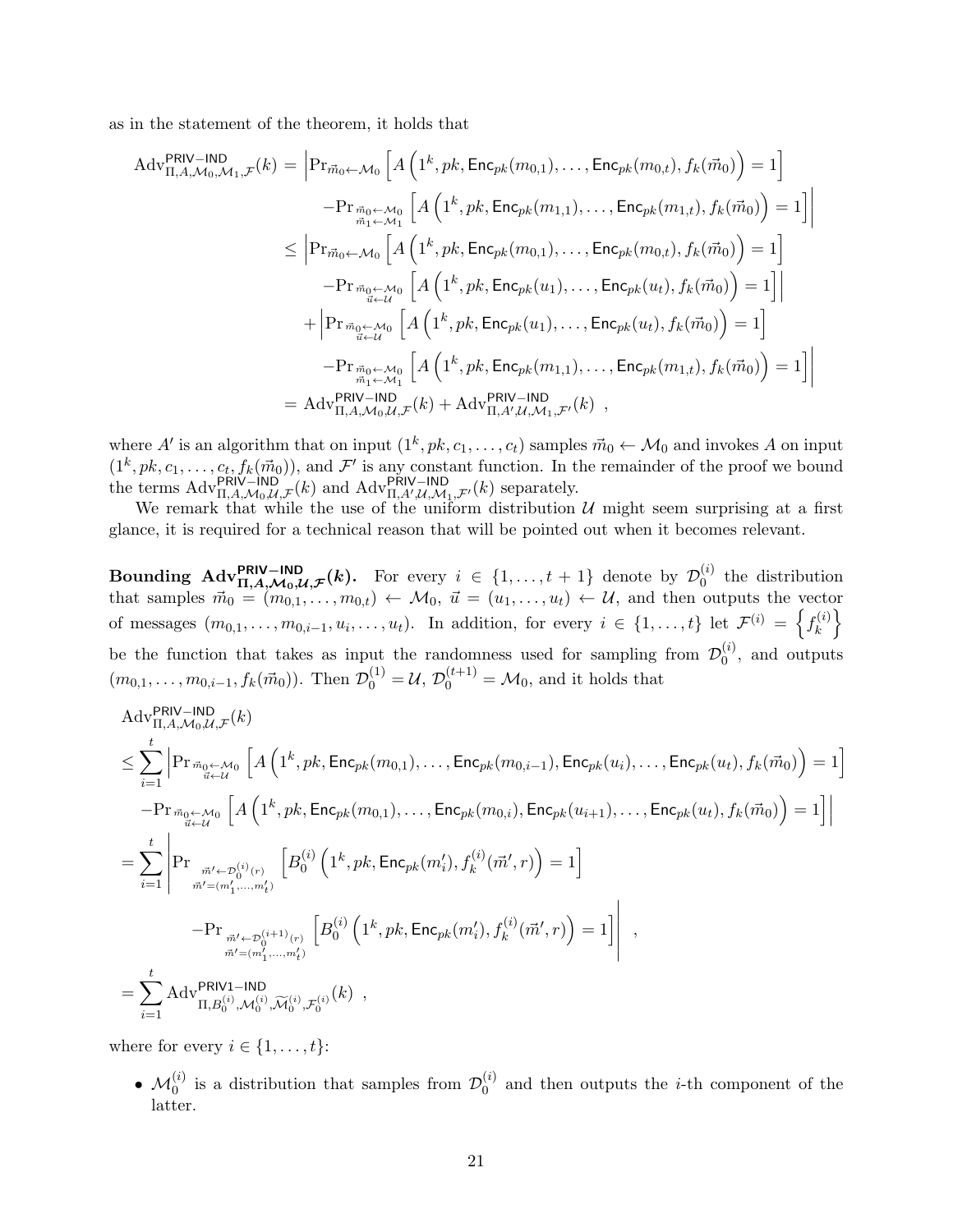- $\widetilde{\mathcal{M}}_0^{(i)}$  is a distribution that samples from  $\mathcal{D}_0^{(i+1)}$  $\binom{(i+1)}{0}$  and then outputs the *i*-th component of the latter.
- $B_0^{(i)}$  $\phi_0^{(i)}$  is an algorithm that on input  $(1^k, pk, c, \vec{y})$ , where  $\vec{y} = (m_1, \ldots, m_{i-1}, y)$ , invokes *A* on input  $(1^k, pk, \text{Enc}_{pk}(m_1), \ldots, \text{Enc}_{pk}(m_{i-1}), c, \text{Enc}_{pk}(u_{i+1}), \ldots, \text{Enc}_{pk}(u_t), y)$  for independently and uniformly chosen messages  $u_{i+1}, \ldots, u_t$ .

Let us now explain the necessity of using the uniform distribution  $U$ , as opposed to using a hybrid distribution that consists of  $\mathcal{M}_0$  and  $\mathcal{M}_1$ : Given  $m_1, \ldots, m_{i-1}$  that are sampled from  $\mathcal{M}_0$ , and given that  $m_i$  is sampled from either  $\mathcal{M}_0$  or  $\mathcal{M}_1$ , it is not clear how to sample  $m_{i+1}, \ldots, m_t$  from the distribution  $\mathcal{M}_1$  conditioned on the first *i* values  $m_1, \ldots, m_i$ . When we use a hybrid distribution that consists of  $\mathcal{M}_0$  and the uniform distribution  $\mathcal{U}$ , however, sampling the values  $u_{i+1}, \ldots, u_t$  from *U* is trivial as these values are uniformly distributed, independently of the first *i* − 1 elements that are sampled from  $\mathcal{M}_0$  and independently of whether the *i*-th element is sampled from  $\mathcal{M}_0$  or from *U*. We note that the technique of using the uniform distribution *U* in this proof dates back to the analogous proof of Boldyreva, Fehr, and O'Neill [\[BFO08b](#page-32-1)].

Finally, we observe that for every  $i \in \{1, \ldots, t\}$  the function  $\mathcal{F}^{(i)}$  is clearly  $\epsilon(k)$ -hard-to-invert with respect to the distribution  $\mathcal{M}_0^{(i)}$ : the distribution  $\mathcal{M}_0^{(i)}$  outputs a uniformly distributed value *u<sub>i</sub>* that is independent of the output  $(m_{0,1}, \ldots, m_{0,i-1}, f_k(\vec{m}_0))$  of the function  $\mathcal{F}^{(i)}$ . In addition, the assumption that *F* is  $\epsilon(k)$ -blockwise-hard-to-invert with respect to  $\mathcal{M}_0$  implies that for every  $i \in \{1, \ldots, t\}$  the function  $\mathcal{F}^{(i)}$  is  $\epsilon(k)$ -hard-to-invert also with respect to the distribution  $\widetilde{\mathcal{M}}_0^{(i)}$ : the distribution  $\widetilde{\mathcal{M}}_0^{(i)}$  outputs the value  $m_{0,i}$ , whereas the output of the function  $\mathcal{F}^{(i)}$  is  $(m_{0,1}, \ldots, m_{0,i-1}, f_k(\vec{m}_0)).$ 

**Bounding Adv<sup>PRIV-IND</sup>**  $\mathcal{F}'(k)$ . This is a specific case of the previous one since no auxiliary input is available to the adversary (recall that  $\mathcal{F}'$  is any constant function). Thus, the same analysis shows that there exist probabilistic polynomial-time algorithms  $\left\{B_1^{(i)}\right\}$ 1  $\lambda$  $i \in \{1, ..., t(k)\}$ , efficiently samplable distributions  $\left\{\mathcal{M}^{(i)}_1, \widetilde{\mathcal{M}}^{(i)}_1\right\}$  $\lambda$  $\{e\in\{1,\ldots,t(k)\}\}$ , and efficiently computable functions  $\left\{\mathcal{F}_{1}^{(i)}\right\}$ 1  $\mathcal{L}$ *i∈{*1*,...,t*(*k*)*}* such that each  $\mathcal{F}_1^{(i)}$ <sup>(*i*)</sup> is  $\epsilon(k)$ -hard-to-invert with respect to both  $\mathcal{M}_1^{(i)}$  and  $\widetilde{\mathcal{M}}_1^{(i)}$ , and it holds that

$$
\mathrm{Adv}_{\Pi,A',\mathcal{U},\mathcal{M}_1,\mathcal{F}'}^{\mathsf{PRIV-IND}}(k) \leq \sum_{i=1}^t \mathrm{Adv}_{\Pi,B_1^{(i)},\mathcal{M}_1^{(i)},\widetilde{\mathcal{M}}_1^{(i)},\mathcal{F}_1^{(i)}}^{\mathsf{PRIV-IND}}(k) \enspace .
$$

# <span id="page-22-0"></span>**6 A Scheme Based on the** *d***-Linear Assumption**

In this section we present our *d*-linear-based deterministic encryption scheme. The scheme is presented in Section [6.1,](#page-22-1) where we also discuss its homomorphic properties. Security with respect to auxiliary inputs in proved in Section [6.2](#page-23-0), and a generalization to the multi-user is proved in Section [6.3](#page-26-0).

## <span id="page-22-1"></span>**6.1 The Scheme ΠLin**

We show that the *d*-linear-based lossy trapdoor function of Freeman et al. [[FGK](#page-32-12)+10] is in fact a deterministic public-key encryption that is secure with respect to hard-to-invert auxiliary inputs. We note that the lossy trapdoor function of Freeman et al.  $[FGK^+10]$  $[FGK^+10]$  $[FGK^+10]$  is a generalization of the one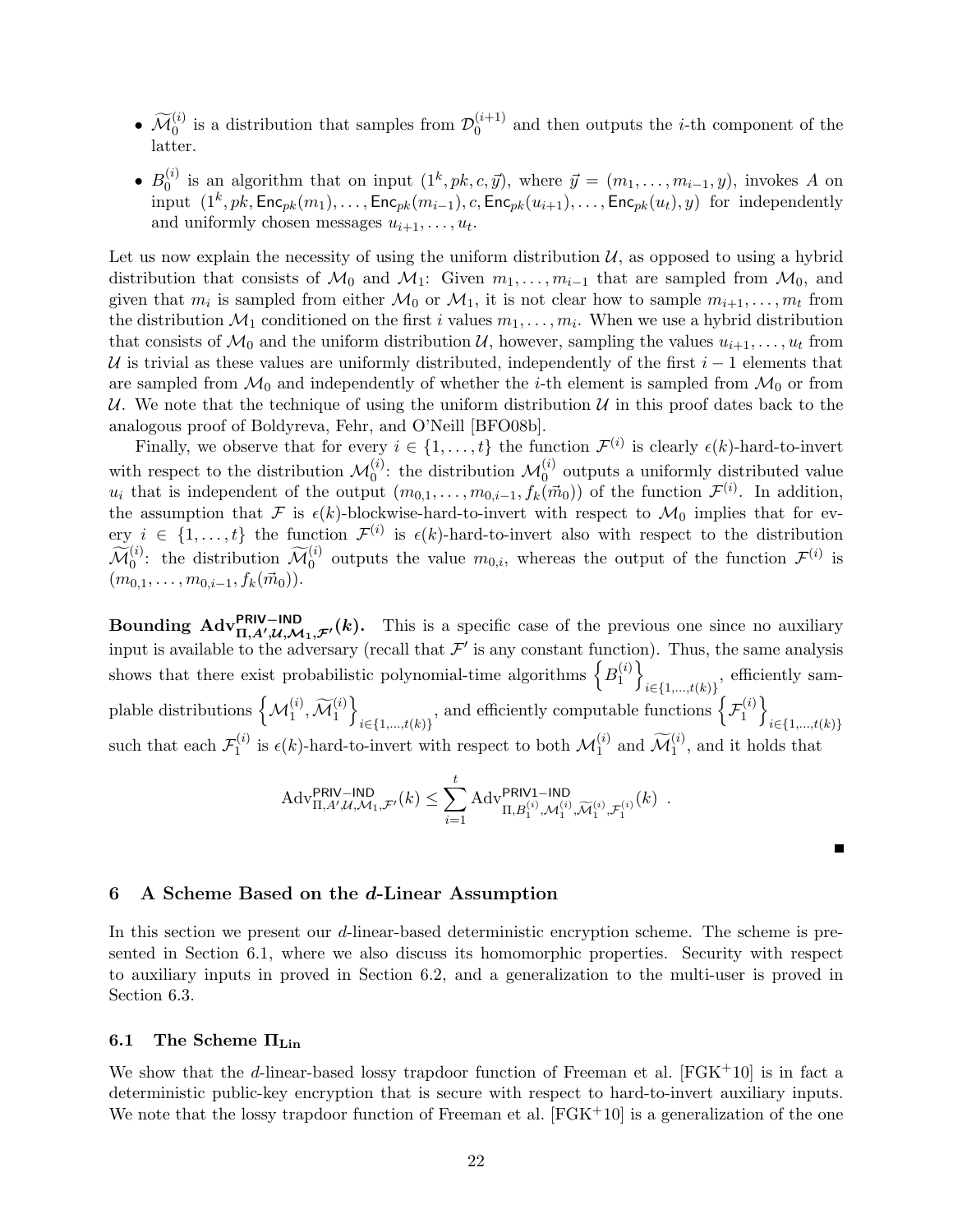of Peikert and Waters [\[PW11\]](#page-33-11), which was shown by Boldyreva, Fehr and O'Neill [[BFO08b\]](#page-32-1) to be a secure deterministic public-key encryption scheme without auxiliary inputs.

**The scheme.** Let GroupGen be a probabilistic polynomial-time algorithm that takes as input a security parameter  $1^k$ , and outputs a triplet  $(\mathbb{G}, q, g)$  where  $\mathbb{G}$  is a group of prime order q that is generated by  $g \in \mathbb{G}$ , and  $q$  is a *k*-bit prime number. The scheme is parameterized by the security parameter *k* and the message length  $n = n(k)$ .

- *•* **Key generation.** The algorithm KeyGen(1*<sup>k</sup>* ) samples (G*, q, g*)*←*GroupGen(1*<sup>k</sup>* ), and a matrix **A** ←  $\mathbb{Z}_q^{n \times n}$ . It then outputs  $pk = (\mathbb{G}, q, g, g^{\mathbf{A}})$  and  $sk = \mathbf{A}^{-1}$  (note that **A** is invertible with all but a negligible probability).
- **• Encryption.** The algorithm  $\mathsf{Enc}_{pk}(\mathbf{m})$ , where  $\mathbf{m} \in \{0,1\}^n$  ( $\subseteq \mathbb{Z}_q^n$ ), outputs the ciphertext  $g^{\mathbf{c}} = g^{\mathbf{A} \cdot \mathbf{m}}$ .
- **Decryption.** The algorithm  $\text{Dec}_{sk}(g^{\mathbf{c}})$ , where  $g^{\mathbf{c}} \in \mathbb{G}^n$ , first computes  $g^{\mathbf{m}} = g^{\mathbf{A}^{-1} \cdot \mathbf{c}}$ . Then, note that if  $\mathbf{m} \in \{0,1\}^n$  then it can be efficiently extracted from  $g^{\mathbf{m}}$ . In such case it outputs **m**, and otherwise it outputs *⊥*.

Correctness follows immediately as in [[FGK](#page-32-12)+10].

**Homomorphism.** The scheme naturally exhibits homomorphic properties w.r.t. multiplication by a scalar or addition of two ciphertexts over  $\mathbb{Z}_q^n$ . This follows from "arithmetics in the exponent". We stress, however, that the output of such homomorphic operations will be decryptable if it lies in the message space of our scheme,  $\{0,1\}^n$ , which is a proper subset of the domain  $\mathbb{Z}_q^n$  on which these operations are performed. More generally, decryption is possible as long as each entry of the encrypted plaintext vector belongs to a predetermined set of logarithmic size.

In addition, if the underlying group G is associated with a *bilinear map*, then our scheme enjoys an additional homomorphism w.r.t. *one* matrix multiplication. This is similar to the homomorphism style achieved in [\[BGN05\]](#page-32-10) and in [\[GHV10](#page-32-11)]. We stress that in such case we base the security of the scheme on the *d*-linear assumption for  $d \geq 2$  (as the 1-linear, i.e. DDH, in general might not hold in such a group without introducing additional assumptions). Formally, let G, *q*, and *g* be as in the parameters of our scheme, and let  $\mathbb{G}_T$  be a (different) group of order q. A bilinear map  $e: \mathbb{G} \times \mathbb{G} \to \mathbb{G}_T$  has the following properties. *Bilinearity:* for all  $\overline{x}, y \in \mathbb{G}$ ,  $a, b \in \mathbb{Z}$  it holds that  $e(x^a, y^b) = e(x, y)^{ab}$ ; *Non-degeneracy:*  $e(g, g) \neq 1$ . It follows that  $g_T \stackrel{\text{def}}{=} e(g, g)$  generates  $\mathbb{G}_T$ .

Homomorphic matrix multiplication, thus, is performed in our scheme as follows: Given two ciphertexts  $g^{\bar{\mathbf{A}}m_1}$  and  $g^{\mathbf{A}m_2}$ , one can compute  $e(g, g)^{\mathbf{A}m_1m_2^T\mathbf{A}^T}$ . This ciphertext can be decrypted by multiplying by **A***−*<sup>1</sup> from the left (in the exponent) and **A***−<sup>T</sup>* from the right (again, in the exponent) to obtain  $e(g, g)$ <sup> $m_1 \cdot m_2$ </sup><sup>T</sup>. Since  $m_1$  and  $m_2$  are binary,  $m_1 \cdot m_2$ <sup>T</sup> is binary as well and can be extracted from the exponent.

# <span id="page-23-0"></span>**6.2 Proof of Security**

We now prove that the scheme  $\Pi_{\text{Lin}}$  is secure with respect to any blockwise-hard-to-invert auxiliary input with subexponential hardness. As shown in Section [5.5,](#page-20-0) it suffices to show that PRIV1-INDsecurity holds with respect to the same hardness. We prove the following theorem:

<span id="page-23-1"></span>**Theorem 6.1.** *Let*  $d \in \mathbb{N}$  *be some integer. Then under the d-linear assumption, for any constant*  $0 < \mu < 1$  and for any sufficiently large message length  $n = n(k)$ , the scheme  $\Pi_{\text{Lin}}$  is PRIV1-IND*secure with respect to*  $2^{-n^{\mu}}$ -hard-to-invert auxiliary inputs.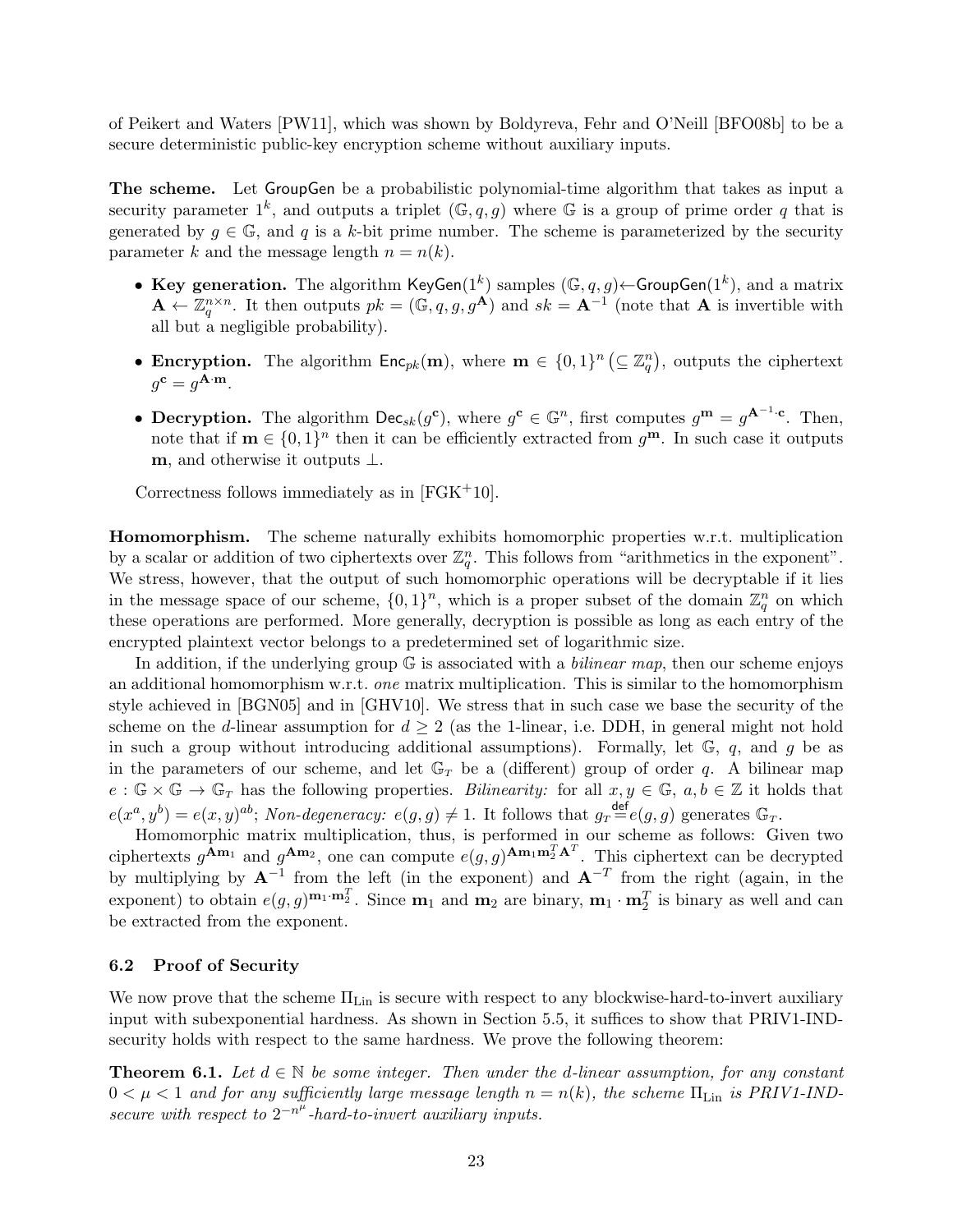A corollary for blockwise-hard-to-invert auxiliary inputs then immediately follows.

<span id="page-24-1"></span>**Corollary 6.2.** Let  $d \in \mathbb{N}$  be some integer. Then under the *d*-linear assumption, for any constant  $0 < \mu < 1$  and for any sufficiently large message length  $n = n(k)$ , the scheme  $\Pi_{\text{Lin}}$  is PRIV-IND*secure with respect to*  $2^{-n^{\mu}}$ -blockwise-hard-to-invert auxiliary inputs.

Before providing the formal proof of Theorem [6.1](#page-23-1) we first describe the main ideas underlying the security of the scheme. For simplicity, we focus here on the case  $d = 1$  (i.e., we rely on the DDH assumption). Given a distribution *M* over messages  $\mathbf{m} \in \{0,1\}^n$ , and an auxiliary-input function  $f$  that is sub-exponentially hard to invert with respect to  $M$ , we argue that an encryption of a messages **m** sampled from the distribution  $M$  is computationally indistinguishable from being completely independent of the public key  $pk$  and the auxiliary input  $f(\mathbf{m})$ . More specifically, we prove that  $(pk, \text{Enc}_{pk}(\mathbf{m}), f(\mathbf{m})) \stackrel{c}{\approx} (pk, g^{\mathbf{u}}, f(\mathbf{m}))$ , for a uniformly chosen vector **u**. Transforming this into either one of our notions of security from Section [4](#page-11-0) is rather standard.

Consider the joint distribution  $(pk, \text{Enc}_{pk}(\mathbf{m}), f(\mathbf{m})) = (g^{\mathbf{A}}, g^{\mathbf{A}\cdot\mathbf{m}}, f(\mathbf{m}))$  of the public key, the ciphertext, and the auxiliary input. First, we replace the public key *pk* with a malformed, but computationally indistinguishable, public key  $\widetilde{pk} \stackrel{\hat{c}}{\approx} pk$ : The DDH assumption implies that replacing the uniformly chosen matrix **A** with a random matrix of rank 1 results in a computationally indistinguishable distribution. Such a low-rank matrix can be written as  $\mathbf{A} = \mathbf{r} \cdot \mathbf{b}^T$ , for random vectors **r** and **b**, and therefore  $\mathbf{A} \cdot \mathbf{m} = \mathbf{r} \cdot \mathbf{b}^T \cdot \mathbf{m}$ . However  $\mathbf{b}^T \cdot \mathbf{m} = \langle \mathbf{b}, \mathbf{m} \rangle$  is indistinguishable from the uniform distribution, even given **b** and  $f(\mathbf{m})$ , according to the generalized Goldreich-Levin theorem from Section [2.2.](#page-9-0) Our initial distribution is thus indistinguishable from the distribution  $(g^{\mathbf{r} \cdot \mathbf{b}^T}, g^{\mathbf{r} \cdot \alpha}, f(\mathbf{m})).$ 

Now, notice that the matrix  $[\mathbf{r} \cdot \mathbf{b}^T || \mathbf{r} \cdot \alpha] \in \mathbb{Z}_q^{n \times (n+1)}$  is essentially a random matrix of rank 1. Relying on the DDH assumption once again, it can be replaced with a completely random matrix while preserving computational indistinguishability. This yields the distribution  $(g^{\mathbf{A}}, g^{\mathbf{u}}, f(\mathbf{m}))$ , where **A** and **u** are chosen uniformly at random.

The following lemma is the main technical ingredient in the proof of Theorem [6.1](#page-23-1).

<span id="page-24-0"></span>**Lemma 6.3.** *Let*  $d \in \mathbb{N}$  *be some integer and let*  $n = n(k)$  *be a polynomial. Let*  $\mathcal{D} = \{D_k\}$  *be* a distribution ensemble over  $\{0,1\}^n$  and let  $\mathcal{F} = \{f_k : \{0,1\}^n \to \{0,1\}^*\}_{k\in\mathbb{N}}$  be a collection of  $\epsilon$ -hard-to-invert functions with respect to  $\mathcal{D}$ , for  $\epsilon \leq \frac{\text{negl}(k)}{a^{2d}}$  $\frac{q^{2d}(k)}{q^{2d}}$ . Then under the *d*-linear assumption

$$
\left\{ (g^{\mathbf{A}}, g^{\mathbf{A}\mathbf{x}}, f(\mathbf{x})) \right\}_{k \in \mathbb{N}} \stackrel{c}{\approx} \left\{ (g^{\mathbf{A}}, g^{\mathbf{u}}, f(\mathbf{x})) \right\}_{k \in \mathbb{N}},
$$

 $where$   $(\mathbb{G}, q, g) \leftarrow$ GroupGen $(1^k)$ ,  $\mathbf{A} \leftarrow \mathbb{Z}_q^{n \times n}$ ,  $\mathbf{x} \leftarrow \mathcal{D}_k$ , and  $\mathbf{u} \leftarrow \mathbb{Z}_q^n$ .

**Proof.** We prove the lemma by a series of four hybrid distributions  $H_0, \ldots, H_3$ , where the hybrids  $H_0$  and  $H_3$  are the two distributions under consideration in the statement of the lemma. That is,

$$
H_0 = (g^{\mathbf{A}}, g^{\mathbf{A}\mathbf{x}}, f(\mathbf{x}))
$$
  

$$
H_3 = (g^{\mathbf{A}}, g^{\mathbf{u}}, f(\mathbf{x}))
$$

The intermediate hybrids  $H_1$ ,  $H_2$ , and  $H_3$  are defined as follows.

1. Hybrid  $H_1$  is obtained from hybrid  $H_0$  by replacing  $g^{\mathbf{A}}$  with  $g^{\mathbf{R}\cdot\mathbf{B}}$ , where  $\mathbf{R} \leftarrow \mathbb{Z}_q^{n \times d}$  and  $\mathbf{B} \leftarrow \mathbb{Z}_q^{d \times n}$ . That is,

$$
H_1 = (g^{\mathbf{R} \cdot \mathbf{B}}, g^{\mathbf{R} \cdot \mathbf{B} \mathbf{x}}, f(\mathbf{x}))
$$
,

and computational indistinguishability of  $H_0$  and  $H_1$  follows directly from the *d*-linear assumption.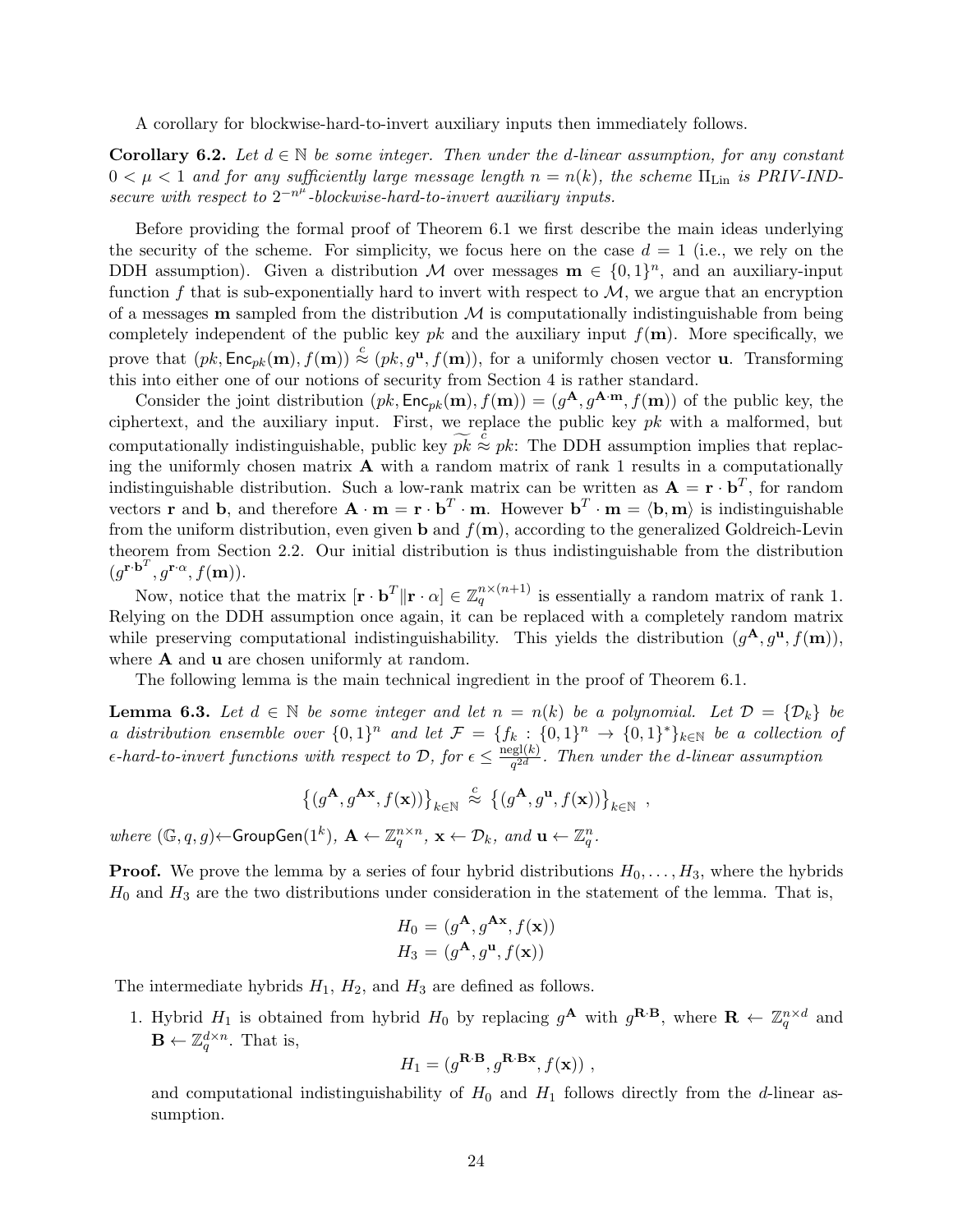2. Hybrid  $H_2$  is obtained from hybrid  $H_1$  by replacing  $g^{\mathbf{R}\cdot\mathbf{B}\mathbf{x}}$  with  $g^{\mathbf{R}\cdot\mathbf{v}}$ , where  $\mathbf{v} \leftarrow \mathbb{Z}_q^d$ . That is,

$$
H_2 = (g^{\mathbf{R} \cdot \mathbf{B}}, g^{\mathbf{R} \cdot \mathbf{v}}, f(\mathbf{x})).
$$

Using Theorem [2.2](#page-9-1) with the field  $\mathbb{F} = \text{GF}(q^d)$ , we have

$$
(\mathbf{B}, \mathbf{B} \cdot \mathbf{x}, f(\mathbf{x})) \stackrel{c}{\approx} (\mathbf{B}, \mathbf{v}, f(\mathbf{x})),
$$

where  $\mathbf{v} \leftarrow \mathbb{Z}_q^d$ .

To see this, we consider an efficient isomorphism between  $GF(q^d)$  and  $\mathbb{Z}_q^d$ : Thinking of  $GF(q^d)$ as an extension field over  $\mathbb{Z}_q$ , the elements of  $GF(q^d)$  correspond to degree- $(d-1)$  polynomials over  $\mathbb{Z}_q$ . The coefficient vector of such polynomial is exactly a vector in  $\mathbb{Z}_q^d$ .

Since there is an (efficient) isomorphism between the columns of **B** and elements  $\beta_1, \ldots, \beta_n \in$  $GF(q^d)$  such that  $\mathbf{B} \cdot \mathbf{x} = \sum_{i \in [n]} x_i \cdot \beta_i = \langle \mathbf{x}, \boldsymbol{\beta} \rangle$ . Therefore,  $H_1$  and  $H_2$  are computationally indistinguishable.

3. Hybrid  $H_3$  is obtained from hybrid  $H_2$  by replacing  $g^{\mathbf{R} \cdot [\mathbf{B}||\mathbf{v}]}$  with  $g^{[\mathbf{A}||\mathbf{u}]}$ , where  $\mathbf{A} \leftarrow \mathbb{Z}_q^{n \times n}$ and  $\mathbf{u} \leftarrow \mathbb{Z}_q^n$ . That is,

$$
H_3 = (g^{\mathbf{A}}, g^{\mathbf{u}}, f(\mathbf{x})) ,
$$

and computational indistinguishability of  $H_2$  and  $H_3$  follows by the *d*-linear assumption.

We can now go back to proving Theorem [6.1](#page-23-1).

**Proof of Theorem [6.1](#page-23-1).** Let  $d \in \mathbb{N}$  be as in the theorem statement. Let  $\mu > 0$  be some constant. Choosing  $n(k) \geq k^{O(1/\mu)} = \text{poly}(k)$  results in having

$$
2^{-n^{\mu}} \le \frac{\operatorname{negl}(k)}{q^{2d}}.
$$

We denote the latter term by  $\epsilon$  and note that if a function ensemble is  $2^{-n^{\mu}}$ -hard-to-invert then it is also  $\epsilon$ -hard-to-invert.

Let  $\mathcal{F} = \{f_k\}_k$  be  $\epsilon$ -hard-to-invert with respect to distributions  $\mathcal{M}_{0,k}$  and  $\mathcal{M}_{1,k}$  over  $\{0,1\}^n$ , and recall that  $pk = g^{\mathbf{A}}$  and  $\mathsf{Enc}_{pk}(\mathbf{m}) = g^{\mathbf{A}\cdot\mathbf{m}}$  for any message **m**. Letting  $\mathbf{m}_0 \leftarrow \mathcal{M}_{0,k}$  and **m**<sub>1</sub> ←  $M_{1,k}$ , Lemma [6.3](#page-24-0) asserts that there exists a distribution *U* that is independent of *pk*,  $M_{0,k}$ , and  $\mathcal{M}_{1,k}$ , such that

$$
(pk, \text{Enc}_{pk}(\mathbf{m_0}), f_k(\mathbf{m_0})) \overset{c}{\approx} (pk, \alpha, f_k(\mathbf{m_0}))
$$
  

$$
(pk, \text{Enc}_{pk}(\mathbf{m_1}), f_k(\mathbf{m_1})) \overset{c}{\approx} (pk, \alpha, f_k(\mathbf{m_1})),
$$

where  $\alpha \leftarrow \mathcal{U}^{11}$  $\alpha \leftarrow \mathcal{U}^{11}$  $\alpha \leftarrow \mathcal{U}^{11}$  A straightforward hybrid argument implies that

$$
(pk, \textsf{Enc}_{pk}(\mathbf{m_0}), \textsf{Enc}_{pk}(\mathbf{m_1}), f_k(\mathbf{m_0}), f_k(\mathbf{m_1}))
$$
  
\n
$$
\stackrel{c}{\approx} (pk, \alpha_0, \textsf{Enc}_{pk}(\mathbf{m_1}), f_k(\mathbf{m_0}), f_k(\mathbf{m_1}))
$$
  
\n
$$
\stackrel{c}{\approx} (pk, \alpha_0, \alpha_1, f_k(\mathbf{m_0}), f_k(\mathbf{m_1}))
$$
.

<span id="page-25-0"></span><sup>&</sup>lt;sup>11</sup>Recall that the distribution *U* is an abbreviation for  $g^{\mathbf{u}}$ , where  $\mathbf{u} \leftarrow \mathbb{Z}_q^n$ .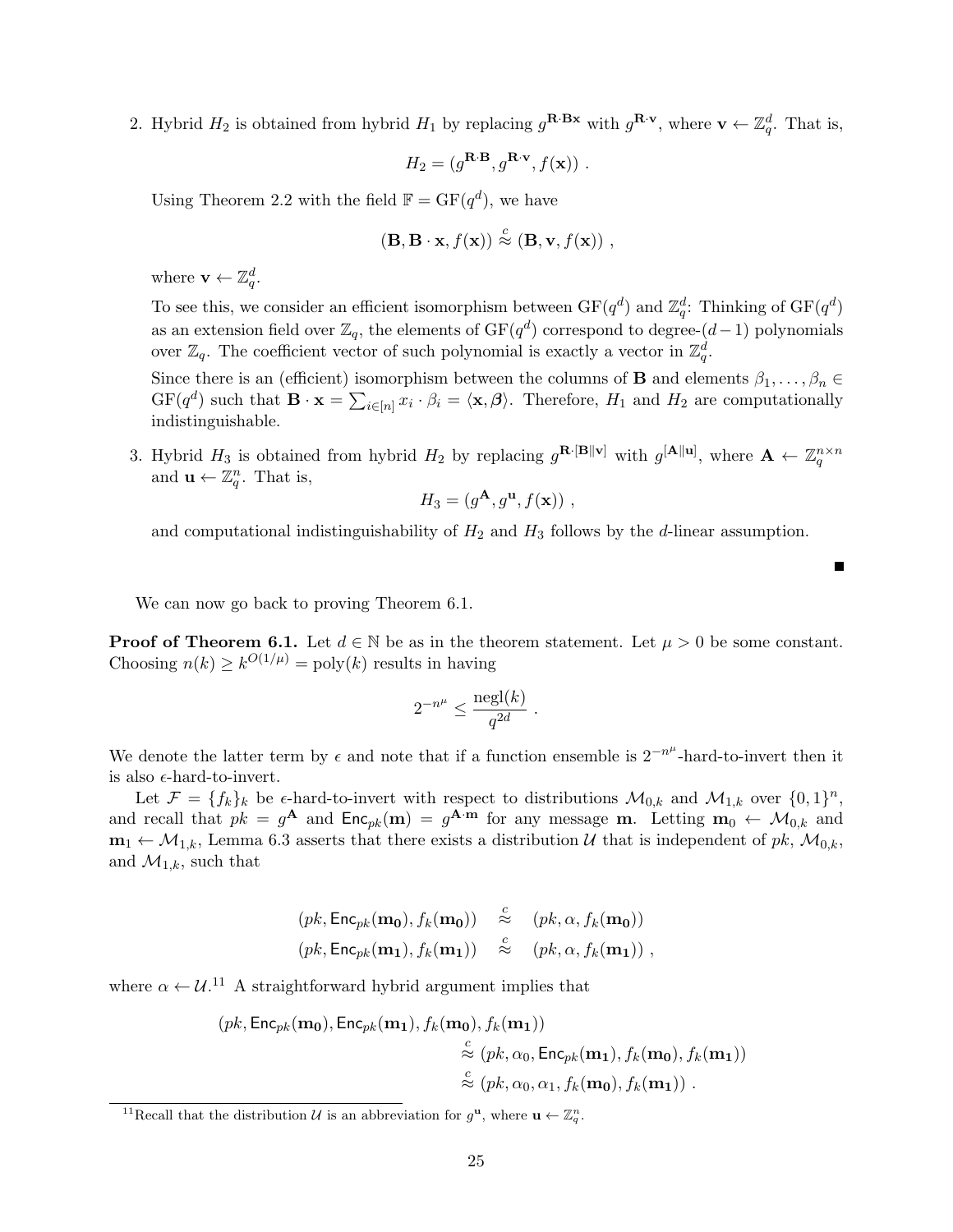Where  $\alpha_0, \alpha_1 \leftarrow \mathcal{U}$ . We now apply a symmetric argument to the above: Since  $\alpha_0, \alpha_1$  are identically distributed, it follows that

$$
(pk, \text{Enc}_{pk}(\mathbf{m_0}), \text{Enc}_{pk}(\mathbf{m_1}), f_k(\mathbf{m_0}), f_k(\mathbf{m_1}))
$$
  
\n
$$
\stackrel{c}{\approx} (pk, \alpha_1, \alpha_0, f_k(\mathbf{m_0}), f_k(\mathbf{m_1}))
$$
  
\n
$$
\stackrel{c}{\approx} (pk, \alpha_1, \text{Enc}_{pk}(\mathbf{m_0}), f_k(\mathbf{m_0}), f_k(\mathbf{m_1}))
$$
  
\n
$$
\stackrel{c}{\approx} (pk, \text{Enc}_{pk}(\mathbf{m_1}), \text{Enc}_{pk}(\mathbf{m_0}), f_k(\mathbf{m_0}), f_k(\mathbf{m_1}))
$$
.

We have that for the scheme  $\Pi_{\text{Lin}}$ 

$$
(pk, \text{Enc}_{pk}(\mathbf{m_0}), \text{Enc}_{pk}(\mathbf{m_1}), f_k(\mathbf{m_0}), f_k(\mathbf{m_1})) \overset{c}{\approx} (pk, \text{Enc}_{pk}(\mathbf{m_1}), \text{Enc}_{pk}(\mathbf{m_0}), f_k(\mathbf{m_0}), f_k(\mathbf{m_1}))
$$

which implies PRIV1-sIND security and thus PRIV1-IND security.

## <span id="page-26-0"></span>**6.3 The Multi-User Setting**

We now show that  $\Pi_{\text{Lin}}$  is secure with respect to auxiliary inputs even in the multi-user setting (see Definition [4.5\)](#page-14-0). We allow any polynomial number of users, and for simplicity we assume that each public key encrypts one message (this corresponds to  $\ell(k) = \text{poly}(k)$  and  $t(k) = 1$  in the discussion preceding Definition [4.5](#page-14-0) – which we denote by PRIV1-IND-MU). As in the single-user setting, this naturally extends to the case where several messages are encrypted under each public key with blockwise-hard-to-invert auxiliary input. In addition, we require that the messages to be encrypted come from an *affine distribution*, a term we define below. Intuitively, this means that there are publicly known invertible linear relations (over  $\mathbb{Z}_q^n$ ) between the messages.

**Definition 6.4** (Affine message distributions). Let  $n = n(k)$  and  $\ell = \ell(k)$  be integer functions of the *security parameter, and let*  $M = \{M_k\} \subseteq (\{0,1\}^n)^{\ell}$  *be a distribution ensemble. Then M is* affine *if there exist invertible and efficiently computable (given k) matrices*  $\mathbf{V}_2, \ldots, \mathbf{V}_\ell \subseteq \mathbb{Z}_q^{n \times n}$  and vectors  $\mathbf{w}_2,\ldots,\mathbf{w}_\ell\in\mathbb{Z}_q^n$ , such that for all  $(\mathbf{m}_1,\ldots,\mathbf{m}_\ell)$  in the support of M and for all  $i\in\{2,\ldots,\ell\}$  it *holds that*  $\mathbf{m}_i = \mathbf{V}_i \cdot \mathbf{m}_1 + \mathbf{w}_i$  (where the arithmetic is over  $\mathbb{Z}_q$ ).

Note that we require that messages are taken over the space  $\{0,1\}^n$ , and arithmetics is over  $\mathbb{Z}_q$ . In particular, this captures the case of "broadcast encryption" where encrypting the same message under many public keys. Furthermore, this also captures XORing with a constant vector over the binary field, or permuting the coordinates of a binary vector (a tool used, e.g., in  $[BHH^+08]$  $[BHH^+08]$  $[BHH^+08]$ ). We can now state the multi-user security of  $\Pi_{\mathrm{Lin}}.$ 

<span id="page-26-1"></span>**Theorem 6.5.** Let  $d \in \mathbb{N}$  be some integer. Then under the *d*-linear assumption, for any constant  $0 < \mu < 1$  and for any sufficiently large message length  $n = n(k)$ , the scheme  $\Pi_{\text{Lin}}$  is PRIV1-IND- $MU\text{-}secure with respect to  $2^{-n^{\mu}}$ -hard-to-invert auxiliary inputs.$ 

The idea behind the proof here is an extension of the one from Theorem [6.1](#page-23-1). Consider a case of  $\ell = \ell(k)$  users, each with their own public key  $g^{\mathbf{A}_i}$ . Consider encrypting linearly related messages  $V_i \cdot x$  with these keys (for the sake of simplicity, we ignore the offsets  $w_i$  in this intuitive explanation). Then the sequence of keys and ciphertexts  $(g^{\mathbf{A}_i}, g^{\mathbf{A}_i \cdot \mathbf{V}_i \cdot \mathbf{x}})$  can be written as  $(g^{\mathbf{B}_i \cdot \mathbf{V}_i^{-1}}, g^{\mathbf{B}_i \cdot \mathbf{x}})$ , for uniform  $B_i$ 's. This can be transformed, similarly to Lemma [6.2](#page-24-1) (omitting some technical details), into a distribution  $(g^{\mathbf{B}_i \cdot \mathbf{V}_i^{-1}}, g^{\mathbf{u}_i})$ , even given the auxiliary input. Thus, again, the ciphertexts of all users become independent of all other variables which enables proving security. We next prove a lemma that extends Lemma [6.3](#page-24-0) and is used towards the formal proof, which follows.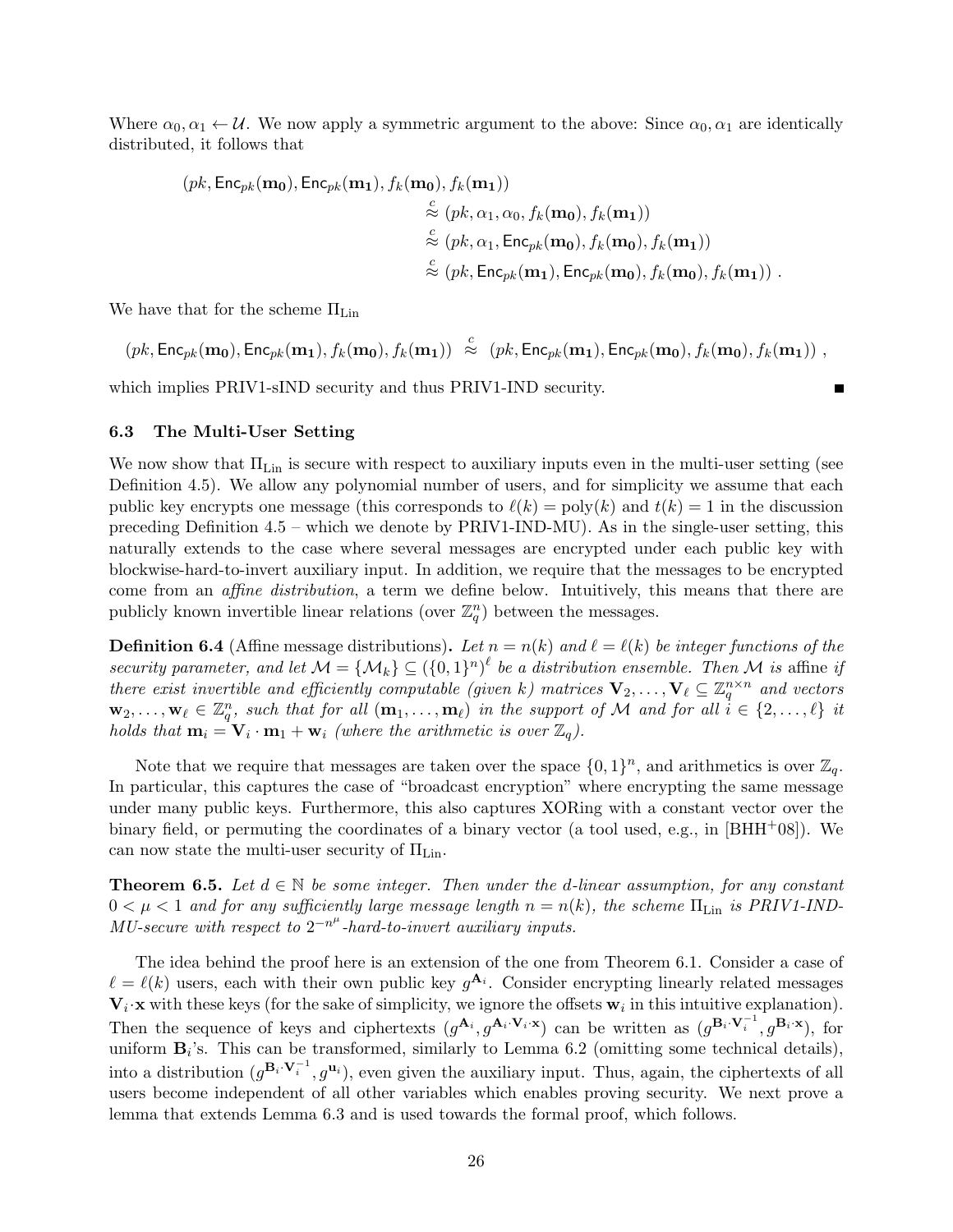<span id="page-27-0"></span>**Lemma 6.6.** Let  $d \in \mathbb{N}$  be some integer and let  $n = n(k)$ ,  $\ell = \ell(k)$  be polynomials and let M be an *affine distribution ensemble. Let*  $\mathcal{F} = \{f_k\}$  *be a collection of*  $\epsilon = \left(\frac{\text{neg}(k)}{q^{2d}}\right)$  $\overline{q^{2d}}^{\left( k \right)}$  *-hard-to-invert functions* w.r.t. M. Then for  $\mathbf{A}_1, \ldots, \mathbf{A}_\ell \leftarrow \mathbb{Z}_q^{n \times n}$ ,  $\vec{\mathbf{m}} = (\mathbf{m}_1, \ldots, \mathbf{m}_\ell) \leftarrow \mathcal{M}_k$ ,  $\mathbf{u}_1, \ldots, \mathbf{u}_\ell \leftarrow \mathbb{Z}_q^n$ , it holds that

$$
\left(1^k, \left(g^{\mathbf{A}_1}, g^{\mathbf{A}_1 \cdot \mathbf{m}_1}\right), \ldots, \left(g^{\mathbf{A}_{\ell}}, g^{\mathbf{A}_{\ell} \cdot \mathbf{m}_{\ell}}\right), f_k(\vec{\mathbf{m}})\right) \stackrel{c}{\approx} \left(1^k, \left(g^{\mathbf{A}_1}, g^{\mathbf{u}_1}\right), \ldots, \left(g^{\mathbf{A}_{\ell}}, g^{\mathbf{u}_{\ell}}\right), f_k(\vec{\mathbf{m}})\right) .
$$

**Proof.** We prove by a series of hybrids. The zeroth hybrid is, as expected

$$
H_0 \stackrel{\text{def}}{=} \left(1^k, \left(g^{\mathbf{A}_1}, g^{\mathbf{A}_1 \cdot \mathbf{m}_1}\right), \ldots, \left(g^{\mathbf{A}_{\ell}}, g^{\mathbf{A}_{\ell} \cdot \mathbf{m}_{\ell}}\right), f_k(\vec{\mathbf{m}})\right) \ .
$$

As a first step, we will change our notation slightly. We define  $\mathbf{x}^{\text{def}} = \mathbf{m}_1$ ,  $\mathbf{V}_1 \overset{\text{def}}{=} \mathbf{I}_n$ ,  $\mathbf{w}_1 = \mathbf{0}$ . Namely, now for all  $i \in [\ell]$  it holds that  $\mathbf{m}_i = \mathbf{V}_i \cdot \mathbf{x} + \mathbf{w}_i$ . We define  $\mathcal{D}$  to be the marginal distribution of the first element in  $M$ . Namely **x** is distributed according to  $D$ . The vector  $\vec{m}$  can be efficiently computed as a deterministic function of **x** (by computing all  $V_i$ 's and  $w_i$ 's and using them to compute the respective values). Thus we can consider  $\mathcal{F}' = \{f'_k\}_k$  where  $f'_k(\mathbf{x})$  first computes  $\vec{\mathbf{m}}$ and then outputs  $f_k(\vec{\hat{m}})$ . The collection  $\mathcal{F}'$  is  $\epsilon$ -hard-to-invert on the distribution  $\mathcal{D}$ . Using this new notation, we have that

$$
H_0 = \left(1^k, \left(\left(g^{\mathbf{A}_i}, g^{\mathbf{A}_i \cdot (\mathbf{V}_i \cdot \mathbf{x} + \mathbf{w}_i)}\right)\right)_{i \in [\ell]}, f'_k(\mathbf{x})\right) .
$$

Our hybrid argument proceeds from here.

1. In the hybrid  $H_1$ , we change the distribution of  $\mathbf{A}_i$ , for all  $i \in [\ell]$ , into  $\mathbf{A}_i = \mathbf{R}_i \cdot \mathbf{B} \cdot \mathbf{V}_i^{-1}$ , where  $\mathbf{R}_i \leftarrow \mathbb{Z}_q^{n \times n}$  and  $\mathbf{B} \leftarrow \mathbb{Z}_q^{n \times n}$ . This distribution is statistically close to the original one (it would be identical if **B** was invertible, which happens with all but  $O(1/q)$  probability). We get that  $H_0 \stackrel{s}{\approx} H_1$  where

$$
H_1{\stackrel{\rm def}{=}}\left(1^k,\left(\left(g^{{\bf R}_i\cdot{\bf B}\cdot{\bf V}_i^{-1}},g^{{\bf R}_i\cdot{\bf B}\cdot{\bf x}+{\bf R}_i\cdot{\bf B}\cdot{\bf V}_i^{-1}\cdot{\bf w}_i}\right)\right)_{i\in[\ell]},f'_k({\bf x})\right)\ .
$$

2. We now use Lemma [6.3](#page-24-0) from above to argue that the  $\epsilon$ -hardness of  $f'$  on the distribution  $\mathcal D$ implies that

$$
(g^{\mathbf{B}}, g^{\mathbf{B}\cdot\mathbf{x}}, f'_k(\mathbf{x})) \stackrel{c}{\approx} (g^{\mathbf{B}}, g^{\mathbf{u}}, f'_k(\mathbf{x})) ,
$$

for  $\mathbf{u} \leftarrow \mathbb{Z}_q^n$ . Plugging this into the previous hybrid, we get that  $H_1 \stackrel{c}{\approx} H_2$  where

$$
H_2 {\, \stackrel{\mathrm{def}}{=}\, } \left( 1^k, \left(\left(g^{\mathbf{R}_i \cdot \mathbf{B} \cdot \mathbf{V}_i^{-1}}, g^{\mathbf{R}_i \cdot \mathbf{u} + \mathbf{R}_i \cdot \mathbf{B} \cdot \mathbf{V}_i^{-1} \cdot \mathbf{w}_i}\right)\right)_{i \in [\ell]}, f'_k(\mathbf{x})\right) \ .
$$

3. Denote  $\mathbf{C} = [\mathbf{B} \|\mathbf{u}] \in \mathbb{Z}_q^{n \times (n+1)}$  and  $\mathbf{R} = [\mathbf{R}_1^T \| \cdots \| \mathbf{R}_{\ell}^T] \in \mathbb{Z}_q^{n \times nr}$ . Note that both matrices are uniform in their respective domains. For  $n \geq d$ , The *d*-linear assumption implies that  $g^{\mathbf{R}^T \cdot \mathbf{C}}$ is computationally indistinguishable from uniform. Breaking the big matrix into blocks, we have that

$$
\left( (g^{\mathbf{R}_i \cdot \mathbf{B}}, g^{\mathbf{R}_i \cdot \mathbf{u}})\right)_{i \in [\ell]} \stackrel{c}{\approx} \left( (g^{\mathbf{S}_i}, g^{\mathbf{t}_i})\right)_{i \in [\ell]},
$$

for  $\mathbf{S}_i \leftarrow \mathbb{Z}_q^{n \times n}$ ,  $\mathbf{t}_i \leftarrow \mathbb{Z}_q^n$ . Plugging this into  $H_2$ , we get that  $H_2 \stackrel{c}{\approx} H_3$  where

$$
H_2 \stackrel{\text{def}}{=} \left(1^k, \left(\left(g^{\mathbf{S}_i \cdot \mathbf{V}_i^{-1}}, g^{\mathbf{t}_i + \mathbf{S}_i \cdot \mathbf{V}_i^{-1} \cdot \mathbf{w}_i}\right)\right)_{i \in [\ell]}, f'_k(\mathbf{x})\right) \ .
$$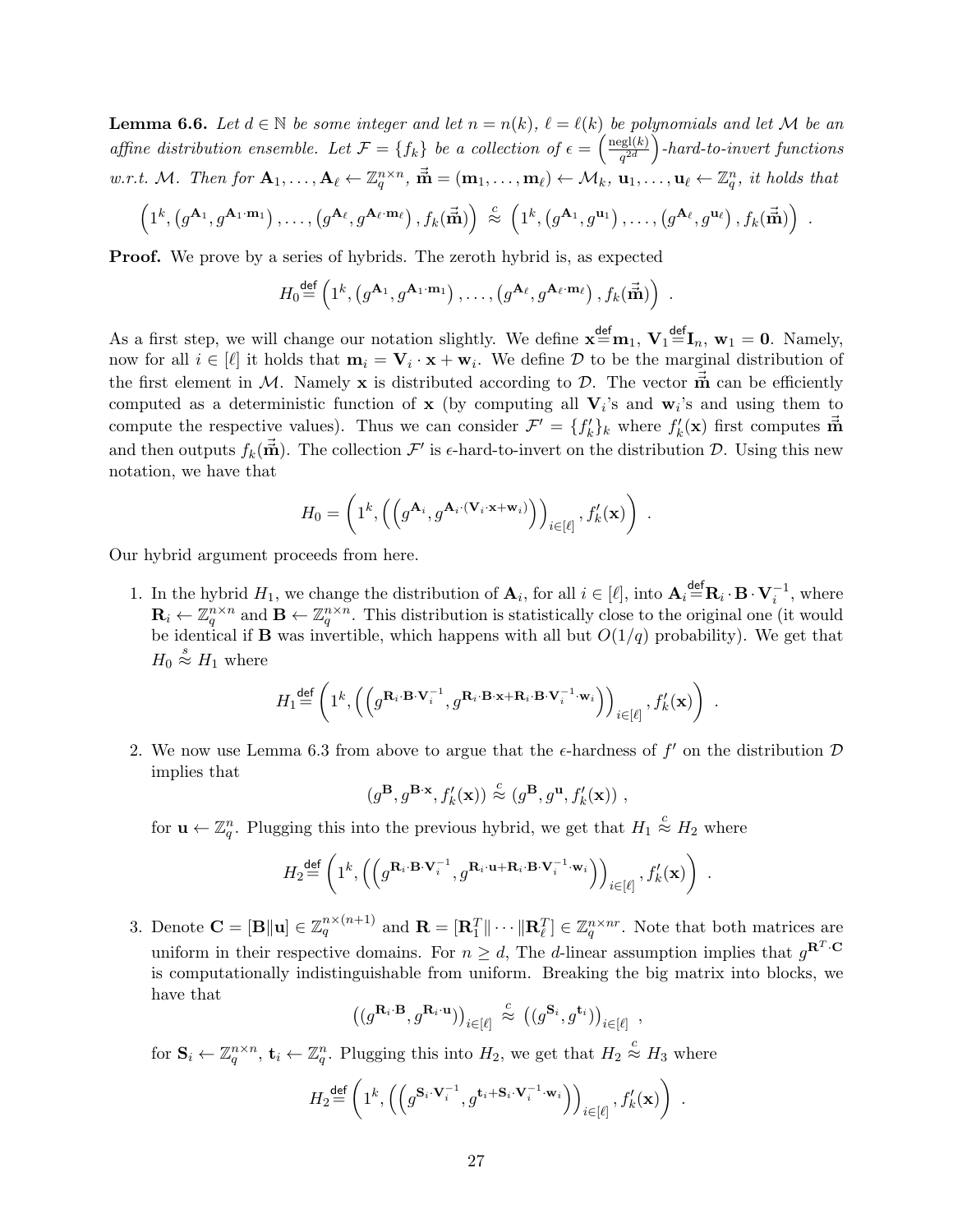However, noticing that  $S_i \cdot V_i^{-1}$  is uniform in  $\mathbb{Z}_q^{n \times n}$  and that  $\mathbf{t}_i + S_i \cdot V_i^{-1} \cdot \mathbf{w}_i$  is uniform in  $\mathbb{Z}_q^n$ , and plugging back  $f'_k(\mathbf{x}) = f_k(\mathbf{\vec{m}})$ , we get that  $H_3$  is identically distributed to

$$
\left(1^k, \left(g^{\mathbf{A}_1}, g^{\mathbf{u}_1}\right), \ldots, \left(g^{\mathbf{A}_{\ell}}, g^{\mathbf{u}_{\ell}}\right), f_k(\vec{\mathbf{m}})\right) ,
$$

and the result follows.

Deriving Theorem [6.5](#page-26-1) from Lemma [6.6](#page-27-0) is now very similar to the derivation of Theorem [6.1](#page-23-1) from Lemma [6.3.](#page-24-0)

**Proof of Theorem [6.5](#page-26-1).** Let  $d \in \mathbb{N}$  be as in the theorem statement. Let  $0 < \mu < 1$  be some constant. Choosing  $n(k) \geq k^{O(1/\mu)} = \text{poly}(k)$  results in having

$$
2^{-n^{\mu}} \le \frac{\operatorname{negl}(k)}{q^{2d}}.
$$

We denote the latter term by  $\epsilon$  and note that if a function ensemble is  $2^{-n^{\mu}}$ -hard-to-invert then it is also  $\epsilon$ -hard-to-invert.

Let  $\mathcal{F} = \{f_k\}_{k\in\mathbb{N}}$  be a class of functions that are  $\epsilon$ -hard to invert for affine distributions  $\mathcal{M}_{0,k}, \mathcal{M}_{1,k} \subseteq ((\{0,1\}^n)^1)^{\ell}$ , where  $\epsilon \le \text{negl}(k)/q^{2d}$  and  $n(k), \ell(k)$  are polynomials. Letting  $p\vec{k}$ denote a vector of length  $\ell(k)$  of properly distributed public keys for  $\Pi_{\text{Lin}}$ , and letting  $\vec{m_0} \leftarrow \mathcal{M}_{0,k}$ ,  $\vec{m_1} \leftarrow \mathcal{M}_{1,k}$ , Lemma [6.6](#page-27-0) asserts that in there exists a distribution  $\mathcal{U}'$  that is independent of  $\vec{pk}$ ,  $\mathcal{M}_0$ ,  $\mathcal{M}_1$  such that

$$
\begin{aligned}\n(\vec{pk}, \vec{\text{Enc}}_{\vec{pk}}(\vec{\text{mi}}_0), f_k(\vec{\text{mi}}_0)) &\stackrel{c}{\approx} & (\vec{pk}, \alpha, f_k(\vec{\text{mi}}_0)) \\
(\vec{pk}, \vec{\text{Enc}}_{\vec{pk}}(\vec{\text{mi}}_1), f_k(\vec{\text{mi}}_1)) &\stackrel{c}{\approx} & (\vec{pk}, \alpha, f_k(\vec{\text{mi}}_1)) \end{aligned}
$$

where  $\alpha \leftarrow \mathcal{U}'$ <sup>[12](#page-28-0)</sup>

It follows therefore that

$$
\begin{array}{ccc} (\vec{pk}, \vec{\text{Enc}}_{\vec{pk}}(\vec{\text{mi}}_0), \vec{\text{Enc}}_{\vec{pk}}(\vec{\text{mi}}_1), f_k(\vec{\text{mi}}_0), f_k(\vec{\text{mi}}_1)) & \stackrel{c}{\approx} & (\vec{pk}, \alpha_0, \vec{\text{Enc}}_{\vec{pk}}(\vec{\text{mi}}_1), f_k(\vec{\text{mi}}_0), f_k(\vec{\text{mi}}_1)) \\ & \stackrel{c}{\approx} & (\vec{pk}, \alpha_0, \alpha_1, f_k(\vec{\text{mi}}_0), f_k(\vec{\text{mi}}_1)) \end{array}.
$$

Where  $\alpha_0, \alpha_1 \leftarrow \mathcal{U}'$ . Since  $\alpha_0, \alpha_1$  are identically distributed, it follows that

$$
\begin{array}{ccc}(\vec{pk}, \vec{\text{Enc}}_{\vec{pk}}(\vec{\text{mi}}_0), \vec{\text{Enc}}_{\vec{pk}}(\vec{\text{mi}}_1), f_k(\vec{\text{mi}}_0), f_k(\vec{\text{mi}}_1))&\stackrel{c}{\approx}&(\vec{pk}, \alpha_1, \alpha_0, f_k(\vec{\text{mi}}_0), f_k(\vec{\text{mi}}_1))\\ &\stackrel{c}{\approx}&(\vec{pk}, \alpha_1, \vec{\text{Enc}}_{\vec{pk}}(\vec{\text{mi}}_0), f_k(\vec{\text{mi}}_0), f_k(\vec{\text{mi}}_1))\\ &\stackrel{c}{\approx}&(\vec{pk}, \vec{\text{Enc}}_{\vec{pk}}(\vec{\text{mi}}_1), \vec{\text{Enc}}_{\vec{pk}}(\vec{\text{mi}}_0), f_k(\vec{\text{mi}}_0), f_k(\vec{\text{mi}}_1))\end{array}.
$$

We have that for the scheme  $\Pi_{\rm Lin}$ 

$$
(\vec{pk}, \vec{\text{Enc}}_{\vec{pk}}(\vec{\vec{m_0}}), \vec{\text{Enc}}_{\vec{pk}}(\vec{\vec{m_1}}), f_k(\vec{\vec{m_0}}), f_k(\vec{\vec{m_1}})) \stackrel{c}{\approx} (\vec{pk}, \vec{\text{Enc}}_{\vec{pk}}(\vec{\vec{m_1}}), \vec{\text{Enc}}_{\vec{pk}}(\vec{\vec{m_0}}), f_k(\vec{\vec{m_0}}), f_k(\vec{\vec{m_1}}))\ ,
$$

which implies that Definition [4.5](#page-14-0) holds (in fact it implies a stronger multi-user security, in the spirit of Definition [4.4](#page-14-1) for a single user).

<span id="page-28-0"></span><sup>&</sup>lt;sup>12</sup>Recall that the distribution  $\mathcal{U}'$  is an abbreviation for  $(g^{\mathbf{u}_1}, \ldots, g^{\mathbf{u}_\ell})$ , where  $\mathbf{u}_i \leftarrow \mathbb{Z}_q^n$ .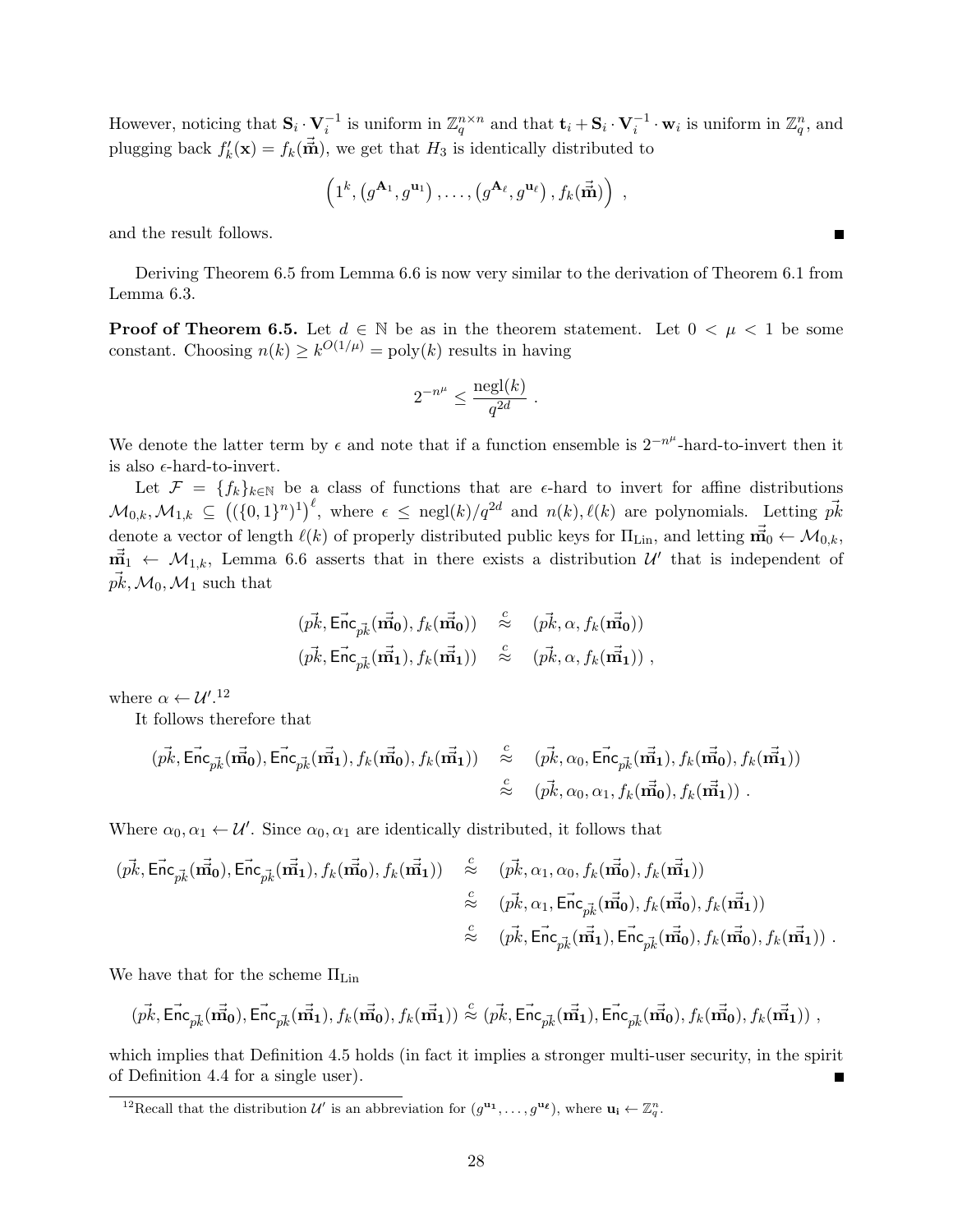# <span id="page-29-0"></span>**7 A Scheme Based on Subgroup Indistinguishability Assumptions**

In this section we present our second deterministic public-key encryption scheme, which is based on a rather general class of subgroup indistinguishability assumptions (including, in particular, the quadratic residuosity assumption and Paillier's composite residuosity assumption – see Section [2.1\)](#page-8-2). In Section [7.1](#page-29-1) we describe the scheme, and in Section [7.2](#page-29-2) we prove its security with respect to hard-to-invert auxiliary inputs.

# <span id="page-29-1"></span>**7.1 The Scheme ΠSGI**

We show that a generalization of the QR-based lossy trapdoor function of Hemenway and Ostrovsky [\[HO09\]](#page-33-9), which can be based on subgroup indistinguishability, is in fact a deterministic public-key encryption scheme that is secure against sub-exponentially hard-to-invert auxiliary inputs.

Let GroupGen be the generating algorithm from Section [2.1](#page-8-2) which on input a security parameter 1<sup>k</sup>, outputs the tuple params =  $(\mathbb{G}_U, \mathbb{G}_M, \mathbb{G}_L, h, T)$ . We let  $y \leftarrow g^x$  denotes an application of an isomorphism transforming an element *x* in the module  $\mathbb{M}_{\mathbb{G}_L}$  into an element *y* in the group  $\mathbb{G}_L$ (since we will never express elements in the module explicitly, we do not care which isomorphism is used). We let  $\hat{g}$  denote the isomorphism between the group  $\mathbb{G}_U$  and the corresponding module, such that the generating set that corresponds to  $\hat{q}$  is the same as that of *g*, appended with *h*. Our scheme is parameterized by the security parameter *k* and the message length  $n = n(k)$ .

• Key generation. The algorithm KeyGen( $1^k$ ) samples params  $\leftarrow$  GroupGen( $1^k$ ) (recall that  $\mathsf{params} = (\mathbb{G}_U, \mathbb{G}_M, \mathbb{G}_L, h, T)$ ), a vector  $g^{\mathbf{w}^T} \leftarrow \mathbb{G}_L^n$ , and a vector  $\mathbf{r} \leftarrow ([T^2])^n$ . It then outputs  $pk = ($ **params**,  $g^{w^T}, h^{I_n} \cdot g^{r \cdot w^T}$  $)$  and  $sk = r$ .

The matrix dot product above refers to element-wise multiplication:

$$
\left(h^{\mathbf{I}_n} \cdot g^{\mathbf{r} \cdot \mathbf{w}^T}\right)_{i,j} = \left(h^{\mathbf{I}_n}\right)_{i,j} \cdot \left(g^{\mathbf{r} \cdot \mathbf{w}^T}\right)_{i,j}.
$$

To be completely explicit, we emphasize that  $pk \in \{0,1\}^* \times \mathbb{G}_U^{1 \times n} \times \mathbb{G}_U^{n \times n}$  and  $sk \in \mathbb{N}^n$ .

• **Encryption.** The algorithm  $\mathsf{Enc}_{pk}(\mathbf{m})$ , where  $pk = (\mathsf{params}, \hat{g}^{\mathbf{w}^T}, \hat{g}^{\mathbf{T}})$  and  $\mathbf{m} \in \{0,1\}^n$ , outputs the ciphertext  $c = (\hat{g}^{\mathbf{w}^T \cdot \mathbf{m}}, \hat{g}^{\mathbf{T} \cdot \mathbf{m}})$ . We note that this computation can be performed efficiently and that  $c \in \mathbb{G}_U \times \mathbb{G}_U^n$ .

For a legally generated public key  $pk = (params, g^{w^T}, h^{I_n} \cdot g^{r \cdot w^T})$  and  $sk = r$ , we get  $c =$  $(g^{\mathbf{w}^T \cdot \mathbf{m}}, h^{\mathbf{m}} \cdot g^{\mathbf{r} \cdot \mathbf{w}^T \cdot \mathbf{m}}).$ 

• **Decryption.** The algorithm  $\text{Dec}_{sk}(c)$ , where  $c = (\hat{g}^v, \hat{g}^y)$ , first computes  $\hat{g}^{(y-r\cdot v)}$ . If the output is of the form  $h^m$ , for  $m \in \{0,1\}^n$ , then it outputs  $m$  and otherwise it outputs  $\perp$ .

Correctness follows immediately by definition.

# <span id="page-29-2"></span>**7.2 Proof of Security**

We now prove that the scheme  $\Pi_{\mathrm{SGI}}$  is secure with respect to any blockwise-hard-to-invert auxiliary input with subexponential hardness. As shown in Section [5.5,](#page-20-0) it suffices to show that PRIV1-INDsecurity holds with respect to the same hardness. We prove the following theorem:

<span id="page-29-3"></span>**Theorem 7.1.** *Under the subgroup indistinguishability assumption, for any constant*  $0 < \mu < 1$  *and for any sufficiently message length*  $n = n(k)$ *, the scheme*  $\Pi_{\text{SGI}}$  *is PRIV1-IND-secure with respect to*  $2^{-n<sup>μ</sup>}$ -hard-to-invert auxiliary inputs.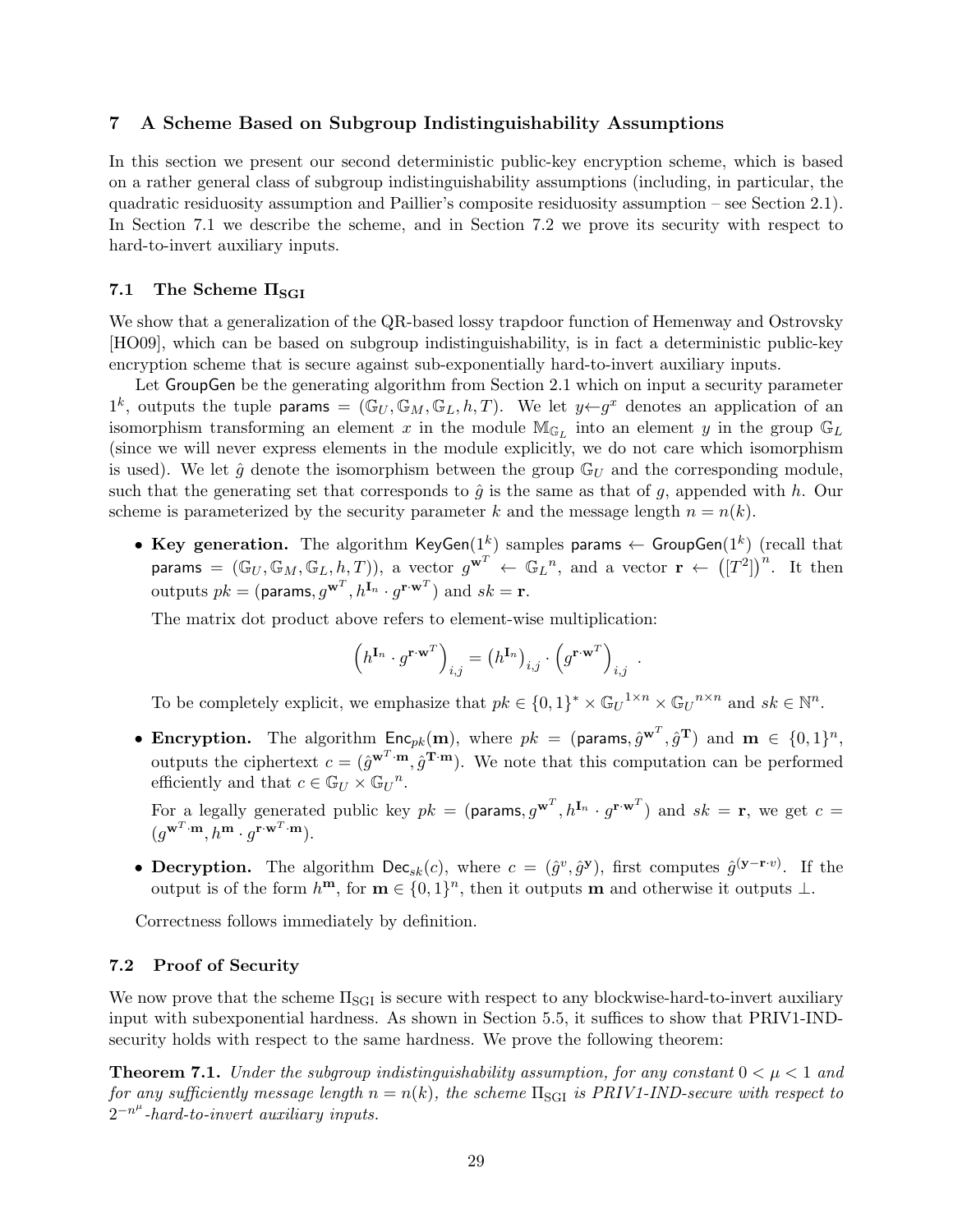Using Lemma [5.5](#page-20-2), we have:

**Corollary 7.2.** *Under the subgroup indistinguishability assumption, for any constant*  $0 < \mu < 1$ *and for any sufficiently large message length*  $n = n(k)$ *, the scheme*  $\Pi_{\text{SGI}}$  *is PRIV-IND-secure with respect to*  $2^{-n^{\mu}}$ -blockwise-hard-to-invert auxiliary inputs.

In the proof we consider the joint distribution of the public key, the ciphertext, and the auxiliary input  $(pk, \text{Enc}_{pk}(\mathbf{m}), f(\mathbf{m}))$ . Similarly to Section [6,](#page-22-0) we show that this distribution is indistinguishable from one where the ciphertext does not depend on **m**.

As a first step, we will modify the distribution of public keys. We consider a malformed, but computationally indistinguishable, public key  $\widetilde{pk} \approx pk$ . Specifically, while  $pk = (params, g^{w^T}, h^{I_n} \cdot$  $g^{\mathbf{r} \cdot \mathbf{w}^T}$ ), we switch to  $\widetilde{pk} = (\text{params}, g^{\mathbf{w}^T}, g^{\mathbf{r} \cdot \mathbf{w}^T})$ , thus "losing" the *h* component of the public key. Subgroup indistinguishability guarantees that the two keys are indistinguishable.<sup>[13](#page-30-0)</sup>

We thus have that  $(pk, \text{Enc}_{pk}(\mathbf{m}), f(\mathbf{m})) \stackrel{c}{\approx} (\widetilde{pk}, \text{Enc}_{\widetilde{pk}}(\mathbf{m}), f(\mathbf{m})),$  where  $\text{Enc}_{\widetilde{pk}}(\mathbf{m}) = (g^{\mathbf{w}^T \cdot \mathbf{m}}, g^T \cdot \mathbf{m})$ *g* **<sup>r</sup>***·***w***<sup>T</sup> ·***m**). We see that the only dependence of the ciphertext in **m** is via *⟨***w***,* **m***⟩*. We are thus able to use a Goldreich-Levin like theorem to show that  $(\mathbf{w}, \langle \mathbf{w}, \mathbf{m} \rangle, f(\mathbf{m})) \stackrel{c}{\approx} (\mathbf{w}, u, f(\mathbf{m}))$ , for some *u* that is distributed independently of **m**. We conclude, therefore, that  $(\widetilde{pk}, \text{Enc}_{\widetilde{pk}}(\mathbf{m}), f(\mathbf{m})) \stackrel{c}{\approx} (\widetilde{pk}, (g^u, \mathbf{m}))$  $g^{\mathbf{r}\cdot u}$ ,  $f(\mathbf{m})$ , granted that *f* is hard enough. Namely, we showed that the ciphertext gives no information on the message, beyond the auxiliary input. A formal proof follows.

**Proof of Theorem [7.1](#page-29-3).** Let  $\mu > 0$  be some constant, and recall that  $L = |\mathbb{G}_L| \le 2^{\text{poly}(k)}$ . Choosing *n*(*k*) *≥ k <sup>O</sup>*(1*/µ*) = poly(*k*) results in having

$$
2^{-n^{\mu}} \le \frac{\text{negl}(k)}{L^{1+\log(8n/\text{negl}(k))}}.
$$

We denote the latter term by  $\epsilon$  and note that if a function ensemble is  $2^{-n^{\mu}}$ -hard-to-invert then it is also  $\epsilon$ -hard-to-invert.

Let  $\mathcal{M}_0$  and  $\mathcal{M}_1$  be distribution ensembles over  $\{0,1\}^n$  and let  $\mathcal{F} = \{f_k\}$  be a collection of  $2^{-n^{\eta}}$ -hard-to-invert (and thus also  $\epsilon$ -hard-to-invert) functions with respect to both  $\mathcal{M}_0$  and  $\mathcal{M}_1$ . In  $\mathbf{r}$  addition, let  $pk \leftarrow (g^{\mathbf{w}^T}, h^{\mathbf{I}_n} \cdot g^{\mathbf{r} \cdot \mathbf{w}^T})$  be a properly distributed public key for  $\Pi_{\text{SGI}}$  and let  $\mathbf{m}_0 \leftarrow \mathcal{M}_{0,k}$ ,  $m_1 \leftarrow M_{1,k}$ . The proof will follow by a series of hybrids. We begin with the distribution

$$
H_0 = (pk, \text{Enc}_{pk}(\mathbf{m}_0), \text{Enc}_{pk}(\mathbf{m}_1), f_k(\mathbf{m}_0), f_k(\mathbf{m}_1))
$$
.

Our first step is replacing our public key with  $\widetilde{pk} \leftarrow (\text{params}, g^{\mathbf{w}^T}, g^{\mathbf{r} \cdot \mathbf{w}^T})$ . This distribution is computationally indistinguishable by Lemma [2.1.](#page-9-2) We thus get

$$
H_1 = \left( \widetilde{pk}, \textsf{Enc}_{\widetilde{pk}}(\mathbf{m}_0), \textsf{Enc}_{\widetilde{pk}}(\mathbf{m}_1), f_k(\mathbf{m}_0), f_k(\mathbf{m}_1) \right) \ .
$$

Let us explicitly express  $Enc_{\widetilde{pk}}(\mathbf{m}_0)$ ,  $Enc_{\widetilde{pk}}(\mathbf{m}_1)$  according to the definition of our encryption algorithm. We have that

$$
H_1 = \left( (g^{\mathbf{w}^T}, g^{\mathbf{r} \cdot \mathbf{w}^T}), (g^{\mathbf{w}^T \cdot \mathbf{m}_0}, g^{\mathbf{r} \cdot \mathbf{w}^T \cdot \mathbf{m}_0}), (g^{\mathbf{w}^T \cdot \mathbf{m}_1}, g^{\mathbf{r} \cdot \mathbf{w}^T \cdot \mathbf{m}_1}), f_k(\mathbf{m}_0), f_k(\mathbf{m}_1) \right) .
$$

<span id="page-30-0"></span><sup>&</sup>lt;sup>13</sup>We remark that while *pk* is a sample from the injective branch of a [[HO09](#page-33-9)]-like lossy trapdoor function family,  $\widetilde{pk}$ is a sample from the lossy branch.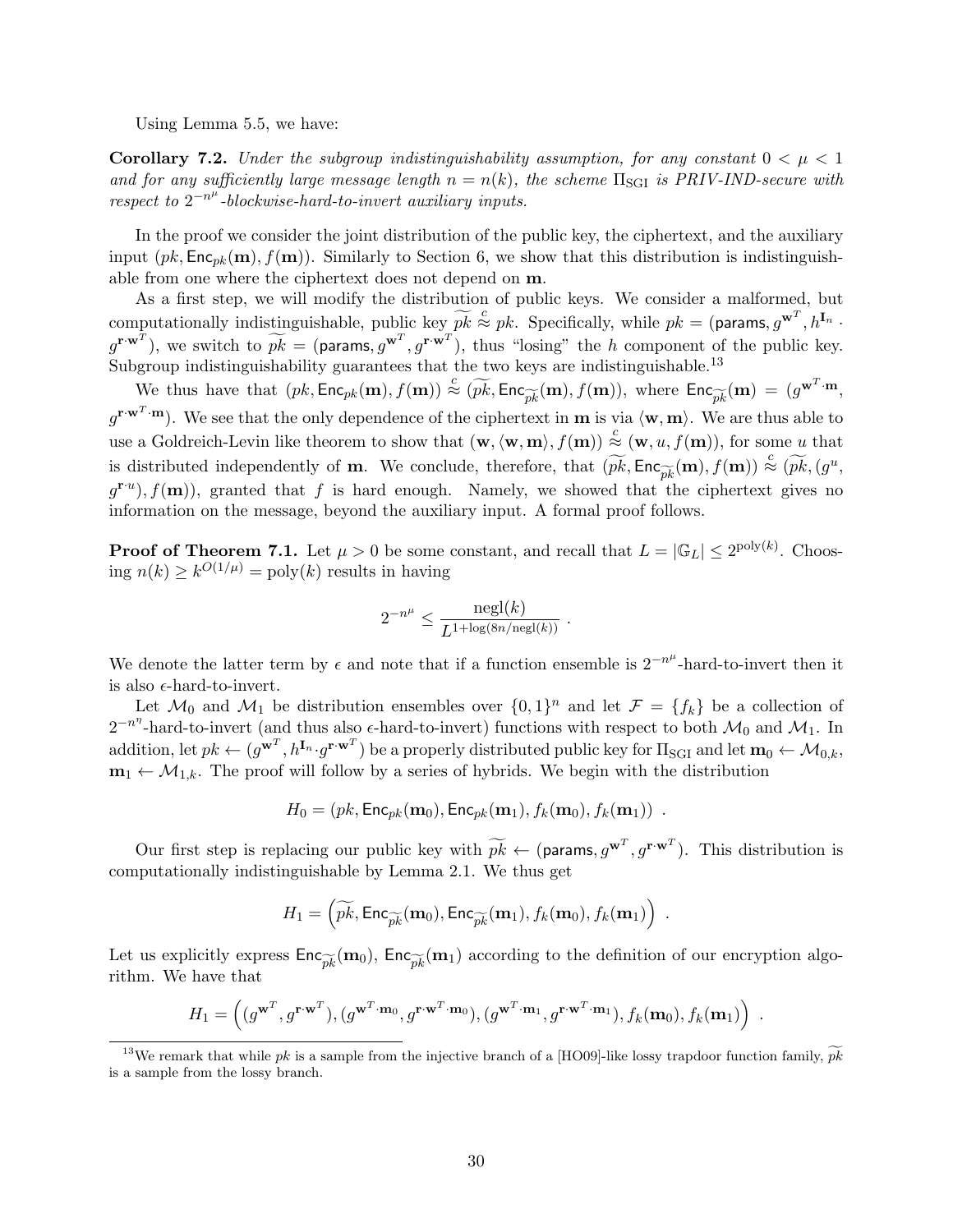We can now use our hard-core Theorem [2.3](#page-10-1) (twice) to conclude that since  $f_k$  is  $\epsilon$ -hard-to-invert then

<span id="page-31-3"></span>
$$
(\mathbf{w}^T, \mathbf{w}^T \cdot \mathbf{m}_0, \mathbf{w}^T \cdot \mathbf{m}_1, f_k(\mathbf{m}_0), f_k(\mathbf{m}_1))
$$
\n(7.1)

$$
\stackrel{c}{\approx} (\mathbf{w}^T, u_0, \mathbf{w}^T \cdot \mathbf{m}_1, f_k(\mathbf{m}_0), f_k(\mathbf{m}_1)) \tag{7.2}
$$

$$
\stackrel{c}{\approx} (\mathbf{w}^T, u_0, u_1, f_k(\mathbf{m}_0), f_k(\mathbf{m}_1)), \qquad (7.3)
$$

where  $u_0, u_1 \leftarrow \mathbb{M}$  (the module that corresponds to the  $\mathbb{G}_L$  group). Plugging this into our distribution, the next hybrid follows.

$$
H_2 = ((g^{\mathbf{w}^T}, g^{\mathbf{r} \cdot \mathbf{w}^T}), (g^{u_0}, g^{\mathbf{r} \cdot u_0}), (g^{u_1}, g^{\mathbf{r} \cdot u_1}), f_k(\mathbf{m}_0), f_k(\mathbf{m}_1))
$$
.

However, since  $u_0$  and  $u_1$  are identically distributed, we can use Equations ([7.1](#page-31-3)) – ([7.3\)](#page-31-3) when switching the roles of  $u_0$  and  $u_1$  to obtain the next hybrid, that is identical to  $H_1$  except the change of rolls between  $m_0$  and  $m_1$ .

$$
H_3 = \left( (g^{\mathbf{w}^T}, g^{\mathbf{r} \cdot \mathbf{w}^T}), (g^{\mathbf{w}^T \cdot \mathbf{m}_1}, g^{\mathbf{r} \cdot \mathbf{w}^T \cdot \mathbf{m}_1}), (g^{\mathbf{w}^T \cdot \mathbf{m}_0}, g^{\mathbf{r} \cdot \mathbf{w}^T \cdot \mathbf{m}_0}), f_k(\mathbf{m}_0), f_k(\mathbf{m}_1) \right) .
$$

Writing the latter in the form of encryptions with a malformed public key, we have that

$$
H_3 = \left( \widetilde{pk}, \textsf{Enc}_{\widetilde{pk}}(\mathbf{m}_1), \textsf{Enc}_{\widetilde{pk}}(\mathbf{m}_0), f_k(\mathbf{m}_0), f_k(\mathbf{m}_1) \right) \ .
$$

Applying Lemma [2.1](#page-9-2) again, to go back to the original public key yields the final hybrid

$$
H_4 = (pk, \mathsf{Enc}_{pk}(\mathbf{m}_1), \mathsf{Enc}_{pk}(\mathbf{m}_0), f_k(\mathbf{m}_0), f_k(\mathbf{m}_1))
$$
.

Since  $H_0 \stackrel{c}{\approx} H_4$ , it follows that

$$
(pk, \mathsf{Enc}_{pk}(\mathbf{m}_0), \mathsf{Enc}_{pk}(\mathbf{m}_1), f_k(\mathbf{m}_0), f_k(\mathbf{m}_1)) \stackrel{c}{\approx} (pk, \mathsf{Enc}_{pk}(\mathbf{m}_1), \mathsf{Enc}_{pk}(\mathbf{m}_0), f_k(\mathbf{m}_0), f_k(\mathbf{m}_1))
$$

and the strongest PRIV1-sIND security follows.

# **Acknowledgements**

We thank Ilya Mironov, Omkant Pandey, and the anonymous reviewers for their comments.

## **References**

- <span id="page-31-2"></span>[AGV09] A. Akavia, S. Goldwasser, and V. Vaikuntanathan. Simultaneous hardcore bits and cryptography against memory attacks. In *Proceedings of the 6th Theory of Cryptography Conference*, pages 474–495, 2009.
- <span id="page-31-0"></span>[BBN+09] M. Bellare, Z. Brakerski, M. Naor, T. Ristenpart, G. Segev, H. Shacham, and S. Yilek. Hedged public-key encryption: How to protect against bad randomness. In *Advances in Cryptology – ASIACRYPT '09*, pages 232–249, 2009.
- <span id="page-31-1"></span>[BBO07] M. Bellare, A. Boldyreva, and A. O'Neill. Deterministic and efficiently searchable encryption. In *Advances in Cryptology – CRYPTO '07*, pages 535–552, 2007.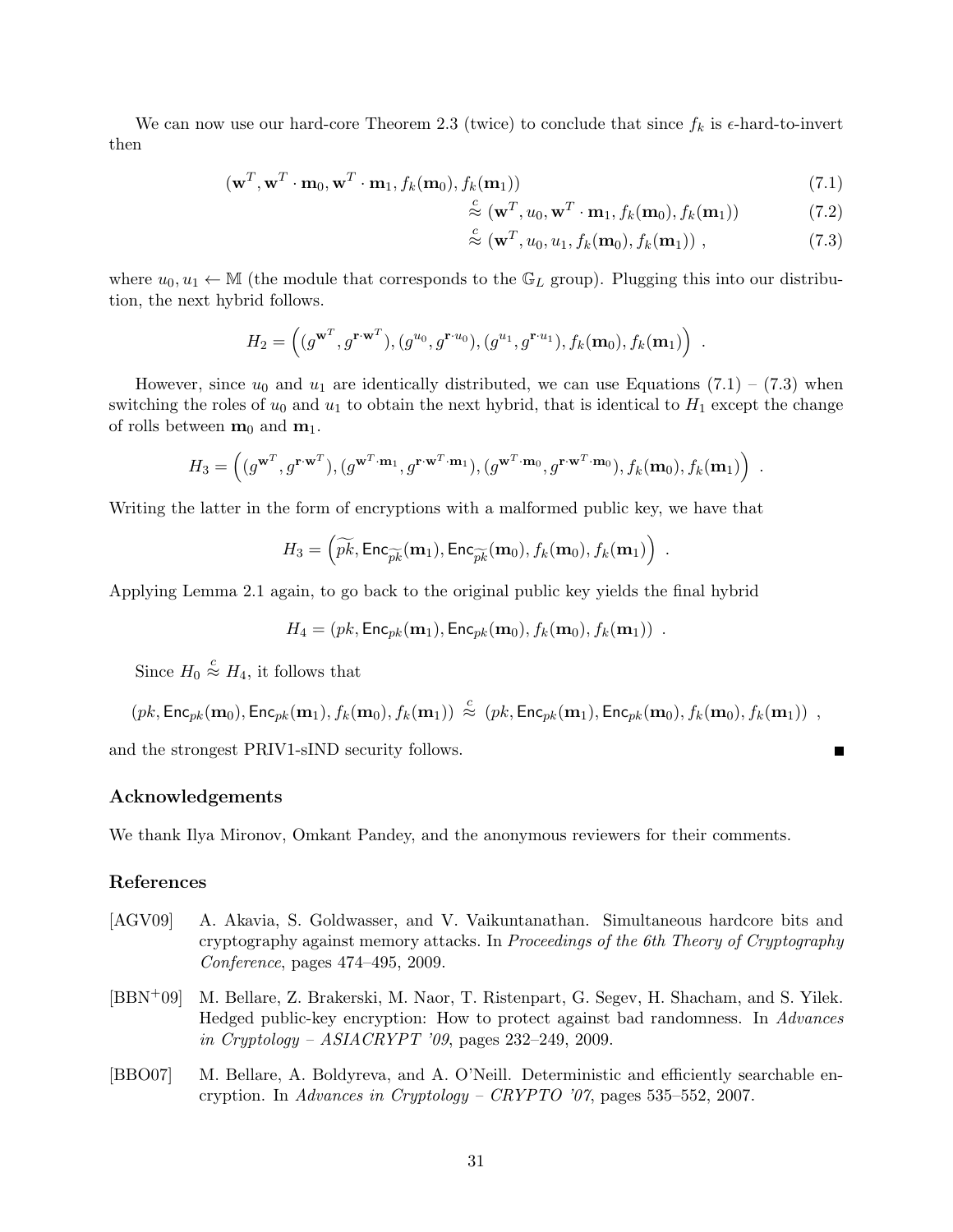- <span id="page-32-0"></span>[BFO+08a] M. Bellare, M. Fischlin, A. O'Neill, and T. Ristenpart. Deterministic encryption: Definitional equivalences and constructions without random oracles. In *Advances in Cryptology – CRYPTO '08*, pages 360–378, 2008.
- <span id="page-32-1"></span>[BFO08b] A. Boldyreva, S. Fehr, and A. O'Neill. On notions of security for deterministic encryption, and efficient constructions without random oracles. In *Advances in Cryptology – CRYPTO '08*, pages 335–359, 2008.
- <span id="page-32-8"></span>[BG10] Z. Brakerski and S. Goldwasser. Circular and leakage resilient public-key encryption under subgroup indistinguishability - (or: Quadratic residuosity strikes back). In *Advances in Cryptology – CRYPTO '10*, 2010.
- <span id="page-32-10"></span>[BGN05] D. Boneh, E.-J. Goh, and K. Nissim. Evaluating 2-DNF formulas on ciphertexts. In *Proceedings on the 2nd Theory of Cryptography Conference*, pages 325–341, 2005.
- <span id="page-32-13"></span>[BHH+08] D. Boneh, S. Halevi, M. Hamburg, and R. Ostrovsky. Circular-secure encryption from decision Diffie-Hellman. In *Advances in Cryptology – CRYPTO '08*, pages 108–125, 2008.
- <span id="page-32-4"></span>[Can97] R. Canetti. Towards realizing random oracles: Hash functions that hide all partial information. In *Advances in Cryptology – CRYPTO '97*, pages 455–469, 1997.
- <span id="page-32-3"></span>[Can01] R. Canetti. Universally composable security: A new paradigm for cryptographic protocols. In *Proceedings of the 42nd Annual IEEE Symposium on Foundations of Computer Science*, pages 136–145, 2001.
- <span id="page-32-7"></span>[DGK+10] Y. Dodis, S. Goldwasser, Y. T. Kalai, C. Peikert, and V. Vaikuntanathan. Publickey encryption schemes with auxiliary inputs. In *Proceedings of the 7th Theory of Cryptography Conference*, pages 361–381, 2010.
- <span id="page-32-6"></span>[DKL09] Y. Dodis, Y. T. Kalai, and S. Lovett. On cryptography with auxiliary input. In *Proceedings of the 41st Annual ACM Symposium on Theory of Computing*, pages 621–630, 2009.
- <span id="page-32-9"></span>[DS05] Y. Dodis and A. Smith. Entropic security and the encryption of high entropy messages. In *Proceedings of the 2nd Theory of Cryptography Conference*, pages 556–577, 2005.
- <span id="page-32-12"></span>[FGK+10] D. M. Freeman, O. Goldreich, E. Kiltz, A. Rosen, and G. Segev. More constructions of lossy and correlation-secure trapdoor functions. In *Proceedings of the 13th International Conference on Practice and Theory in Public Key Cryptography*, pages 279–295, 2010.
- <span id="page-32-2"></span>[FOR12] B. Fuller, A. O'Neill, and L. Reyzin. A unified approach to deterministic encryption: New constructions and a connection to computational entropy. In *Proceedings of the 9th Theory of Cryptography Conference*, pages 582–599, 2012.
- <span id="page-32-11"></span>[GHV10] C. Gentry, S. Halevi, and V. Vaikuntanathan. A simple BGN-type cryptosystem from LWE. In *Advances in Cryptology – EUROCRYPT '10*, pages 506–522, 2010.
- <span id="page-32-5"></span>[GK05] S. Goldwasser and Y. T. Kalai. On the impossibility of obfuscation with auxiliary input. In *Proceedings of the 46th Annual IEEE Symposium on Foundations of Computer Science*, pages 553–562, 2005.